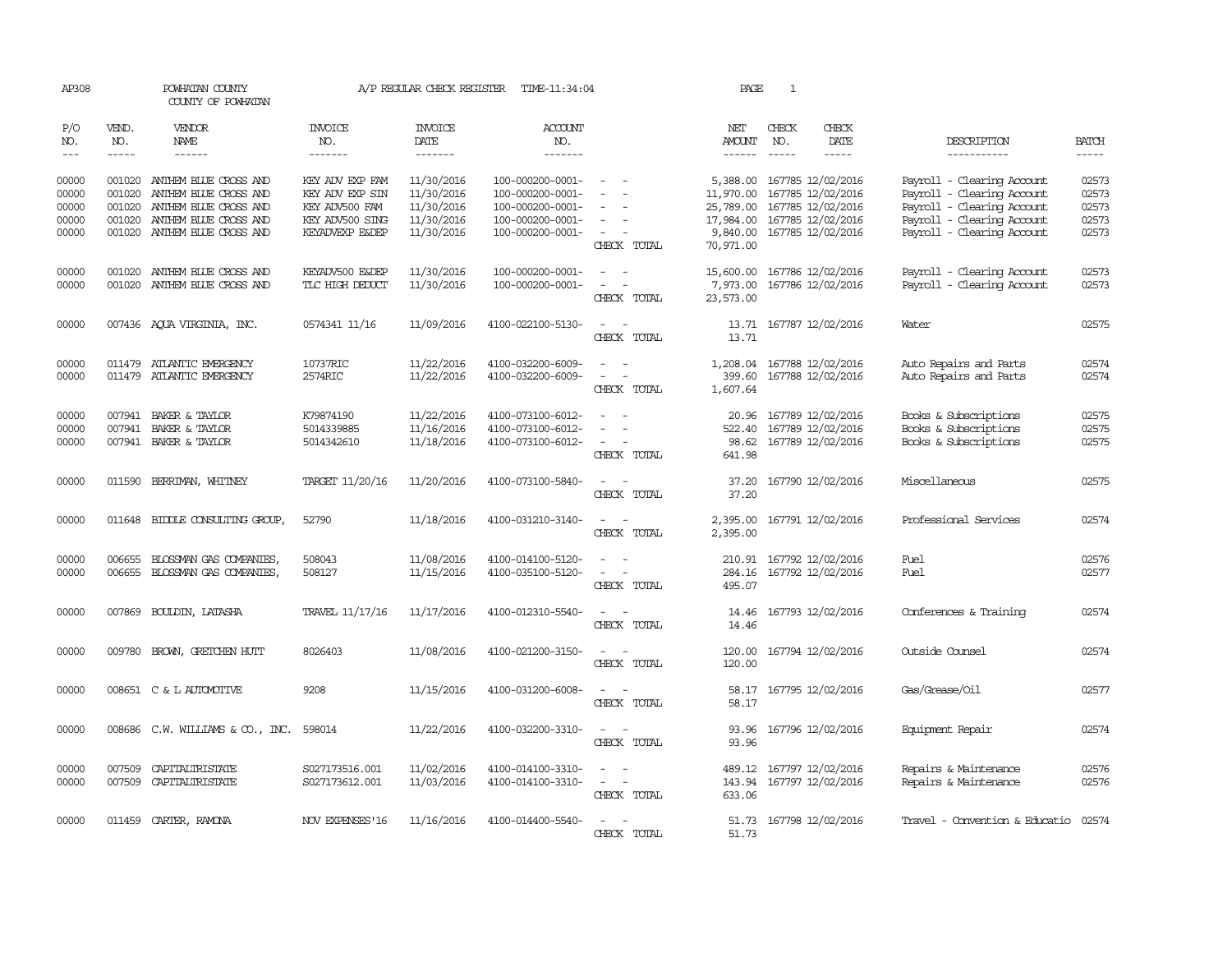| AP308                                                                                  |                                                                                        | POWHATAN COUNTY<br>COUNTY OF POWHATAN                                                                                                                                                                                                                     |                                                                                                  | A/P REGULAR CHECK REGISTER                                                                                                               | TIME-11:34:04                                                                                                                                                                                                  |                                                                                                   | PAGE                                                                                                             | $\sqrt{2}$                  |                                                                                                                                                                                                                |                                                                                                                                                                                                                                                                             |                                                                                        |
|----------------------------------------------------------------------------------------|----------------------------------------------------------------------------------------|-----------------------------------------------------------------------------------------------------------------------------------------------------------------------------------------------------------------------------------------------------------|--------------------------------------------------------------------------------------------------|------------------------------------------------------------------------------------------------------------------------------------------|----------------------------------------------------------------------------------------------------------------------------------------------------------------------------------------------------------------|---------------------------------------------------------------------------------------------------|------------------------------------------------------------------------------------------------------------------|-----------------------------|----------------------------------------------------------------------------------------------------------------------------------------------------------------------------------------------------------------|-----------------------------------------------------------------------------------------------------------------------------------------------------------------------------------------------------------------------------------------------------------------------------|----------------------------------------------------------------------------------------|
| P/O<br>NO.<br>$---$                                                                    | VEND.<br>NO.<br>$- - - - -$                                                            | VENDOR<br><b>NAME</b><br>------                                                                                                                                                                                                                           | <b>INVOICE</b><br>NO.<br>-------                                                                 | <b>INVOICE</b><br><b>DATE</b><br>-------                                                                                                 | <b>ACCOUNT</b><br>NO.<br>-------                                                                                                                                                                               |                                                                                                   | NET<br>AMOUNT<br>------                                                                                          | CHECK<br>NO.<br>$- - - - -$ | CHECK<br>DATE<br>$\cdots \cdots \cdots$                                                                                                                                                                        | DESCRIPTION<br>-----------                                                                                                                                                                                                                                                  | <b>BATCH</b><br>-----                                                                  |
| 00000                                                                                  | 011223                                                                                 | CENTRAL DISTRICT COR                                                                                                                                                                                                                                      | 2016 DEC MTG                                                                                     | 11/29/2016                                                                                                                               | 4100-012310-5540-                                                                                                                                                                                              | $\equiv$<br>CHECK TOTAL                                                                           | 100.00<br>100.00                                                                                                 |                             | 167799 12/02/2016                                                                                                                                                                                              | Conferences & Training                                                                                                                                                                                                                                                      | 02574                                                                                  |
| 00000                                                                                  | 010485                                                                                 | CHESTERFIELD FIRE & EMS                                                                                                                                                                                                                                   | MEDFLIGHT FY17                                                                                   | 11/16/2016                                                                                                                               | 4100-081200-0001-                                                                                                                                                                                              | $\overline{\phantom{a}}$<br>CHECK TOTAL                                                           | 900.00<br>900.00                                                                                                 |                             | 167800 12/02/2016                                                                                                                                                                                              | Contribution: Medflight                                                                                                                                                                                                                                                     | 02574                                                                                  |
| 00000                                                                                  | 006965                                                                                 | CINIAS CORPORATION                                                                                                                                                                                                                                        | 143844914                                                                                        | 11/23/2016                                                                                                                               | 4100-014300-6011-                                                                                                                                                                                              | $\sim$<br>CHECK TOTAL                                                                             | 116.96<br>116.96                                                                                                 |                             | 167801 12/02/2016                                                                                                                                                                                              | Uniforms                                                                                                                                                                                                                                                                    | 02576                                                                                  |
| 00000                                                                                  |                                                                                        | 009178 COMCAST                                                                                                                                                                                                                                            | 0120093562 1116                                                                                  | 11/05/2016                                                                                                                               | 4100-035500-5230-                                                                                                                                                                                              | $\equiv$<br>CHECK TOTAL                                                                           | 31.52<br>31.52                                                                                                   |                             | 167802 12/02/2016                                                                                                                                                                                              | Telephone Services                                                                                                                                                                                                                                                          | 02574                                                                                  |
| 00000                                                                                  |                                                                                        | 006567 DAVIS & GREEN, INC.                                                                                                                                                                                                                                | 16170785                                                                                         | 11/15/2016                                                                                                                               | 4100-014600-3310-                                                                                                                                                                                              | $\sim$<br>CHECK TOTAL                                                                             | 290.00<br>290.00                                                                                                 |                             | 167803 12/02/2016                                                                                                                                                                                              | Repairs and Maintenance                                                                                                                                                                                                                                                     | 02576                                                                                  |
| 00000<br>00000                                                                         | 008750<br>008750                                                                       | DOMINION VIRGINIA POWER<br>DOMINION VIRGINIA POWER                                                                                                                                                                                                        | 4521422073 1116<br>6973357087 1016                                                               | 11/01/2016<br>10/31/2016                                                                                                                 | 4100-053910-5643-<br>4100-053910-5642-                                                                                                                                                                         | $\sim$<br>$\sim$<br>$\sim$<br>CHECK TOTAL                                                         | 204.45<br>409.37<br>613.82                                                                                       |                             | 167804 12/02/2016<br>167804 12/02/2016                                                                                                                                                                         | PCCAA Services - Federal CSBG<br>PCCAA Services - TANF                                                                                                                                                                                                                      | 02574<br>02574                                                                         |
| 00000                                                                                  |                                                                                        | 009093 FARMVILLE WHOLESALE                                                                                                                                                                                                                                | 600364                                                                                           | 11/09/2016                                                                                                                               | 4100-014100-3310-                                                                                                                                                                                              | $\sim$<br>CHECK TOTAL                                                                             | 132.00<br>132.00                                                                                                 |                             | 167806 12/02/2016                                                                                                                                                                                              | Repairs & Maintenance                                                                                                                                                                                                                                                       | 02576                                                                                  |
| 00000                                                                                  |                                                                                        | 006013 GRAINGER                                                                                                                                                                                                                                           | 9267932045                                                                                       | 11/01/2016                                                                                                                               | 4100-014100-3310-                                                                                                                                                                                              | $\sim$<br>CHECK TOTAL                                                                             | 13.92<br>13.92                                                                                                   |                             | 167807 12/02/2016                                                                                                                                                                                              | Repairs & Maintenance                                                                                                                                                                                                                                                       | 02576                                                                                  |
| 00000<br>00000<br>00000                                                                | 010231                                                                                 | 010231 J & K HEAVY TRUCKS &<br>J & K HEAVY TRUCKS &<br>010231 J & K HEAVY TRUCKS &                                                                                                                                                                        | 7748<br>7750<br>7757                                                                             | 11/21/2016<br>11/23/2016<br>11/22/2016                                                                                                   | 4100-032200-6009-<br>4100-032200-6009-<br>4100-032200-6009-                                                                                                                                                    | $\equiv$<br>$\sim$<br>CHECK TOTAL                                                                 | 18.62<br>269.46<br>114.84<br>402.92                                                                              |                             | 167809 12/02/2016<br>167809 12/02/2016<br>167809 12/02/2016                                                                                                                                                    | Auto Repairs and Parts<br>Auto Repairs and Parts<br>Auto Repairs and Parts                                                                                                                                                                                                  | 02574<br>02574<br>02574                                                                |
| 00000<br>00000<br>00000<br>00000<br>00000<br>00000<br>00000<br>00000<br>00000<br>00000 | 000120<br>000120<br>000120<br>000120<br>000120<br>000120<br>000120<br>000120<br>000120 | <b>JAMES RIVER AIR</b><br><b>JAMES RIVER AIR</b><br><b>JAMES RIVER AIR</b><br>JAMES RIVER AIR<br><b>JAMES RIVER AIR</b><br><b>JAMES RIVER AIR</b><br><b>JAMES RIVER AIR</b><br><b>JAMES RIVER AIR</b><br><b>JAMES RIVER AIR</b><br>000120 JAMES RIVER AIR | S74252<br>S74327<br>S74347<br>S74406<br>S74453<br>S74502<br>S74522<br>S74604<br>S74667<br>770709 | 11/21/2016<br>11/14/2016<br>11/14/2016<br>11/14/2016<br>11/14/2016<br>11/21/2016<br>11/21/2016<br>11/21/2016<br>11/21/2016<br>11/11/2016 | 4100-014100-3308-<br>4100-014100-3308-<br>4100-014100-3308-<br>4100-032220-3310-<br>4100-035100-3310-<br>4100-014100-3308-<br>4100-035100-3310-<br>4100-014100-3308-<br>4100-014100-3308-<br>4100-014100-3308- | $\equiv$<br>$\equiv$<br>$\equiv$<br>$\equiv$<br>$\overline{\phantom{a}}$<br>$\sim$<br>CHECK TOTAL | 1,009.60<br>129.00<br>1,176.88<br>478.06<br>215.00<br>430.00<br>258.00<br>969.50<br>129.00<br>301.00<br>5,096.04 |                             | 167810 12/02/2016<br>167810 12/02/2016<br>167810 12/02/2016<br>167810 12/02/2016<br>167810 12/02/2016<br>167810 12/02/2016<br>167810 12/02/2016<br>167810 12/02/2016<br>167810 12/02/2016<br>167810 12/02/2016 | HVAC Service and Repairs<br>HVAC Service and Repairs<br>HVAC Service and Repairs<br>Repairs & Maintenance<br>Repairs & Maintenance<br>HVAC Service and Repairs<br>Repairs & Maintenance<br>HVAC Service and Repairs<br>HVAC Service and Repairs<br>HVAC Service and Repairs | 02576<br>02576<br>02576<br>02576<br>02576<br>02576<br>02576<br>02576<br>02576<br>02576 |
| 00000                                                                                  |                                                                                        | 000157 KORMAN SIGNS, INC.                                                                                                                                                                                                                                 | 300134                                                                                           | 11/17/2016                                                                                                                               | 4100-081100-6021-                                                                                                                                                                                              | $\sim$ 10 $\,$<br>CHECK TOTAL                                                                     | 564.18<br>564.18                                                                                                 |                             | 167811 12/02/2016                                                                                                                                                                                              | Street Signs                                                                                                                                                                                                                                                                | 02574                                                                                  |
| 00000                                                                                  |                                                                                        | 009743 LEETE TIRE & AUTO CENTER,                                                                                                                                                                                                                          | 422584                                                                                           | 11/04/2016                                                                                                                               | 4100-032200-6009-                                                                                                                                                                                              | $\sim$<br>CHECK TOTAL                                                                             | 1,122.18                                                                                                         |                             | 1, 122.18 167813 12/02/2016                                                                                                                                                                                    | Auto Repairs and Parts                                                                                                                                                                                                                                                      | 02574                                                                                  |
| 00000                                                                                  |                                                                                        | 006943 LIBRARY CORPORATION, THE                                                                                                                                                                                                                           | 2017010154                                                                                       | 10/19/2016                                                                                                                               | 4100-073100-3320-                                                                                                                                                                                              | $\equiv$<br>CHECK TOTAL                                                                           | 795.00<br>795.00                                                                                                 |                             | 167814 12/02/2016                                                                                                                                                                                              | Maintenance & Service Contract                                                                                                                                                                                                                                              | 02575                                                                                  |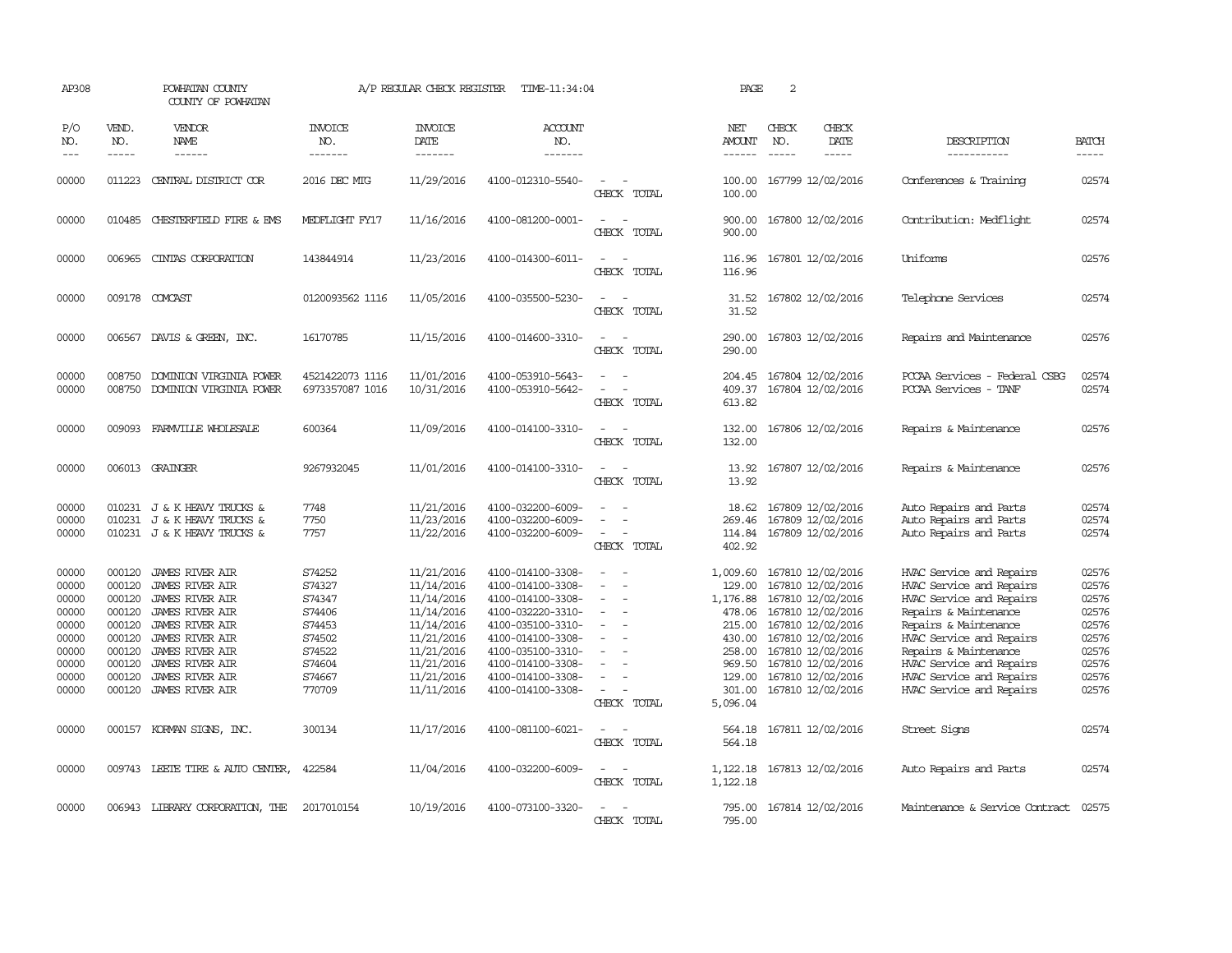| AP308               |                               | POWHATAN COUNTY<br>COUNTY OF POWHATAN                                                                                                                                                                                                                                                                                                                                                                                                                                                        |                                  | A/P REGULAR CHECK REGISTER         | TIME-11:34:04                    |                                                                     | PAGE                                  | 3                             |                            |                               |                               |
|---------------------|-------------------------------|----------------------------------------------------------------------------------------------------------------------------------------------------------------------------------------------------------------------------------------------------------------------------------------------------------------------------------------------------------------------------------------------------------------------------------------------------------------------------------------------|----------------------------------|------------------------------------|----------------------------------|---------------------------------------------------------------------|---------------------------------------|-------------------------------|----------------------------|-------------------------------|-------------------------------|
| P/O<br>NO.<br>$---$ | VEND.<br>NO.<br>$\frac{1}{2}$ | VENDOR<br>NAME<br>$\frac{1}{2} \left( \frac{1}{2} \right) \left( \frac{1}{2} \right) \left( \frac{1}{2} \right) \left( \frac{1}{2} \right) \left( \frac{1}{2} \right) \left( \frac{1}{2} \right) \left( \frac{1}{2} \right) \left( \frac{1}{2} \right) \left( \frac{1}{2} \right) \left( \frac{1}{2} \right) \left( \frac{1}{2} \right) \left( \frac{1}{2} \right) \left( \frac{1}{2} \right) \left( \frac{1}{2} \right) \left( \frac{1}{2} \right) \left( \frac{1}{2} \right) \left( \frac$ | <b>INVOICE</b><br>NO.<br>------- | <b>INVOICE</b><br>DATE<br>-------- | <b>ACCOUNT</b><br>NO.<br>------- |                                                                     | NET<br><b>AMOUNT</b><br>$- - - - - -$ | CHECK<br>NO.<br>$\frac{1}{2}$ | CHECK<br>DATE<br>-----     | DESCRIPTION<br>-----------    | <b>BATCH</b><br>$\frac{1}{2}$ |
|                     |                               |                                                                                                                                                                                                                                                                                                                                                                                                                                                                                              |                                  |                                    |                                  |                                                                     |                                       |                               |                            |                               |                               |
| 00000               |                               | 011354 MATTHEW BENDER & CO, INC.                                                                                                                                                                                                                                                                                                                                                                                                                                                             | 88196909                         | 11/09/2016                         | 4100-011010-3002-                | $\overline{\phantom{a}}$<br>CHECK TOTAL                             | 22.44                                 |                               | 22.44 167815 12/02/2016    | County Code                   | 02574                         |
| 00000               |                               | 010473 MCCORMICK'S GARAGE                                                                                                                                                                                                                                                                                                                                                                                                                                                                    | 11632                            | 11/21/2016                         | 4100-032200-6009-                | $\sim$<br>CHECK TOTAL                                               | 195.83                                |                               | 195.83 167816 12/02/2016   | Auto Repairs and Parts        | 02574                         |
| 00000               |                               | 009666 MID-ATLANTIC CONTROLS                                                                                                                                                                                                                                                                                                                                                                                                                                                                 | 21053                            | 11/17/2016                         | 4100-014100-3308-                | $\sim$<br>$\sim$<br>CHECK TOTAL                                     | 3,125.00                              |                               | 3,125.00 167817 12/02/2016 | HVAC Service and Repairs      | 02576                         |
| 00000               |                               | 006610 MO-JOHNS SANITATION                                                                                                                                                                                                                                                                                                                                                                                                                                                                   | 96027                            | 11/16/2016                         | 4100-014600-3310-                |                                                                     |                                       |                               | 38.34 167818 12/02/2016    | Repairs and Maintenance       | 02576                         |
| 00000               | 006610                        | MO-JOHNS SANITATION                                                                                                                                                                                                                                                                                                                                                                                                                                                                          | 96028                            | 11/16/2016                         | 4100-014600-3310-                |                                                                     | 30.87                                 |                               | 167818 12/02/2016          | Repairs and Maintenance       | 02576                         |
| 00000               |                               | 006610 MO-JOHNS SANITATION                                                                                                                                                                                                                                                                                                                                                                                                                                                                   | 96029                            | 11/16/2016                         | 4100-014600-3311-                | $\sim$                                                              |                                       |                               | 30.87 167818 12/02/2016    | Portable Bathrooms            | 02576                         |
| 00000               |                               | 006610 MO-JOHNS SANITATION                                                                                                                                                                                                                                                                                                                                                                                                                                                                   | 96030                            | 11/16/2016                         | 4100-014600-3311-                | $\sim$                                                              | 30.87                                 |                               | 167818 12/02/2016          | Portable Bathrooms            | 02576                         |
| 00000               |                               | 006610 MO-JOHNS SANITATION                                                                                                                                                                                                                                                                                                                                                                                                                                                                   | 96031                            | 11/16/2016                         | 4100-014600-3311-                |                                                                     |                                       |                               | 30.87 167818 12/02/2016    | Portable Bathrooms            | 02576                         |
|                     |                               | 006610 MO-JOHNS SANITATION                                                                                                                                                                                                                                                                                                                                                                                                                                                                   | 96032                            |                                    |                                  | $\sim$                                                              |                                       |                               |                            | Portable Bathrooms            | 02576                         |
| 00000               |                               |                                                                                                                                                                                                                                                                                                                                                                                                                                                                                              |                                  | 11/16/2016                         | 4100-014600-3311-                | CHECK TOTAL                                                         | 192.69                                |                               | 30.87 167818 12/02/2016    |                               |                               |
| 00000               |                               | 007136 MOORE, JASON                                                                                                                                                                                                                                                                                                                                                                                                                                                                          | 8035886                          | 11/14/2016                         | 4100-021200-3150-                | $\sim$<br>$\sim$                                                    | 90.00                                 |                               | 167819 12/02/2016          | Outside Counsel               | 02574                         |
|                     |                               |                                                                                                                                                                                                                                                                                                                                                                                                                                                                                              |                                  |                                    |                                  | CHECK TOTAL                                                         | 90.00                                 |                               |                            |                               |                               |
| 00000               |                               | 007297 NAFECO, INC.                                                                                                                                                                                                                                                                                                                                                                                                                                                                          | 852540                           | 11/22/2016                         | 4100-032200-3310-                | $\overline{\phantom{a}}$<br>CHECK TOTAL                             | 31.07                                 |                               | 31.07 167820 12/02/2016    | Equipment Repair              | 02574                         |
| 00000               |                               | 009281 OVERDRIVE, INC.                                                                                                                                                                                                                                                                                                                                                                                                                                                                       | 1369090428360                    | 11/15/2016                         | 4100-073100-6012-                | $\overline{\phantom{a}}$<br>$\overline{\phantom{a}}$<br>CHECK TOTAL | 140.49<br>140.49                      |                               | 167822 12/02/2016          | Books & Subscriptions         | 02575                         |
| 00000               |                               | 006914 POWHATAN AUTO REPAIR                                                                                                                                                                                                                                                                                                                                                                                                                                                                  | 849                              | 11/22/2016                         | 4100-031200-6009-                | $\overline{\phantom{a}}$<br>CHECK TOTAL                             | 16.00<br>16.00                        |                               | 167823 12/02/2016          | Auto Parts/Repairs            | 02577                         |
| 00000               | 006928                        | POWHATAN COUNTY DEPT. OF                                                                                                                                                                                                                                                                                                                                                                                                                                                                     | CAA GIFT CARDS                   | 11/18/2016                         | 4100-053910-5643-                |                                                                     | 750.00                                |                               |                            | PCCAA Services - Federal CSBG | 02574                         |
|                     |                               |                                                                                                                                                                                                                                                                                                                                                                                                                                                                                              |                                  |                                    |                                  |                                                                     |                                       |                               | 167824 12/02/2016          |                               |                               |
| 00000               | 006928                        | POWHATAN COUNTY DEPT. OF                                                                                                                                                                                                                                                                                                                                                                                                                                                                     | HABITAT LUNCH                    | 11/16/2016                         | 4100-053910-5643-                |                                                                     | 64.70                                 |                               | 167824 12/02/2016          | PCCAA Services - Federal CSBG | 02574                         |
| 00000               | 006928                        | POWHATAN COUNTY DEPT. OF                                                                                                                                                                                                                                                                                                                                                                                                                                                                     | 24138 GIFT CARD                  | 11/22/2016                         | 4100-053910-5643-                |                                                                     | 40.00                                 |                               | 167824 12/02/2016          | PCCAA Services - Federal CSBG | 02574                         |
| 00000               |                               | 006928 POWHATAN COUNTY DEPT. OF                                                                                                                                                                                                                                                                                                                                                                                                                                                              | 2973 ADAMS OIL                   | 11/18/2016                         | 4100-053910-5642-                | CHECK TOTAL                                                         | 225.00<br>1,079.70                    |                               | 167824 12/02/2016          | PCCAA Services - TANF         | 02574                         |
|                     |                               |                                                                                                                                                                                                                                                                                                                                                                                                                                                                                              |                                  |                                    |                                  |                                                                     |                                       |                               |                            |                               |                               |
| 00000               | 000770                        | POWHATAN HEALTH DEPT                                                                                                                                                                                                                                                                                                                                                                                                                                                                         | 2ND QTR FY17                     | 11/18/2016                         | 4100-051200-5699-                | CHECK TOTAL                                                         | 50,017.00<br>50,017.00                |                               | 167825 12/02/2016          | State Health Department       | 02574                         |
| 00000               | 006474                        | PROGRESSIVE AUTO WORKS                                                                                                                                                                                                                                                                                                                                                                                                                                                                       | 32132                            | 9/16/2016                          | 4100-031200-6009-                |                                                                     | 679.33                                |                               | 167826 12/02/2016          | Auto Parts/Repairs            | 02577                         |
| 00000               | 006474                        | PROGRESSIVE AUTO WORKS                                                                                                                                                                                                                                                                                                                                                                                                                                                                       | 32387                            | 10/20/2016                         | 4100-031200-6009-                |                                                                     | 55.86                                 |                               | 167826 12/02/2016          | Auto Parts/Repairs            | 02577                         |
| 00000               |                               | 006474 PROGRESSIVE AUTO WORKS                                                                                                                                                                                                                                                                                                                                                                                                                                                                | 32676                            | 11/28/2016                         | 4100-031200-6009-                | $\sim$<br>$\sim$                                                    |                                       |                               | 186.11 167826 12/02/2016   | Auto Parts/Repairs            | 02577                         |
|                     |                               |                                                                                                                                                                                                                                                                                                                                                                                                                                                                                              |                                  |                                    |                                  | CHECK TOTAL                                                         | 921.30                                |                               |                            |                               |                               |
| 00000               |                               | 006523 PURCHASE POWER                                                                                                                                                                                                                                                                                                                                                                                                                                                                        | POSTAGE 11/16                    | 11/17/2016                         | 4100-021600-5210-                | $\sim$<br>- -<br>CHECK TOTAL                                        | 417.98<br>417.98                      |                               | 167827 12/02/2016          | Postage                       | 02575                         |
| 00000               |                               | 000620 R. C. GOODWYN & SONS, INC                                                                                                                                                                                                                                                                                                                                                                                                                                                             | 0741855                          | 11/09/2016                         | 4100-014100-6004-                |                                                                     | 47.99                                 |                               | 167828 12/02/2016          | Tools and Equipment           | 02576                         |
| 00000               |                               | 000620 R. C. GOODWYN & SONS, INC                                                                                                                                                                                                                                                                                                                                                                                                                                                             | 0742035                          | 11/10/2016                         | 4100-014100-3310-                | $\overline{\phantom{a}}$                                            |                                       |                               | 16.68 167828 12/02/2016    | Repairs & Maintenance         | 02576                         |
| 00000               | 000620                        | R. C. GOODWYN & SONS, INC                                                                                                                                                                                                                                                                                                                                                                                                                                                                    | 0743419                          | 11/21/2016                         | 4100-031200-6014-                | $\sim$                                                              | 3.30                                  |                               | 167828 12/02/2016          | Other Operating Supplies      | 02577                         |
| 00000               |                               | 000620 R. C. GOODWYN & SONS, INC                                                                                                                                                                                                                                                                                                                                                                                                                                                             | 742033                           | 11/10/2016                         | 4100-035100-3310-                |                                                                     | 47.29                                 |                               | 167828 12/02/2016          | Repairs & Maintenance         | 02577                         |
| 00000               |                               | 000620 R. C. GOODWYN & SONS, INC 742132                                                                                                                                                                                                                                                                                                                                                                                                                                                      |                                  | 11/10/2016                         | 4100-035100-3310-                |                                                                     |                                       |                               | 36.30 167828 12/02/2016    | Repairs & Maintenance         | 02577                         |
|                     |                               |                                                                                                                                                                                                                                                                                                                                                                                                                                                                                              |                                  |                                    |                                  | CHECK<br>TOTAL                                                      | 151.56                                |                               |                            |                               |                               |
|                     |                               |                                                                                                                                                                                                                                                                                                                                                                                                                                                                                              |                                  |                                    |                                  |                                                                     |                                       |                               |                            |                               |                               |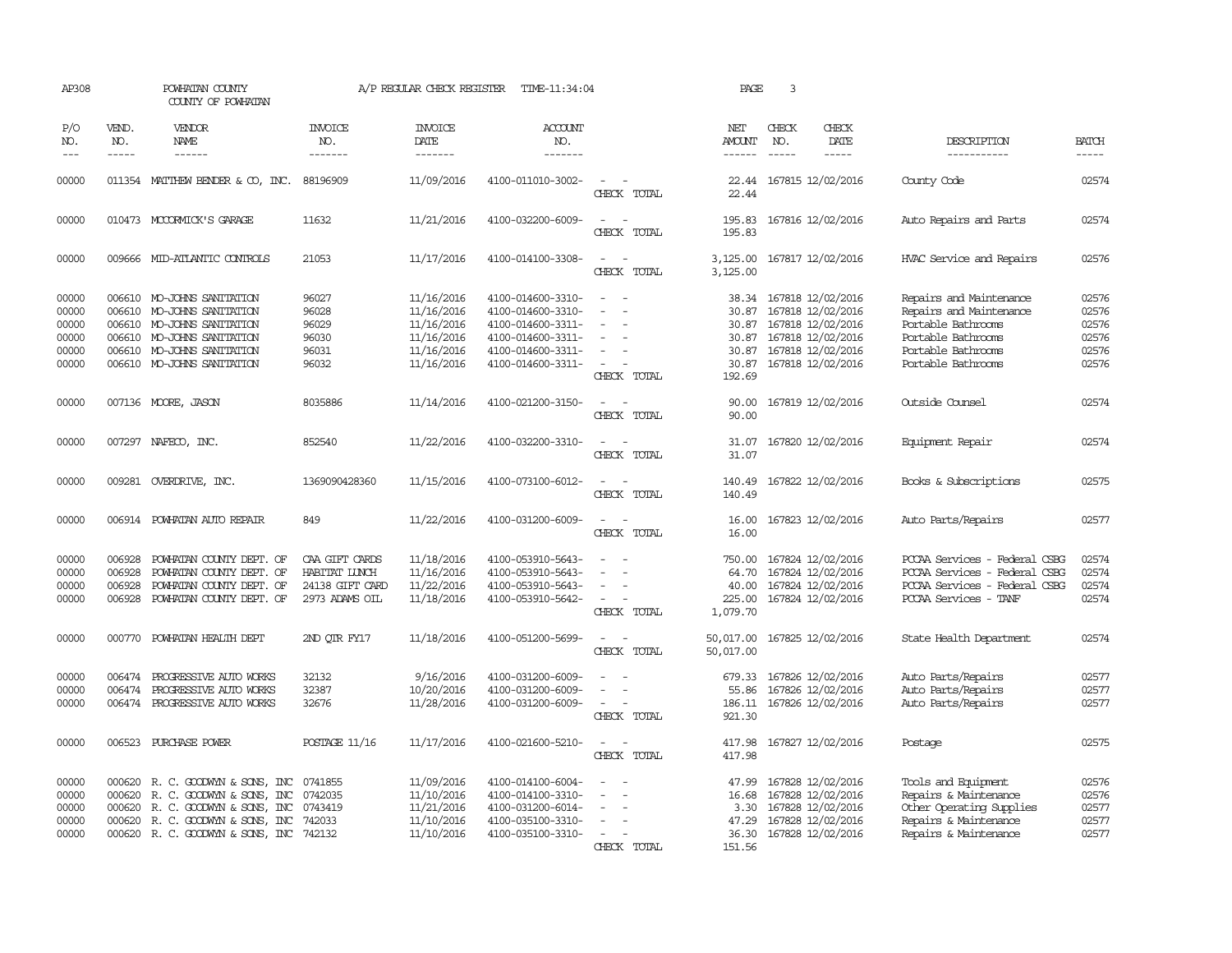| AP308               |               | POWHATAN COUNTY<br>COUNTY OF POWHATAN                                                                                                                                                                                                                                                                                                                                                                                                                                      |                       | A/P REGULAR CHECK REGISTER | TIME-11:34:04         |                                                   | PAGE                 | $\overline{4}$ |                          |                                |               |
|---------------------|---------------|----------------------------------------------------------------------------------------------------------------------------------------------------------------------------------------------------------------------------------------------------------------------------------------------------------------------------------------------------------------------------------------------------------------------------------------------------------------------------|-----------------------|----------------------------|-----------------------|---------------------------------------------------|----------------------|----------------|--------------------------|--------------------------------|---------------|
| P/O<br>NO.          | VEND.<br>NO.  | VENDOR<br><b>NAME</b>                                                                                                                                                                                                                                                                                                                                                                                                                                                      | <b>INVOICE</b><br>NO. | <b>INVOICE</b><br>DATE     | <b>ACCOUNT</b><br>NO. |                                                   | NET<br>AMOUNT        | CHECK<br>NO.   | CHECK<br>DATE            | DESCRIPTION                    | <b>BATCH</b>  |
| $\qquad \qquad - -$ | $\frac{1}{2}$ | $\frac{1}{2} \left( \frac{1}{2} \right) \left( \frac{1}{2} \right) \left( \frac{1}{2} \right) \left( \frac{1}{2} \right) \left( \frac{1}{2} \right) \left( \frac{1}{2} \right) \left( \frac{1}{2} \right) \left( \frac{1}{2} \right) \left( \frac{1}{2} \right) \left( \frac{1}{2} \right) \left( \frac{1}{2} \right) \left( \frac{1}{2} \right) \left( \frac{1}{2} \right) \left( \frac{1}{2} \right) \left( \frac{1}{2} \right) \left( \frac{1}{2} \right) \left( \frac$ | -------               | -------                    | -------               |                                                   |                      | $\frac{1}{2}$  | -----                    | -----------                    | $\frac{1}{2}$ |
| 00000               |               | 006466 RADIO COMMUNICATION OF VA 80100451-1                                                                                                                                                                                                                                                                                                                                                                                                                                |                       | 11/21/2016                 | 4100-031200-3310-     | CHECK TOTAL                                       | 61.00                |                | 61.00 167829 12/02/2016  | Repairs & Maintenance          | 02577         |
| 00000               | 006945        | RECORDED BOOKS, LLC                                                                                                                                                                                                                                                                                                                                                                                                                                                        | 75443114              | 11/17/2016                 | 4100-073100-6012-     | $\sim$<br>$\sim$                                  | 45.00                |                | 167830 12/02/2016        | Books & Subscriptions          | 02575         |
| 00000               | 006945        | RECORDED BOOKS, LLC                                                                                                                                                                                                                                                                                                                                                                                                                                                        | 75443261              | 11/18/2016                 | 4100-073100-6012-     | $\sim$<br>$\sim$                                  | 35.00                |                | 167830 12/02/2016        | Books & Subscriptions          | 02575         |
| 00000               |               | 006945 RECORDED BOOKS, LLC                                                                                                                                                                                                                                                                                                                                                                                                                                                 | 75443626              | 11/21/2016                 | 4100-073100-6012-     | $\sim$<br>CHECK TOTAL                             | 49.95<br>129.95      |                | 167830 12/02/2016        | Books & Subscriptions          | 02575         |
| 00000               |               | 009037 REYNOLDS LIGHTING SUPPLY                                                                                                                                                                                                                                                                                                                                                                                                                                            | 119703                | 11/08/2016                 | 4100-014100-3310-     | $\overline{\phantom{a}}$<br>$\sim$<br>CHECK TOTAL | 310.65<br>310.65     |                | 167831 12/02/2016        | Repairs & Maintenance          | 02576         |
| 00000               |               | 007942 RICHMOND SUBURBAN                                                                                                                                                                                                                                                                                                                                                                                                                                                   | I00003545501055       | 10/05/2016                 | 4100-012320-3600-     | $\sim$<br>CHECK TOTAL                             | 146.25               |                | 146.25 167832 12/02/2016 | Advertising                    | 02574         |
| 00000               |               | 006921 SEA-CLEAR AQUARIUM                                                                                                                                                                                                                                                                                                                                                                                                                                                  | 4612                  | 11/15/2016                 | 4100-073100-3320-     | $\sim$ $\sim$<br>CHECK TOTAL                      | 80.00<br>80.00       |                | 167833 12/02/2016        | Maintenance & Service Contract | 02575         |
| 00000               |               | 008654 SEAY'S TOWING                                                                                                                                                                                                                                                                                                                                                                                                                                                       | 072-21L TOW           | 11/10/2016                 | 4100-031200-6009-     | $\sim$<br>$\sim$                                  | 76.86                |                | 167834 12/02/2016        | Auto Parts/Repairs             | 02577         |
|                     |               |                                                                                                                                                                                                                                                                                                                                                                                                                                                                            |                       |                            |                       | CHECK TOTAL                                       | 76.86                |                |                          |                                |               |
| 00000               |               | 007750 SHEEHY FORD AUTO STORES                                                                                                                                                                                                                                                                                                                                                                                                                                             | AAA09031              | 11/15/2016                 | 4100-031200-6009-     | CHECK TOTAL                                       | 3,321.50<br>3,321.50 |                | 167835 12/02/2016        | Auto Parts/Repairs             | 02574         |
| 00000               |               | 001320 SOUTHERN POLICE                                                                                                                                                                                                                                                                                                                                                                                                                                                     | 188179                | 11/18/2016                 | 4100-031200-6011-     | CHECK TOTAL                                       | 122.20<br>122.20     |                | 167836 12/02/2016        | Uniforms                       | 02577         |
| 00000               | 006594        | SOUTHSIDE ELECTRIC COOP                                                                                                                                                                                                                                                                                                                                                                                                                                                    | 552745001 11/16       | 11/09/2016                 | 4100-053910-5642-     | $\equiv$<br>$\sim$                                | 171.61               |                | 167837 12/02/2016        | PCCAA Services - TANF          | 02574         |
| 00000               | 006594        | SOUTHSIDE ELECTRIC COOP                                                                                                                                                                                                                                                                                                                                                                                                                                                    | 63504001 11/16        | 11/16/2016                 | 4100-073100-5110-     | $\sim$<br>$\overline{\phantom{a}}$                | 2,575.30             |                | 167837 12/02/2016        | Electricity                    | 02575         |
| 00000               | 006594        | SOUTHSIDE ELECTRIC COOP                                                                                                                                                                                                                                                                                                                                                                                                                                                    | 63504008 11/16        | 11/16/2016                 | 4100-014600-5110-     |                                                   | 1,438.89             |                | 167837 12/02/2016        | Electricity                    | 02576         |
| 00000               | 006594        | SOUTHSIDE ELECTRIC COOP                                                                                                                                                                                                                                                                                                                                                                                                                                                    | 63504009 11/16        | 11/16/2016                 | 4100-014600-5110-     |                                                   | 3,552.70             |                | 167837 12/02/2016        | Electricity                    | 02576         |
| 00000               | 006594        | SOUTHSIDE ELECTRIC COOP                                                                                                                                                                                                                                                                                                                                                                                                                                                    | 63504010 11/16        | 11/16/2016                 | 4100-014600-5110-     | $\overline{\phantom{a}}$                          | 22.25                |                | 167837 12/02/2016        | Electricity                    | 02576         |
| 00000               | 006594        | SOUTHSIDE ELECTRIC COOP                                                                                                                                                                                                                                                                                                                                                                                                                                                    | 63504011 11/16        | 11/16/2016                 | 4100-014100-5110-     | $\sim$<br>CHECK TOTAL                             | 121.59<br>7,882.34   |                | 167837 12/02/2016        | Electricity                    | 02576         |
| 00000               | 006565        | SPRINT                                                                                                                                                                                                                                                                                                                                                                                                                                                                     | 91102162001510        | 10/31/2016                 | 4100-012510-5240-     | $\overline{\phantom{a}}$<br>$\sim$<br>CHECK TOTAL | 22.26<br>22.26       |                | 167838 12/02/2016        | Long Distance                  | 02576         |
| 00000               | 001940        | STANDBY SYSTEMS, INC.                                                                                                                                                                                                                                                                                                                                                                                                                                                      | 11162545              | 11/04/2016                 | 4100-031210-3310-     | $\sim$<br>$\sim$                                  | 174.02               |                | 167839 12/02/2016        | Repairs and Maintenance        | 02576         |
| 00000               | 001940        | STANDBY SYSTEMS, INC.                                                                                                                                                                                                                                                                                                                                                                                                                                                      | 11162673              | 11/16/2016                 | 4100-031210-3310-     | $\sim$<br>$\overline{\phantom{a}}$<br>CHECK TOTAL | 137.35<br>311.37     |                | 167839 12/02/2016        | Repairs and Maintenance        | 02576         |
| 00000               |               | 008578 STAPLES BUSINESS AD-                                                                                                                                                                                                                                                                                                                                                                                                                                                | 3321105830            | 11/12/2016                 | 4100-081100-6001-     | $\sim$<br>$\sim$                                  | 14.99                |                | 167840 12/02/2016        | Office Supplies                | 02574         |
| 00000               | 008578        | STAPLES BUSINESS AD-                                                                                                                                                                                                                                                                                                                                                                                                                                                       | 3321105835            | 11/12/2016                 | 4100-073100-8102-     | $\sim$                                            | 61.99                |                | 167840 12/02/2016        | Fumiture                       | 02575         |
| 00000               | 008578        | STAPLES BUSINESS AD-                                                                                                                                                                                                                                                                                                                                                                                                                                                       | 3321361517            | 11/15/2016                 | 4100-073100-6001-     |                                                   | 87.10                |                | 167840 12/02/2016        | Office Supplies                | 02575         |
| 00000               | 008578        | STAPLES BUSINESS AD-                                                                                                                                                                                                                                                                                                                                                                                                                                                       | 3321539993            | 11/18/2016                 | 4100-073100-6001-     | $\overline{\phantom{a}}$                          | 211.99               |                | 167840 12/02/2016        | Office Supplies                | 02575         |
| 00000               | 008578        | STAPLES BUSINESS AD-                                                                                                                                                                                                                                                                                                                                                                                                                                                       | 3321105822            | 11/12/2016                 | 4100-031200-6001-     | $\sim$                                            | 75.79                |                | 167840 12/02/2016        | Office Supplies                | 02577         |
| 00000               | 008578        | STAPLES BUSINESS AD-                                                                                                                                                                                                                                                                                                                                                                                                                                                       | 3321539992            | 11/18/2016                 | 4100-031200-6001-     | $\overline{\phantom{a}}$<br>CHECK TOTAL           | 91.25<br>543.11      |                | 167840 12/02/2016        | Office Supplies                | 02577         |
| 00000               | 010088        | TREASURER                                                                                                                                                                                                                                                                                                                                                                                                                                                                  | 11/30/2016            | 11/30/2016                 | 4100-031200-6009-     |                                                   | $.00 \times$         |                | 167842 12/02/2016        | Auto Parts/Repairs             | 02578         |
| 00000               |               | 010088 TREASURER                                                                                                                                                                                                                                                                                                                                                                                                                                                           | 11/30/2016            | 11/30/2016                 | 4100-031200-6009-     | $\sim$<br>$\overline{\phantom{a}}$                |                      |                | 4.14 167842 12/02/2016   | Auto Parts/Repairs             | 02578         |
|                     |               |                                                                                                                                                                                                                                                                                                                                                                                                                                                                            |                       |                            |                       | CHECK TOTAL                                       | 4.14                 |                |                          |                                |               |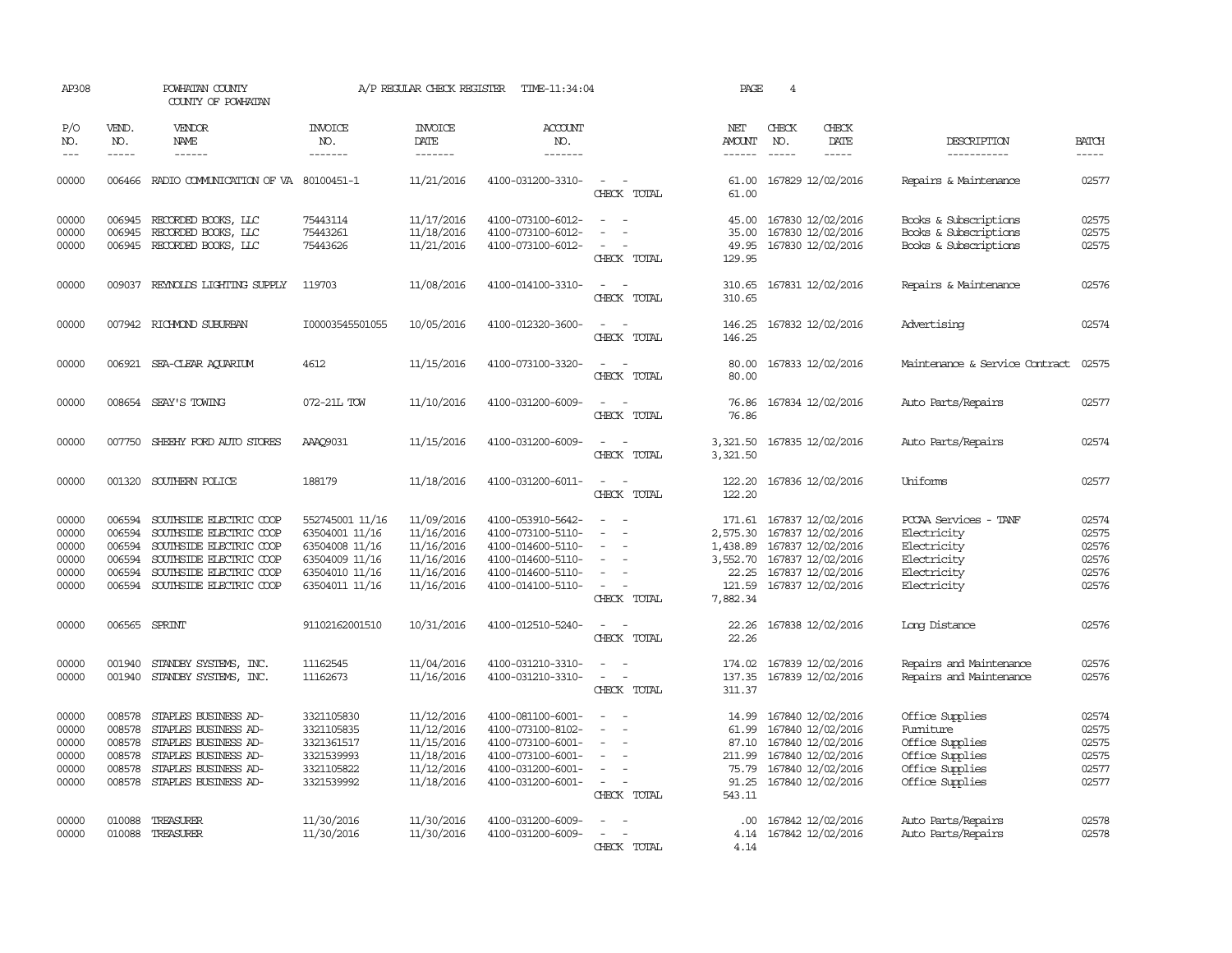| AP308                            |                               | POWHATAN COUNTY<br>COUNTY OF POWHATAN                                                  |                                                     | A/P REGULAR CHECK REGISTER                           | TIME-11:34:04                                                                    |                                                             | PAGE                                     | 5            |                                                                                         |                                                                                                  |                                  |
|----------------------------------|-------------------------------|----------------------------------------------------------------------------------------|-----------------------------------------------------|------------------------------------------------------|----------------------------------------------------------------------------------|-------------------------------------------------------------|------------------------------------------|--------------|-----------------------------------------------------------------------------------------|--------------------------------------------------------------------------------------------------|----------------------------------|
| P/O<br>NO.<br>$ -$               | VEND.<br>NO.<br>$\frac{1}{2}$ | VENDOR<br><b>NAME</b><br>$\frac{1}{2}$                                                 | INVOICE<br>NO.<br>-------                           | <b>INVOICE</b><br>DATE<br>-------                    | <b>ACCOUNT</b><br>NO.<br>-------                                                 |                                                             | NET<br><b>AMOUNT</b><br>$- - - - - -$    | CHECK<br>NO. | CHECK<br><b>DATE</b><br>$\frac{1}{2}$                                                   | DESCRIPTION<br>------------                                                                      | <b>BATCH</b><br>-----            |
| 00000                            | 006501                        | TREASURER OF VIRGINIA                                                                  | 17-POWPC-0414                                       | 11/15/2016                                           | 4100-021600-6001-                                                                | CHECK TOTAL                                                 | 200.00<br>200.00                         |              | 167843 12/02/2016                                                                       | Office Supplies                                                                                  | 02575                            |
| 00000                            | 010674 VEBA                   |                                                                                        | <b>BOARD MEMBERSHP</b>                              | 11/29/2016                                           | 4100-013200-5810-                                                                | $\sim$<br>$\overline{\phantom{a}}$<br>CHECK TOTAL           | 180.00<br>180.00                         |              | 167844 12/02/2016                                                                       | Dues/Association Memberships                                                                     | 02574                            |
| 00000<br>00000                   |                               | 011169 VERIZON<br>011169 VERIZON                                                       | 8045987939 1016<br>8045985671 1116                  | 10/28/2016<br>11/11/2016                             | 4100-022100-5230-<br>4100-073100-5230-                                           | $\overline{\phantom{a}}$<br>$\sim$<br>$\sim$<br>CHECK TOTAL | 44.33<br>44.38<br>88.71                  |              | 167845 12/02/2016<br>167845 12/02/2016                                                  | Telephone Services<br>Telephone Services                                                         | 02574<br>02575                   |
| 00000                            | 006984                        | VIRGINIA CORRECTIONAL                                                                  | 9503203                                             | 11/17/2016                                           | 4100-032200-3310-                                                                | $\overline{\phantom{a}}$<br>$\sim$<br>CHECK TOTAL           | 345.00<br>345.00                         |              | 167846 12/02/2016                                                                       | Equipment Repair                                                                                 | 02574                            |
| 00000<br>00000                   | 009768<br>009768              | WAMPLER EANES APPRAISAL<br>WAMPLER EANES APPRAISAL                                     | $004 - 18$<br>$004 - 18$                            | 11/01/2016<br>11/01/2016                             | 100-000200-0009-<br>4100-012320-3160-                                            | CHECK TOTAL                                                 | 28,724.00 167847 12/02/2016<br>25,851.60 |              | 2,872.40- 167847 12/02/2016                                                             | Retainage Payable<br>Reassessment Services                                                       | 02574<br>02574                   |
| 00000<br>00000                   | 007755                        | WITMER ASSOCIATES INC.<br>007755 WITMER ASSOCIATES INC.                                | 1734763<br>1731143                                  | 11/11/2016<br>11/22/2016                             | 4100-032200-6016-<br>4100-031200-6011-                                           | $\overline{\phantom{a}}$<br>$\sim$ 100 $\mu$<br>CHECK TOTAL | 346.50<br>820.85                         |              | 474.35 167848 12/02/2016<br>167848 12/02/2016                                           | <b>JET</b> Program<br>Uniforms                                                                   | 02574<br>02577                   |
| 00000                            | 007373 YMCA                   |                                                                                        | FY2017                                              | 11/14/2016                                           | 4100-081200-0017-                                                                | $\sim$ $\sim$<br>CHECK TOTAL                                | 10,000.00<br>10,000.00                   |              | 167849 12/02/2016                                                                       | <b>YMCA</b> Services                                                                             | 02574                            |
| 00000<br>00000<br>00000          | 010688<br>010688<br>010688    | A&B CLEANING SERVICE, INC.<br>A&B CLEANING SERVICE, INC.<br>A&B CLEANING SERVICE, INC. | 10418<br>10418<br>10418                             | 11/29/2016<br>11/29/2016<br>11/29/2016               | 4100-014100-3180-<br>4100-032210-3180-<br>4100-032220-3180-                      | CHECK TOTAL                                                 | 5,525.77<br>147.69<br>246.15<br>5,919.61 |              | 167850 12/09/2016<br>167850 12/09/2016<br>167850 12/09/2016                             | Cleaning Service<br>Cleaning Service<br>Cleaning Service                                         | 02580<br>02580<br>02580          |
| 00000<br>00000                   |                               | 006175 ADAMS OIL COMPANY, INC.<br>006175 ADAMS OIL COMPANY, INC.                       | 1273<br>5131                                        | 11/15/2016<br>12/02/2016                             | 4100-031210-5120-<br>4100-014500-6008-                                           | $\equiv$<br>$\sim$<br>$\equiv$<br>CHECK TOTAL               | 175.07<br>57.50<br>232.57                |              | 167851 12/09/2016<br>167851 12/09/2016                                                  | Fuel - Towers<br>Gas/Grease/Oil                                                                  | 02580<br>02580                   |
| 00000                            |                               | 011434 AGA JANITORIAL SOLUTIONS,                                                       | 1301                                                | 11/29/2016                                           | 4100-014100-3180-                                                                | $\overline{\phantom{a}}$<br>$\sim$<br>CHECK TOTAL           | 772.00<br>772.00                         |              | 167852 12/09/2016                                                                       | Cleaning Service                                                                                 | 02580                            |
| 00000                            |                               | 000020 ALEXANDER, NANCY N.                                                             | 0000201612                                          | 12/09/2016                                           | 4100-031200-2310-                                                                | $\sim$<br>$\sim$<br>CHECK TOTAL                             | 108.00<br>108.00                         |              | 167854 12/09/2016                                                                       | Medical Insurance                                                                                | 02579                            |
| 00000                            | 001120 AT&T                   |                                                                                        | 8045985656 1116                                     | 11/25/2016                                           | 4100-031200-5240-                                                                | $\equiv$<br>CHECK TOTAL                                     | .40<br>.40                               |              | 167855 12/09/2016                                                                       | Long Distance                                                                                    | 02584                            |
| 00000                            | 000660                        | BAI MUNICIPAL SOFTWARE                                                                 | WATS201751-1                                        | 8/31/2016                                            | 4100-012510-3320-                                                                | $\overline{\phantom{a}}$<br>$\sim$<br>CHECK TOTAL           | 9,761.00<br>9,761.00                     |              | 167856 12/09/2016                                                                       | Maintenance & Service Contract                                                                   | 02580                            |
| 00000<br>00000<br>00000<br>00000 | 007941<br>007941              | BAKER & TAYLOR<br>007941 BAKER & TAYLOR<br>BAKER & TAYLOR<br>007941 BAKER & TAYLOR     | K81596230<br>5014352346<br>5014356309<br>5014357727 | 12/01/2016<br>11/29/2016<br>12/01/2016<br>12/02/2016 | 4100-073100-6012-<br>4100-073100-6012-<br>4100-073100-6012-<br>4100-073100-6012- | CHECK TOTAL                                                 | 39.08<br>129.55<br>263.05<br>817.36      |              | 167857 12/09/2016<br>167857 12/09/2016<br>167857 12/09/2016<br>385.68 167857 12/09/2016 | Books & Subscriptions<br>Books & Subscriptions<br>Books & Subscriptions<br>Books & Subscriptions | 02580<br>02580<br>02580<br>02580 |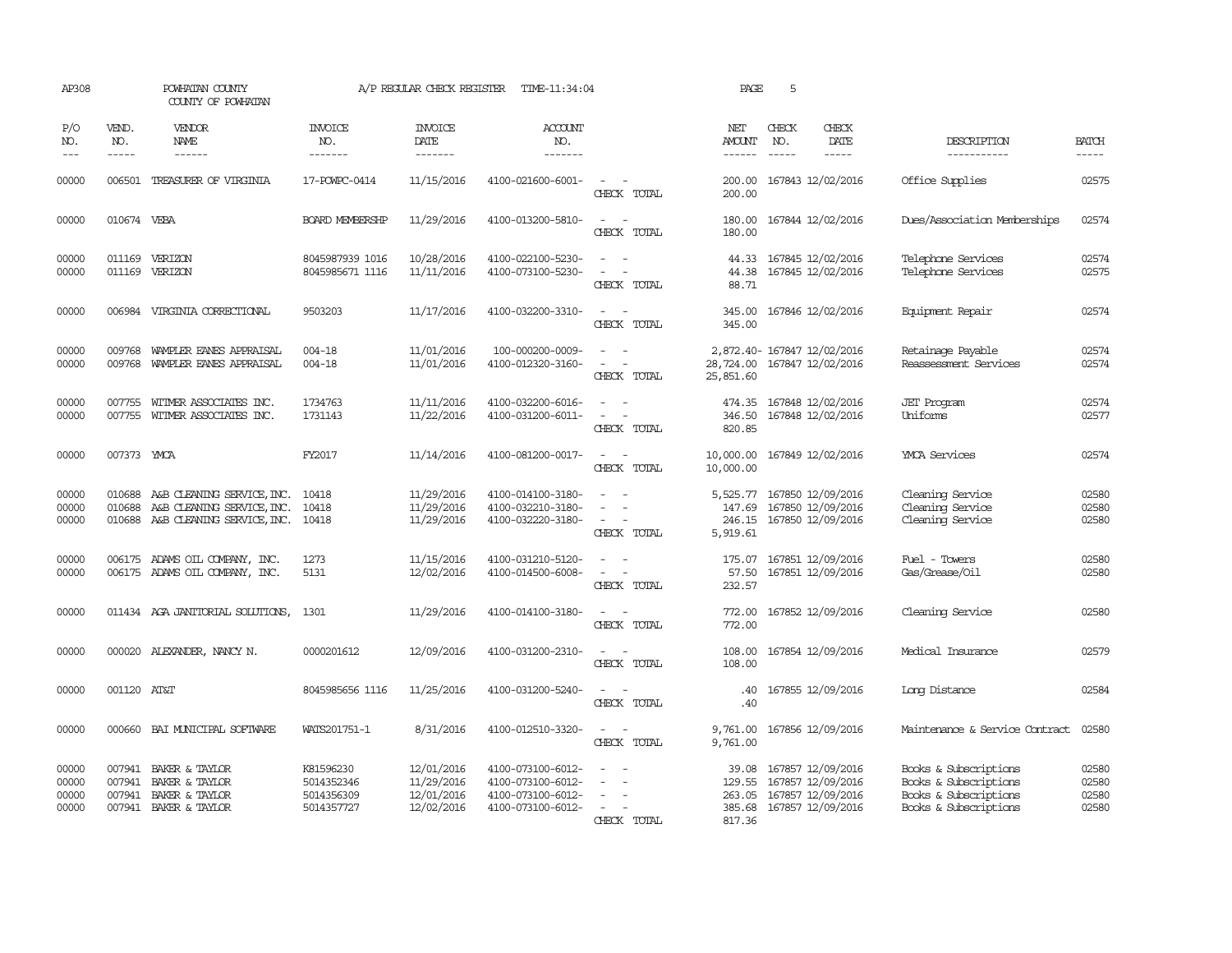| AP308                                     |                                                | POWHATAN COUNTY<br>COUNTY OF POWHATAN                                                                      |                                                               | A/P REGULAR CHECK REGISTER                                         | TIME-11:34:04                                                                                         |                                                                     | PAGE                                                 | 6                                                                                                     |                                                                            |                                           |
|-------------------------------------------|------------------------------------------------|------------------------------------------------------------------------------------------------------------|---------------------------------------------------------------|--------------------------------------------------------------------|-------------------------------------------------------------------------------------------------------|---------------------------------------------------------------------|------------------------------------------------------|-------------------------------------------------------------------------------------------------------|----------------------------------------------------------------------------|-------------------------------------------|
| P/O<br>NO.<br>$---$                       | VEND.<br>NO.<br>$- - - - -$                    | VENDOR<br>NAME<br>------                                                                                   | <b>INVOICE</b><br>NO.<br>-------                              | <b>INVOICE</b><br>DATE<br>--------                                 | <b>ACCOUNT</b><br>NO.<br>-------                                                                      |                                                                     | NET<br>AMOUNT<br>$- - - - - -$                       | CHECK<br>CHECK<br>NO.<br>$\frac{1}{2}$<br>$- - - - -$                                                 | DATE<br>DESCRIPTION<br>-----------                                         | <b>BATCH</b><br>$- - - - -$               |
| 00000                                     |                                                | 000045 BLANKENSHIP, SUSAN M.                                                                               | 0000201612                                                    | 12/09/2016                                                         | 4100-012310-2310-                                                                                     | $\sim$ 100 $\mu$<br>CHECK TOTAL                                     | 104.00<br>104.00                                     | 167858 12/09/2016                                                                                     | Medical Insurance                                                          | 02579                                     |
| 00000                                     |                                                | 011010 BOX ALARM TEES                                                                                      | 62                                                            | 11/30/2016                                                         | 4100-032200-6016-                                                                                     | $\overline{\phantom{a}}$<br>CHECK TOTAL                             | 688.00<br>688.00                                     | 167861 12/09/2016                                                                                     | <b>JET</b> Program                                                         | 02580                                     |
| 00000                                     |                                                | 007037 BRODART CO.                                                                                         | M143724                                                       | 11/27/2016                                                         | 4100-073100-6012-                                                                                     | $ -$<br>CHECK TOTAL                                                 | 1,932.00<br>1,932.00                                 | 167862 12/09/2016                                                                                     | Books & Subscriptions                                                      | 02582                                     |
| 00000                                     |                                                | 007838 BROUGHTON, THOMAS B. JR.                                                                            | 0078201612                                                    | 12/09/2016                                                         | 4100-031200-2310-                                                                                     | $\sim$<br>CHECK TOTAL                                               | 92.00<br>92.00                                       | 167863 12/09/2016                                                                                     | Medical Insurance                                                          | 02579                                     |
| 00000                                     | 010665                                         | BROWN, EDWARDS & COMPANY                                                                                   | 1168056                                                       | 11/30/2016                                                         | 4100-012200-3120-                                                                                     | $\overline{\phantom{a}}$<br>CHECK TOTAL                             | 6,300.00<br>6,300.00                                 | 167864 12/09/2016                                                                                     | External Audit                                                             | 02584                                     |
| 00000                                     | 007509                                         | CAPITALIRISTATE                                                                                            | S027391208.001                                                | 11/22/2016                                                         | 4100-014100-3310-                                                                                     | $\overline{\phantom{a}}$<br>CHECK TOTAL                             | 84.50<br>84.50                                       | 167865 12/09/2016                                                                                     | Repairs & Maintenance                                                      | 02580                                     |
| 00000                                     |                                                | 007353 CDW GOVERNMENT, INC.                                                                                | FGG0057                                                       | 9/03/2016                                                          | 4100-012510-6002-                                                                                     | $\sim$<br>CHECK TOTAL                                               | 664.52<br>664.52                                     | 167866 12/09/2016                                                                                     | Computer Equipment-non-capital                                             | 02580                                     |
| 00000                                     |                                                | 010808 CERULLO, ROBERT                                                                                     | MECKLENBURG1216                                               | 12/01/2016                                                         | 4100-022100-5510-                                                                                     | $\sim$ 10 $\sim$ 10 $\sim$<br>CHECK TOTAL                           | 86.40<br>86.40                                       | 167867 12/09/2016                                                                                     | Travel/Mileage/Parking/Tolls                                               | 02580                                     |
| 00000<br>00000<br>00000<br>00000<br>00000 | 006965<br>006965<br>006965<br>006965<br>006965 | CINIAS CORPORATION<br>CINIAS CORPORATION<br>CINIAS CORPORATION<br>CINIAS CORPORATION<br>CINIAS CORPORATION | 143844913<br>143844913<br>143848579<br>143848579<br>143848580 | 11/23/2016<br>11/23/2016<br>11/30/2016<br>11/30/2016<br>11/30/2016 | 4100-014500-6011-<br>4100-014100-6011-<br>4100-014500-6011-<br>4100-014100-6011-<br>4100-014300-6011- | $\overline{\phantom{a}}$<br>$\overline{\phantom{a}}$<br>CHECK TOTAL | 70.63<br>69.19<br>70.48<br>69.19<br>116.96<br>396.45 | 167868 12/09/2016<br>167868 12/09/2016<br>167868 12/09/2016<br>167868 12/09/2016<br>167868 12/09/2016 | Uniforms<br>Uniforms<br>Uniforms<br>Uniforms<br>Uniforms                   | 02580<br>02580<br>02580<br>02580<br>02580 |
| 00000                                     | 007282                                         | COBB TECHNOLOGIES, INC.                                                                                    | 0804657                                                       | 10/11/2016                                                         | 4100-032200-3320-                                                                                     | $\sim$<br>$\overline{\phantom{a}}$<br>CHECK TOTAL                   | 225.73<br>225.73                                     | 167869 12/09/2016                                                                                     | Maintenance & Service Contract                                             | 02581                                     |
| 00000                                     |                                                | 009178 COMCAST                                                                                             | 0097415<br>11/16                                              | 11/18/2016                                                         | 4100-073100-5260-                                                                                     | $\equiv$<br>CHECK TOTAL                                             | 219.90<br>219.90                                     | 167870 12/09/2016                                                                                     | Intemet                                                                    | 02581                                     |
| 00000<br>00000<br>00000                   | 010309<br>010309<br>010309                     | CRITICAL & EMERGENCY<br>CRITICAL & EMERGENCY<br>CRITICAL & EMERGENCY                                       | 215000144X<br>215000145X<br>215000230                         | 6/14/2016<br>6/14/2016<br>12/01/2016                               | 4100-031210-5232-<br>4100-031210-5232-<br>4100-031210-5232-                                           | $\equiv$<br>$\equiv$<br>$\equiv$<br>CHECK TOTAL                     | 1,750.00<br>630.00<br>4,060.00                       | 167871 12/09/2016<br>167871 12/09/2016<br>1,680.00 167871 12/09/2016                                  | Wireline 911<br>Wireline 911<br>Wireline 911                               | 02581<br>02581<br>02581                   |
| 00000<br>00000<br>00000                   | 007294<br>007294                               | CUMBERLAND FARM & AUTO<br>CUMBERLAND FARM & AUTO<br>007294 CUMBERLAND FARM & AUTO                          | 901010<br>920854<br>920856                                    | 3/16/2016<br>10/03/2016<br>10/03/2016                              | 4100-032200-6009-<br>4100-032200-6009-<br>4100-032200-6009-                                           | $\sim$<br>$\equiv$<br>$\sim$<br>CHECK TOTAL                         | 62.99<br>56.48                                       | 25.98-167872 12/09/2016<br>167872 12/09/2016<br>19.47 167872 12/09/2016                               | Auto Repairs and Parts<br>Auto Repairs and Parts<br>Auto Repairs and Parts | 02581<br>02581<br>02581                   |
| 00000                                     |                                                | 010079 DEAL & LACHENEY P.C.                                                                                | 4664                                                          | 12/01/2016                                                         | 4100-012210-3150-                                                                                     | $\sim$ 100 $\mu$<br>$\overline{\phantom{a}}$<br>CHECK TOTAL         | 10,000.00<br>10,000.00                               | 167873 12/09/2016                                                                                     | Contracted County Attomey                                                  | 02581                                     |
| 00000                                     |                                                | 000860 DOMINION VIRGINIA POWER                                                                             | 7765134072 1116                                               | 11/29/2016                                                         | 4100-014100-5110-                                                                                     | $\sim$<br>CHECK TOTAL                                               | 654.73                                               | 654.73 167875 12/09/2016                                                                              | Electricity                                                                | 02581                                     |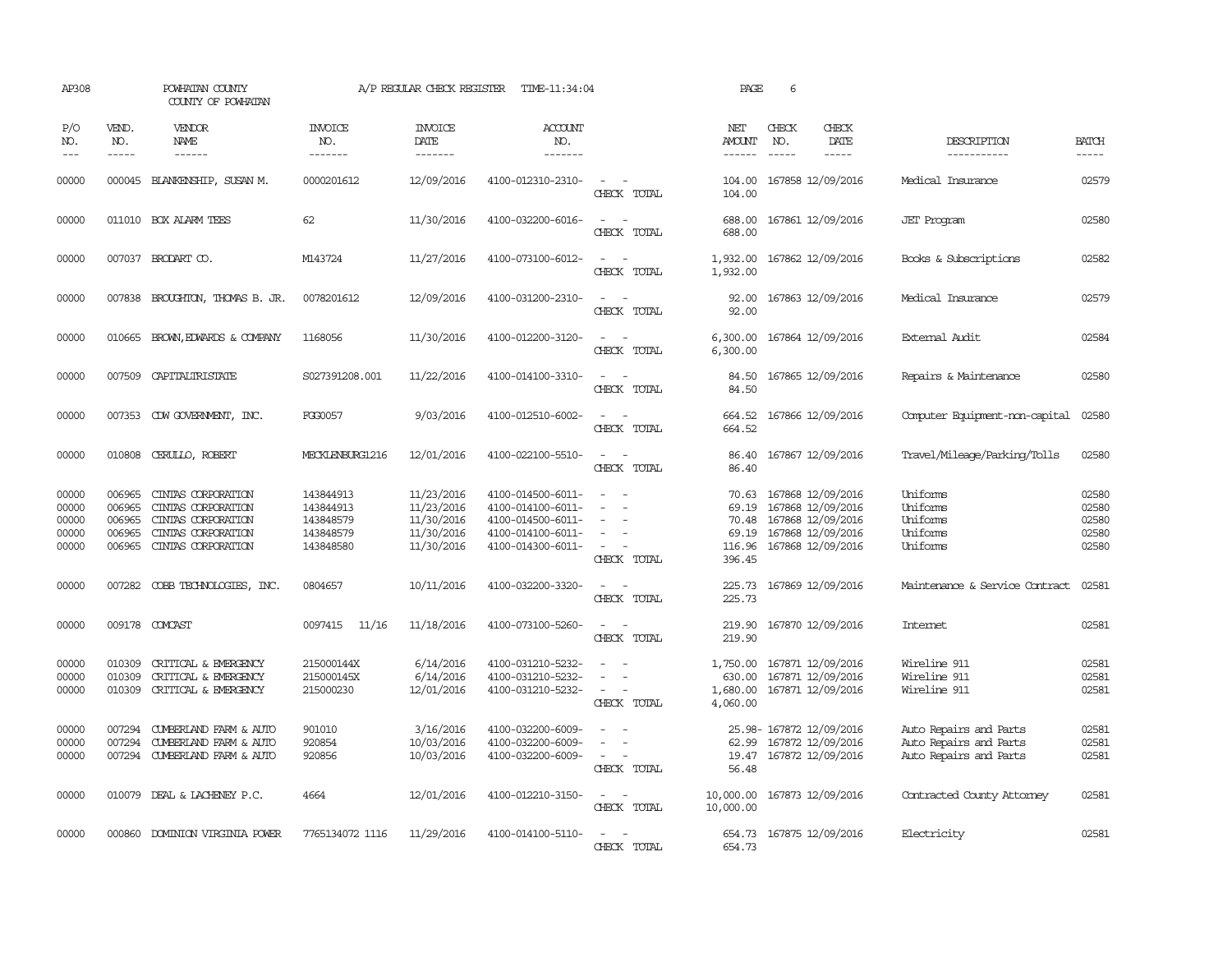| AP308                   |                             | POWHATAN COUNTY<br>COUNTY OF POWHATAN                                          |                                  | A/P REGULAR CHECK REGISTER             | TIME-11:34:04                                               |                                                     | PAGE                                   | $7\phantom{.0}$ |                                                             |                                                                                         |                         |
|-------------------------|-----------------------------|--------------------------------------------------------------------------------|----------------------------------|----------------------------------------|-------------------------------------------------------------|-----------------------------------------------------|----------------------------------------|-----------------|-------------------------------------------------------------|-----------------------------------------------------------------------------------------|-------------------------|
| P/O<br>NO.<br>$---$     | VEND.<br>NO.<br>$- - - - -$ | <b>VENDOR</b><br>NAME<br>$- - - - - -$                                         | <b>INVOICE</b><br>NO.<br>------- | <b>INVOICE</b><br>DATE<br>-------      | <b>ACCOUNT</b><br>NO.<br>-------                            |                                                     | NET<br><b>AMOUNT</b><br>$- - - - - -$  | CHECK<br>NO.    | CHECK<br>DATE<br>$- - - - -$                                | DESCRIPTION<br>-----------                                                              | <b>BATCH</b><br>-----   |
| 00000                   |                             | 001910 DUNN GAS COMPANY                                                        | 64462                            | 11/15/2016                             | 4100-014100-5120-                                           | $\overline{\phantom{a}}$<br>CHECK TOTAL             | 1,489.40<br>1,489.40                   |                 | 167877 12/09/2016                                           | Fuel                                                                                    | 02581                   |
| 00000                   |                             | 006842 EAGLE FIRE INC.                                                         | <b>SRVCE098506</b>               | 9/30/2016                              | 4100-014100-3310-                                           | $\sim$<br>CHECK TOTAL                               | 281.00<br>281.00                       |                 | 167878 12/09/2016                                           | Repairs & Maintenance                                                                   | 02581                   |
| 00000                   | 001380                      | FORD, SUSAN P.                                                                 | 0013201612                       | 12/09/2016                             | 4100-012310-2310-                                           | $\overline{\phantom{a}}$<br>CHECK TOTAL             | 104.00<br>104.00                       |                 | 167880 12/09/2016                                           | Medical Insurance                                                                       | 02579                   |
| 00000                   |                             | 009280 GOODMAN SPECIALIZED                                                     | 13885G                           | 11/29/2016                             | 4100-032200-6009-                                           | $\sim$<br>CHECK TOTAL                               | 1,774.05 167881 12/09/2016<br>1,774.05 |                 |                                                             | Auto Repairs and Parts                                                                  | 02581                   |
| 00000                   |                             | 009419 GOV DEALS                                                               | <b>SALES 52563</b>               | 11/30/2016                             | 3100-018990-0009-                                           | CHECK TOTAL                                         | 61.65<br>61.65                         |                 | 167882 12/09/2016                                           | Sale of Equipment                                                                       | 02584                   |
| 00000                   |                             | 009067 HOWLAND, CATHY                                                          | 2016 XMAS                        | 12/01/2016                             | 4100-083500-6014-                                           | $\sim$<br>$\sim$<br>CHECK TOTAL                     | 126.50<br>126.50                       |                 | 167883 12/09/2016                                           | Other Operating Supplies                                                                | 02581                   |
| 00000<br>00000          | 010487<br>010487            | IBM CORPORATION<br>IBM CORPORATION                                             | <b>O5927FJ</b><br>Q5927FJ        | 12/01/2016<br>12/01/2016               | 4100-095101-9300-<br>4100-095101-9301-                      | $\sim$<br>$\overline{\phantom{a}}$<br>CHECK TOTAL   | 794.88<br>59.69<br>854.57              |                 | 167884 12/09/2016<br>167884 12/09/2016                      | AS400 Lease - Principal<br>AS400 Lease - Interest                                       | 02581<br>02581          |
| 00000                   | 007073 IEDC                 |                                                                                | PA4 MEMBERSHIP                   | 12/01/2016                             | 4100-081500-5810-                                           | $\sim$<br>CHECK TOTAL                               | 420.00<br>420.00                       |                 | 167885 12/09/2016                                           | Dues/Association Memberships                                                            | 02584                   |
| 00000                   |                             | 010755 INNOVATIVE TURF                                                         | 3224                             | 11/22/2016                             | 4100-014600-3320-                                           | $\equiv$<br>CHECK TOTAL                             | 1,580.95<br>1,580.95                   |                 | 167886 12/09/2016                                           | Maintenance/Service Contracts                                                           | 02581                   |
| 00000<br>00000          |                             | 010231 J & K HEAVY TRUCKS &<br>010231 J & K HEAVY TRUCKS &                     | 7774<br>7803                     | 11/29/2016<br>12/02/2016               | 4100-032200-6009-<br>4100-032200-6009-                      | $\overline{\phantom{a}}$<br>CHRCK TOTAL             | 620.27<br>216.68<br>836.95             |                 | 167887 12/09/2016<br>167887 12/09/2016                      | Auto Repairs and Parts<br>Auto Repairs and Parts                                        | 02581<br>02581          |
| 00000<br>00000<br>00000 | 000120<br>000120<br>000120  | <b>JAMES RIVER AIR</b><br><b>JAMES RIVER AIR</b><br>JAMES RIVER AIR            | S74427<br>S74723<br>S74784       | 11/21/2016<br>11/21/2016<br>11/30/2016 | 4100-014100-3308-<br>4100-014100-3308-<br>4100-014100-3308- | $\sim$<br>$\equiv$<br>CHECK TOTAL                   | 688.00<br>215.00<br>420.50<br>1,323.50 |                 | 167888 12/09/2016<br>167888 12/09/2016<br>167888 12/09/2016 | HVAC Service and Repairs<br>HVAC Service and Repairs<br>HVAC Service and Repairs        | 02581<br>02581<br>02581 |
| 00000<br>00000<br>00000 | 010771<br>010771            | LAND AND COATES, INC.<br>LAND AND COATES, INC.<br>010771 LAND AND COATES, INC. | 741621<br>741625<br>741647       | 11/30/2016<br>11/30/2016<br>11/30/2016 | 4100-014500-3319-<br>4100-014100-6004-<br>4100-014500-3319- | $\equiv$<br>$\overline{\phantom{a}}$<br>CHECK TOTAL | 764.08<br>399.99<br>50.37<br>1,214.44  |                 | 167889 12/09/2016<br>167889 12/09/2016<br>167889 12/09/2016 | Equipment Repairs and Maintena<br>Tools and Equipment<br>Equipment Repairs and Maintena | 02581<br>02581<br>02581 |
| 00000                   | 009552                      | MANSFIELD OIL COMPANY                                                          | SOLCD-260632                     | 12/02/2016                             | 4100-032200-5120-                                           | $\equiv$<br>CHECK TOTAL                             | 23.51<br>23.51                         |                 | 167893 12/09/2016                                           | Apparatus Fuel                                                                          | 02582                   |
| 00000                   |                             | 008885 MARTIN, PEGGY                                                           | MARTIN 12/3/16                   | 12/03/2016                             | 4100-073100-5510-                                           | $\sim$<br>CHECK TOTAL                               | 86.40<br>86.40                         |                 | 167894 12/09/2016                                           | Travel/Mileage/Parking/Tolls                                                            | 02582                   |
| 00000                   |                             | 010086 MEDPRO US                                                               | MC28851                          | 12/01/2016                             | 4100-032200-3320-                                           | CHECK TOTAL                                         | 395.83                                 |                 | 395.83 167895 12/09/2016                                    | Maintenance & Service Contract 02582                                                    |                         |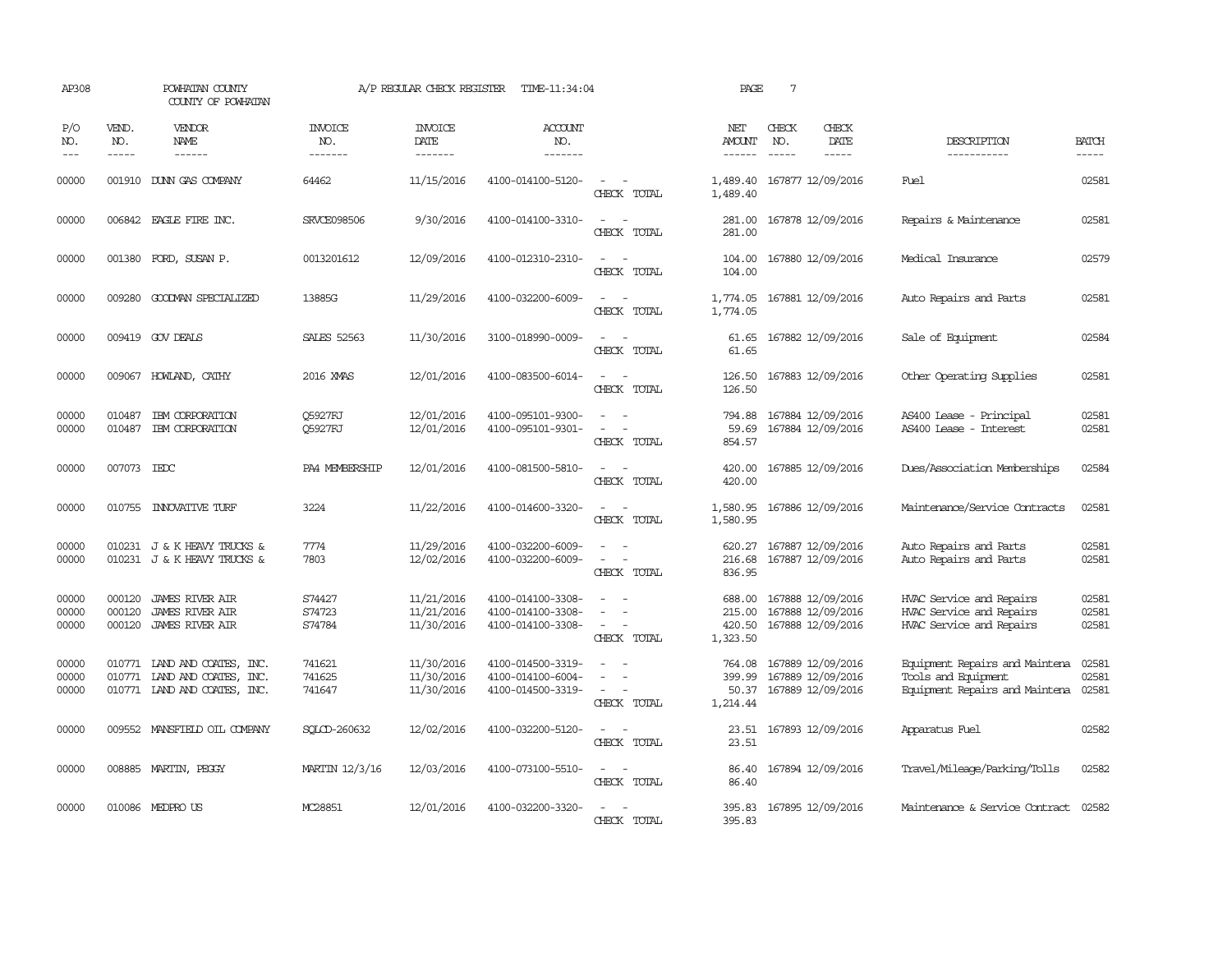| AP308                       |                             | POWHATAN COUNTY<br>COUNTY OF POWHATAN                                         |                                   | A/P REGULAR CHECK REGISTER             | TIME-11:34:04                                               |                                                                     | PAGE                            | 8                                                           |                                                                |                         |
|-----------------------------|-----------------------------|-------------------------------------------------------------------------------|-----------------------------------|----------------------------------------|-------------------------------------------------------------|---------------------------------------------------------------------|---------------------------------|-------------------------------------------------------------|----------------------------------------------------------------|-------------------------|
| P/O<br>NO.<br>$\frac{1}{2}$ | VEND.<br>NO.<br>$- - - - -$ | <b>VENDOR</b><br>NAME<br>$- - - - - -$                                        | <b>INVOICE</b><br>NO.<br>-------  | <b>INVOICE</b><br>DATE<br>-------      | <b>ACCOUNT</b><br>NO.<br>-------                            |                                                                     | NET<br>AMOUNT<br>$- - - - - -$  | CHECK<br>CHECK<br>DATE<br>NO.<br>$- - - - -$                | DESCRIPTION<br>-----------                                     | <b>BATCH</b><br>-----   |
| 00000<br>00000              |                             | 006610 MO-JOHNS SANITATION<br>006610 MO-JOHNS SANITATION                      | 94171<br>96500                    | 8/30/2016<br>12/01/2016                | 4100-032200-6016-<br>4100-014600-3311-                      | $\overline{\phantom{a}}$<br>$\overline{\phantom{a}}$<br>CHECK TOTAL | 170.00<br>125.00<br>295.00      | 167896 12/09/2016<br>167896 12/09/2016                      | <b>JET</b> Program<br>Portable Bathrooms                       | 02582<br>02582          |
| 00000                       |                             | 007136 MOORE, JASON                                                           | 6994702                           | 11/28/2016                             | 4100-021200-3150-                                           | $\sim$<br>$\sim$<br>CHECK TOTAL                                     | 120.00<br>120.00                | 167897 12/09/2016                                           | Outside Counsel                                                | 02582                   |
| 00000                       | 008079                      | PAETEC/CAVALIER BUSINESS                                                      | 3802785 11/16                     | 11/22/2016                             | 4100-012510-5230-                                           | $\equiv$<br>CHECK TOTAL                                             | 724.91<br>724.91                | 167898 12/09/2016                                           | Telephone Services                                             | 02582                   |
| 00000<br>00000              | 011646<br>011646            | PEOPLEREADY, INC<br>PEOPLEREADY, INC                                          | 21634090<br>21656601              | 11/20/2016<br>11/27/2016               | 4100-014300-3200-<br>4100-014300-3200-                      | CHECK TOTAL                                                         | 159.51<br>92.35<br>251.86       | 167899 12/09/2016<br>167899 12/09/2016                      | Temporary Labor<br>Temporary Labor                             | 02582<br>02582          |
| 00000                       |                             | 007962 PITNEY BOWES GLOBAL                                                    | 6892772004 1116                   | 11/02/2016                             | 4100-021600-5210-                                           | CHECK TOTAL                                                         | 150.00<br>150.00                | 167900 12/09/2016                                           | Postage                                                        | 02582                   |
| 00000                       |                             | 009638 POE, INEZ L                                                            | 0096201612                        | 12/09/2016                             | 4100-013200-2310-                                           | CHECK TOTAL                                                         | 120.00<br>120.00                | 167901 12/09/2016                                           | Medical Insurance                                              | 02579                   |
| 00000                       | 001980                      | POORE, FRANCES                                                                | 0019201612                        | 12/09/2016                             | 4100-012100-2310-                                           | CHECK TOTAL                                                         | 88.00<br>88.00                  | 167902 12/09/2016                                           | Medical Insurance                                              | 02579                   |
| 00000                       | 006043                      | POWERS, KATHRYN C.                                                            | 0060201612                        | 12/09/2016                             | 4100-021600-2310-                                           | $\equiv$<br>CHECK TOTAL                                             | 120.00<br>120.00                | 167903 12/09/2016                                           | Medical Insurance                                              | 02579                   |
| 00000<br>00000<br>00000     | 001250<br>001250<br>001250  | POWHATAN AUTO & TRACTOR<br>POWHATAN AUTO & TRACTOR<br>POWHATAN AUTO & TRACTOR | 425418<br>426389<br>426397        | 11/21/2016<br>11/30/2016<br>11/30/2016 | 4100-014500-6008-<br>4100-014500-6008-<br>4100-014500-6009- | $\equiv$<br>CHECK TOTAL                                             | 17.38<br>32.36<br>6.99<br>56.73 | 167904 12/09/2016<br>167904 12/09/2016<br>167904 12/09/2016 | Gas/Grease/Oil<br>Gas/Grease/Oil<br>Auto Parts & Repairs       | 02582<br>02582<br>02582 |
| 00000                       |                             | 006914 POWHATAN AUTO REPAIR                                                   | 850                               | 12/06/2016                             | 4100-014500-6009-                                           | CHECK TOTAL                                                         | 16.00<br>16.00                  | 167905 12/09/2016                                           | Auto Parts & Repairs                                           | 02582                   |
| 00000                       | 010456                      | POWHATAN CHAMBER OF                                                           | 3034                              | 11/28/2016                             | 4100-073100-5810-                                           | CHECK TOTAL                                                         | 50.00<br>50.00                  | 167906 12/09/2016                                           | Dues/Association Memberships                                   | 02582                   |
| 00000<br>00000              | 006928<br>006928            | POWHATAN COUNTY DEPT. OF<br>POWHATAN COUNTY DEPT. OF                          | CAP MEMBERSHIP<br>EXCEL TRNG 1116 | 12/06/2016<br>11/30/2016               | 4100-053910-5643-<br>4100-053910-5643-                      | $\sim$<br>CHECK TOTAL                                               | 325.00<br>28.90<br>353.90       | 167908 12/09/2016<br>167908 12/09/2016                      | PCCAA Services - Federal CSBG<br>PCCAA Services - Federal CSBG | 02582<br>02582          |
| 00000                       |                             | 008294 POWHATAN COUNTY PUBLIC                                                 | 0082201612                        | 12/09/2016                             | 4100-031200-2310-                                           | $\sim$<br>$\sim$<br>CHECK TOTAL                                     | 681.50<br>681.50                | 167909 12/09/2016                                           | Medical Insurance                                              | 02579                   |
| 00000                       |                             | 005050 POWHATAN LOCK SERVICES                                                 | 1196                              | 11/29/2016                             | 4100-032220-3310-                                           | $\sim$ $\sim$<br>CHECK TOTAL                                        | 82.00<br>82.00                  | 167910 12/09/2016                                           | Repairs & Maintenance                                          | 02582                   |
| 00000<br>00000              | 009518                      | <b>QUARLES PETROLEUM, INC.</b><br>009518 CUARLES PETROLEUM, INC.              | CT-0814765<br>CT0814653           | 11/30/2016<br>11/30/2016               | 4100-032200-5120-<br>4100-031200-6008-                      | CHECK TOTAL                                                         | 73.52<br>6,199.48<br>6,273.00   | 167911 12/09/2016<br>167911 12/09/2016                      | Apparatus Fuel<br>Gas/Grease/Oil                               | 02581<br>02582          |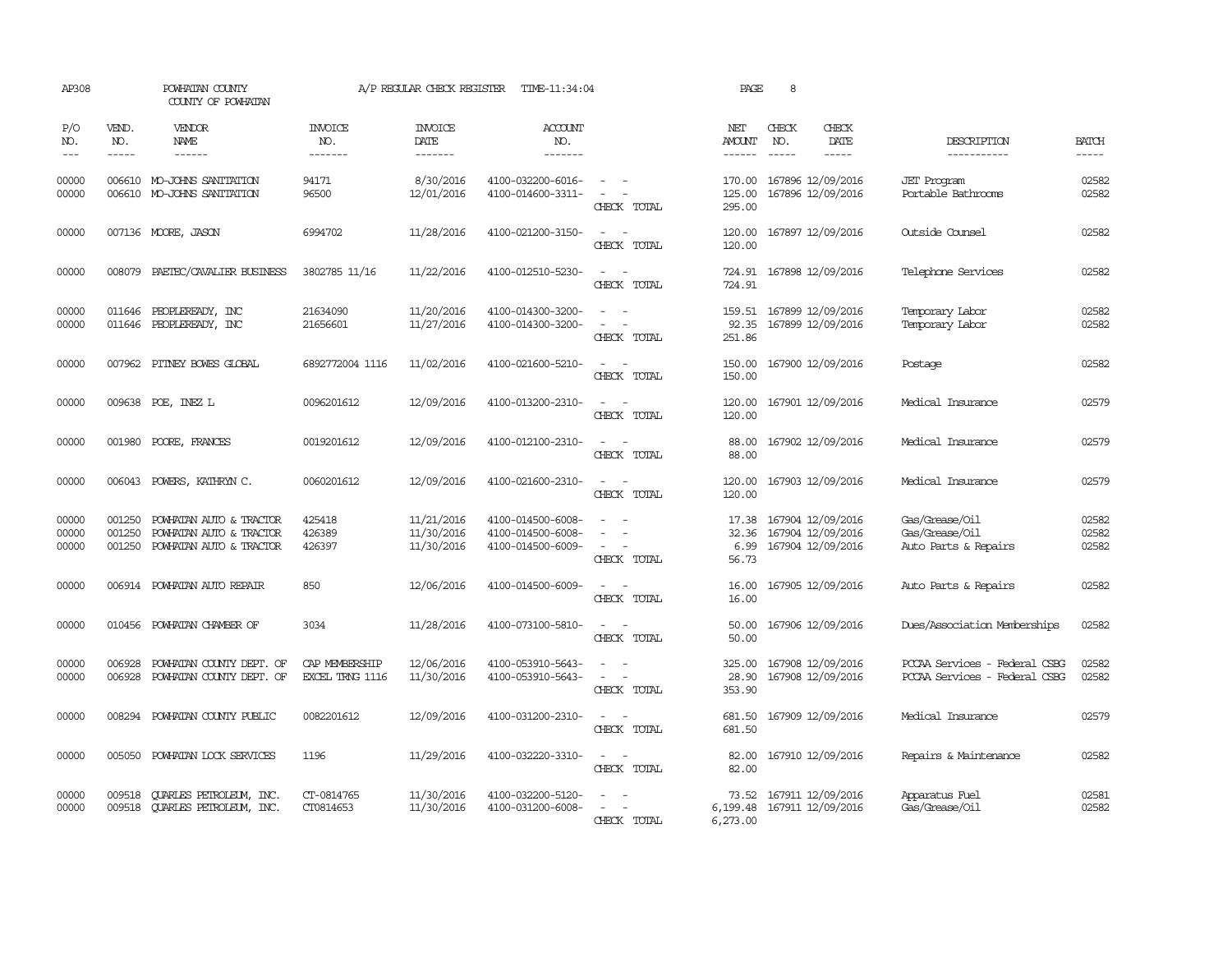| AP308          |               | POWHATAN COUNTY<br>COUNTY OF POWHATAN                                |                       | A/P REGULAR CHECK REGISTER | TIME-11:34:04                          |                                                                                | PAGE                           | 9            |                                              |                                                |                |
|----------------|---------------|----------------------------------------------------------------------|-----------------------|----------------------------|----------------------------------------|--------------------------------------------------------------------------------|--------------------------------|--------------|----------------------------------------------|------------------------------------------------|----------------|
| P/O<br>NO.     | VEND.<br>NO.  | <b>VENDOR</b><br>NAME                                                | <b>INVOICE</b><br>NO. | <b>INVOICE</b><br>DATE     | <b>ACCOUNT</b><br>NO.                  |                                                                                | NET<br><b>AMOUNT</b>           | CHECK<br>NO. | CHECK<br>DATE                                | DESCRIPTION                                    | <b>BATCH</b>   |
| $---$          | $\frac{1}{2}$ | ------                                                               | -------               | --------                   | -------                                |                                                                                |                                | $- - - - -$  | -----                                        | -----------                                    | $- - - - -$    |
| 00000<br>00000 |               | 000620 R. C. GOODWYN & SONS, INC<br>000620 R. C. GOODWYN & SONS, INC | 0742533<br>0742572    | 11/14/2016<br>11/14/2016   | 4100-014100-3310-<br>4100-014100-3310- | $\equiv$                                                                       | 4.59                           |              | 14.95 167912 12/09/2016<br>167912 12/09/2016 | Repairs & Maintenance<br>Repairs & Maintenance | 02581<br>02581 |
| 00000          | 000620        | R. C. GOODWYN & SONS, INC                                            | 0742869               | 11/16/2016                 | 4100-014100-3310-                      |                                                                                | 13.27                          |              | 167912 12/09/2016                            | Repairs & Maintenance                          | 02581          |
| 00000          |               | 000620 R. C. GOODWYN & SONS, INC                                     | 0743195               | 11/18/2016                 | 4100-014100-3310-                      | $\sim$                                                                         | 10.76                          |              | 167912 12/09/2016                            | Repairs & Maintenance                          | 02581          |
| 00000          |               | 000620 R. C. GOODWYN & SONS, INC                                     | 0744299               | 11/29/2016                 | 4100-014100-3310-                      |                                                                                | 6.99                           |              | 167912 12/09/2016                            | Repairs & Maintenance                          | 02581          |
| 00000          |               | 000620 R. C. GOODWYN & SONS, INC 0744508                             |                       | 11/30/2016                 | 4100-014100-3310-                      | CHECK TOTAL                                                                    | 57.55                          |              | 6.99 167912 12/09/2016                       | Repairs & Maintenance                          | 02581          |
| 00000          |               | 006466 RADIO COMMUNICATION OF VA 800005793-1                         |                       | 12/01/2016                 | 4100-032200-3310-                      | $\overline{\phantom{0}}$<br>$\sim$<br>CHECK TOTAL                              | 88.95<br>88.95                 |              | 167913 12/09/2016                            | Equipment Repair                               | 02583          |
| 00000          |               | 006945 RECORDED BOOKS, LLC                                           | 75445904              | 11/29/2016                 | 4100-073100-6012-                      | CHECK TOTAL                                                                    | 40.00<br>40.00                 |              | 167914 12/09/2016                            | Books & Subscriptions                          | 02583          |
| 00000          |               | 009077 REYNOLDS, SHIRLEY                                             | 0090201612            | 12/09/2016                 | 4100-031200-2310-                      | $\sim$<br>CHECK TOTAL                                                          | 96.00<br>96.00                 |              | 167915 12/09/2016                            | Medical Insurance                              | 02579          |
| 00000          | 007325        | RICHMOND OXYGEN CO.                                                  | 242135                | 11/30/2016                 | 4100-032200-3320-                      | CHECK TOTAL                                                                    | 255.00<br>255.00               |              | 167916 12/09/2016                            | Maintenance & Service Contract                 | 02583          |
| 00000          |               | 011651 ROANOKE STAMP & SEAL                                          | OE-229459             | 11/23/2016                 | 4100-021600-6001-                      | $\sim$<br>$\sim$<br>CHECK TOTAL                                                | 15.35<br>15.35                 |              | 167917 12/09/2016                            | Office Supplies                                | 02583          |
| 00000<br>00000 |               | 006323 ROTO-ROOTER<br>006323 ROTO-ROOTER                             | 153730<br>153732      | 11/15/2016<br>11/16/2016   | 4100-014100-3310-<br>4100-014100-3310- | $\sim$<br>$\sim$<br>$\omega_{\rm{max}}$ and $\omega_{\rm{max}}$<br>CHECK TOTAL | 733.00<br>1,039.00<br>1,772.00 |              | 167918 12/09/2016<br>167918 12/09/2016       | Repairs & Maintenance<br>Repairs & Maintenance | 02583<br>02583 |
| 00000          |               | 009452 SEACOM, INC. OF VIRGINIA                                      | 8646                  | 11/21/2016                 | 4100-012510-6014-                      | $\sim$<br>$\sim$<br>CHECK TOTAL                                                | 140.00<br>140.00               |              | 167919 12/09/2016                            | Other Operating Supplies                       | 02583          |
| 00000          | 006594        | SOUTHSIDE ELECTRIC COOP                                              | 523794001 11/16       | 11/23/2016                 | 4100-053910-5642-                      | $\overline{\phantom{0}}$<br>$\sim$<br>CHECK TOTAL                              | 438.42<br>438.42               |              | 167920 12/09/2016                            | PCCAA Services - TANF                          | 02583          |
| 00000          |               | 011014 SPICER, JAMES                                                 | EVCC 10/08/2016       | 10/08/2016                 | 4100-032200-5815-                      | $\equiv$<br>$\sim$<br>CHECK TOTAL                                              | 112.00<br>112.00               |              | 167921 12/09/2016                            | Training/Seminars                              | 02583          |
| 00000          |               | 001940 STANDBY SYSTEMS, INC.                                         | 11162720              | 11/21/2016                 | 4100-031210-3310-                      | $\sim$<br>$\sim$<br>CHECK TOTAL                                                | 46.00<br>46.00                 |              | 167923 12/09/2016                            | Repairs and Maintenance                        | 02583          |
| 00000          | 008578        | STAPLES BUSINESS AD-                                                 | 3286779781            | 12/12/2015                 | 4100-034100-6001-                      | $\sim$<br>$\sim$                                                               |                                |              | 17.14- 167924 12/09/2016                     | Office Supplies                                | 02583          |
| 00000          | 008578        | STAPLES BUSINESS AD-                                                 | 3321361522            | 11/15/2016                 | 4100-083500-6001-                      |                                                                                | 5.99                           |              | 167924 12/09/2016                            | Office Supplies                                | 02583          |
| 00000          | 008578        | STAPLES BUSINESS AD-                                                 | 3321361525            | 11/15/2016                 | 4100-083500-6001-                      |                                                                                | 14.99                          |              | 167924 12/09/2016                            | Office Supplies                                | 02583          |
| 00000          | 008578        | STAPLES BUSINESS AD-                                                 | 3321947057            | 11/22/2016                 | 4100-012100-6001-                      | $\sim$<br>$\sim$<br>CHECK TOTAL                                                | 55.96                          |              | 52.12 167924 12/09/2016                      | Office Supplies                                | 02584          |
| 00000          |               | 006569 STICKELS, RANDAL LEE                                          | 0065201612            | 12/09/2016                 | 4100-031200-2310-                      | $\sim$ 10 $\sim$ 10 $\sim$<br>CHECK TOTAL                                      | 72.00                          |              | 72.00 167925 12/09/2016                      | Medical Insurance                              | 02579          |
| 00000          |               | 007115 STOKES, GARLAND KENNETH                                       | 0071201612            | 12/09/2016                 | 4100-031200-2310-                      | $\equiv$<br>$\sim$<br>CHECK TOTAL                                              | 68.00<br>68.00                 |              | 167926 12/09/2016                            | Medical Insurance                              | 02579          |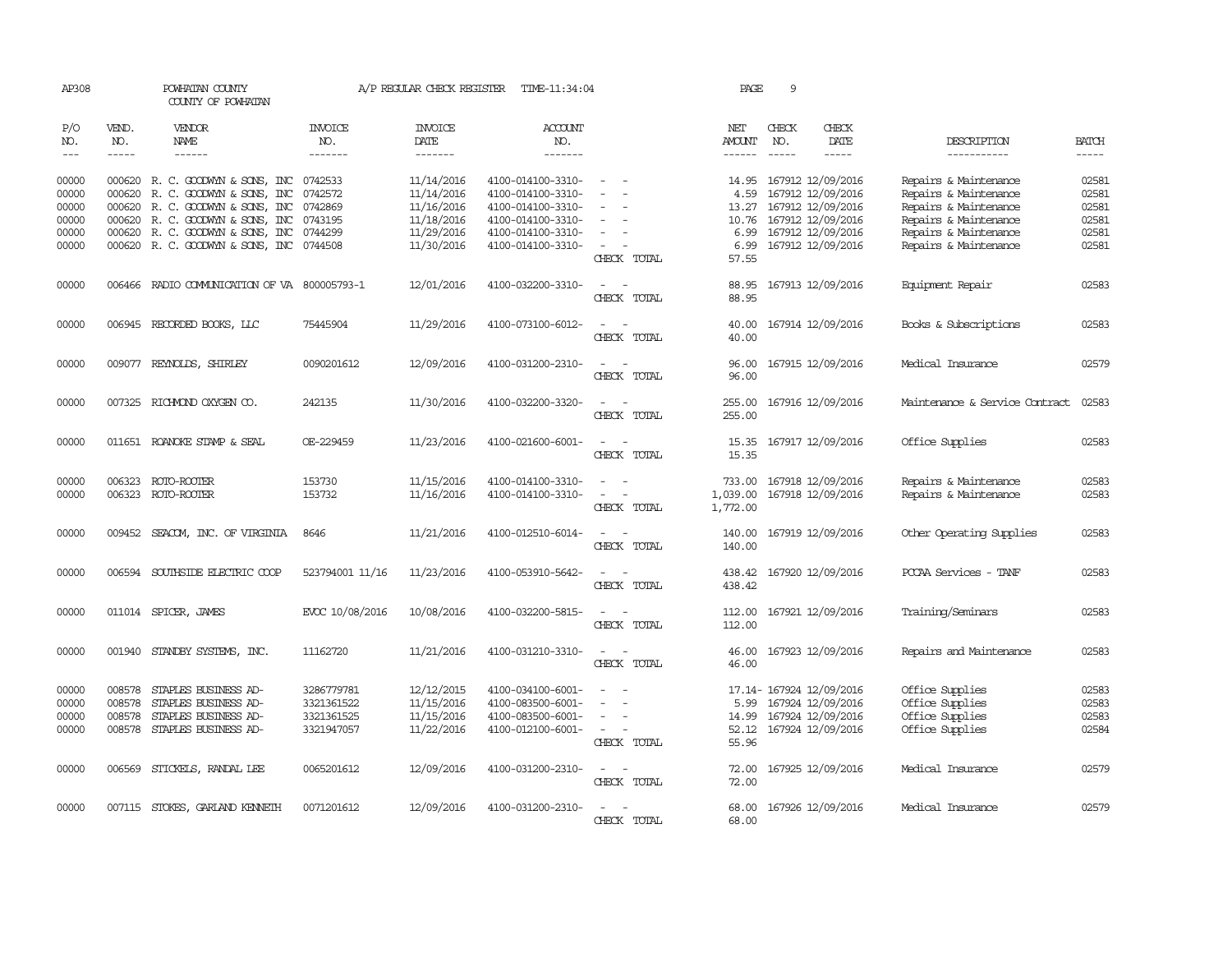| AP308                                                       |                                                          | POWHATAN COUNTY<br>COUNTY OF POWHATAN                                            |                                                                                                                                   | A/P REGULAR CHECK REGISTER                                                                     | TIME-11:34:04                                                                                                                                   |                                                                                                                             | PAGE                                                                | 10            |                                                                                                                                                       |                                                                                                                                          |                                                             |
|-------------------------------------------------------------|----------------------------------------------------------|----------------------------------------------------------------------------------|-----------------------------------------------------------------------------------------------------------------------------------|------------------------------------------------------------------------------------------------|-------------------------------------------------------------------------------------------------------------------------------------------------|-----------------------------------------------------------------------------------------------------------------------------|---------------------------------------------------------------------|---------------|-------------------------------------------------------------------------------------------------------------------------------------------------------|------------------------------------------------------------------------------------------------------------------------------------------|-------------------------------------------------------------|
| P/O<br>NO.                                                  | VEND.<br>NO.                                             | <b>VENDOR</b><br>NAME                                                            | <b>INVOICE</b><br>NO.                                                                                                             | <b>INVOICE</b><br>DATE                                                                         | <b>ACCOUNT</b><br>NO.                                                                                                                           |                                                                                                                             | NET<br><b>AMOUNT</b>                                                | CHECK<br>NO.  | CHECK<br>DATE                                                                                                                                         | DESCRIPTION                                                                                                                              | <b>BATCH</b>                                                |
| $---$                                                       | $- - - - -$                                              | ------                                                                           | -------                                                                                                                           | -------                                                                                        | -------                                                                                                                                         |                                                                                                                             | $- - - - - -$                                                       | $\frac{1}{2}$ | $- - - - -$                                                                                                                                           | -----------                                                                                                                              | $- - - - -$                                                 |
| 00000                                                       |                                                          | 007326 T H ADAMS TIRE SERVICE                                                    | 5175                                                                                                                              | 12/01/2016                                                                                     | 4100-014500-6009-                                                                                                                               | $ -$<br>CHECK TOTAL                                                                                                         | 130.00                                                              |               | 130.00 167928 12/09/2016                                                                                                                              | Auto Parts & Repairs                                                                                                                     | 02583                                                       |
| 00000                                                       |                                                          | 011652 THE RIVERLINK GROUP                                                       | 112616POW                                                                                                                         | 11/26/2016                                                                                     | 4100-081500-3181-                                                                                                                               | $\sim$<br>$\sim$<br>CHECK TOTAL                                                                                             | 750.00<br>750.00                                                    |               | 167929 12/09/2016                                                                                                                                     | Professional Svcs - Marketing                                                                                                            | 02584                                                       |
| 00000                                                       |                                                          | 006501 TREASURER OF VIRGINIA                                                     | 17-145C-RMS-1                                                                                                                     | 11/29/2016                                                                                     | 4100-021600-6021-                                                                                                                               | $\sim$<br>$\sim$<br>CHECK TOTAL                                                                                             | 3,750.00<br>3,750.00                                                |               | 167930 12/09/2016                                                                                                                                     | Record Books                                                                                                                             | 02583                                                       |
| 00000                                                       |                                                          | 008351 VACORP                                                                    | 12364                                                                                                                             | 1/01/2017                                                                                      | 4100-012550-2710-                                                                                                                               | $\sim$<br>CHECK TOTAL                                                                                                       | 22,930.25<br>22,930.25                                              |               | 167932 12/09/2016                                                                                                                                     | Worker's Compensation                                                                                                                    | 02583                                                       |
| 00000<br>00000                                              | 008126<br>008126                                         | VERIZON<br>VERIZON                                                               | 9775910601<br>9775920664                                                                                                          | 11/23/2016<br>11/23/2016                                                                       | 4100-032200-5260-<br>4100-032200-5260-                                                                                                          | $\sim$<br>$\sim$<br>CHECK TOTAL                                                                                             | 50.24<br>360.09<br>410.33                                           |               | 167933 12/09/2016<br>167933 12/09/2016                                                                                                                | Internet<br>Internet                                                                                                                     | 02583<br>02583                                              |
| 00000<br>00000<br>00000<br>00000<br>00000<br>00000<br>00000 | 011169<br>011169<br>011169<br>011169<br>011169<br>011169 | VERIZON<br>VERIZON<br>VERIZON<br>VERIZON<br>VERIZON<br>VERIZON<br>011169 VERIZON | 8043780915 1116<br>8045981340 1116<br>8045983715 1116<br>8045987939 1116<br>8047061627 1216<br>8045986057 1116<br>8045986057 1116 | 11/25/2016<br>11/28/2016<br>11/28/2016<br>11/28/2016<br>12/01/2016<br>11/28/2016<br>11/28/2016 | 4100-032220-5230-<br>4100-021100-5230-<br>4100-031210-5232-<br>4100-022100-5230-<br>4100-031210-5232-<br>4100-031210-5230-<br>4100-031200-5230- | $\equiv$<br>$\equiv$<br>$\equiv$<br>CHECK TOTAL                                                                             | 83.34<br>45.05<br>127.77<br>44.48<br>1,403.32<br>322.00<br>2,098.28 |               | 167934 12/09/2016<br>167934 12/09/2016<br>167934 12/09/2016<br>167934 12/09/2016<br>167934 12/09/2016<br>167934 12/09/2016<br>72.32 167934 12/09/2016 | Telephone System<br>Telephone Services<br>Wireline 911<br>Telephone Services<br>Wireline 911<br>Telephone Services<br>Telephone Services | 02583<br>02583<br>02583<br>02583<br>02583<br>02584<br>02584 |
| 00000                                                       |                                                          | 008785 VERIZON CABS                                                              | M55049170616330                                                                                                                   | 11/25/2016                                                                                     | 4100-031210-5232-                                                                                                                               | $\sim$<br>CHECK TOTAL                                                                                                       | 477.41                                                              |               | 477.41 167935 12/09/2016                                                                                                                              | Wireline 911                                                                                                                             | 02583                                                       |
| 00000                                                       | 011593                                                   | VIRGINIA ASSOCIATION OF                                                          | 2016-2017                                                                                                                         | 12/06/2016                                                                                     | 4100-012310-5810-                                                                                                                               | $\sim$<br>$\sim$<br>CHECK TOTAL                                                                                             | 80.00<br>80.00                                                      |               | 167936 12/09/2016                                                                                                                                     | Dues/Association Memberships                                                                                                             | 02583                                                       |
| 00000                                                       | 008710                                                   | VIRGINIA BUSINESS SYSTEMS                                                        | 19753499                                                                                                                          | 11/24/2016                                                                                     | 4100-012100-3320-                                                                                                                               | CHECK TOTAL                                                                                                                 | 284.55<br>284.55                                                    |               | 167937 12/09/2016                                                                                                                                     | Maintenance & Service Contract                                                                                                           | 02584                                                       |
| 00000                                                       | 006302                                                   | VIRGINIA INFORMATION                                                             | T305588                                                                                                                           | 11/29/2016                                                                                     | 4100-012510-5260-                                                                                                                               | $\sim$<br>CHECK TOTAL                                                                                                       | 208.23<br>208.23                                                    |               | 167938 12/09/2016                                                                                                                                     | Internet Usage                                                                                                                           | 02583                                                       |
| 00000                                                       |                                                          | 008748 WATKINS NURSERIES, INC.                                                   | 945841                                                                                                                            | 11/27/2016                                                                                     | 4100-014500-3190-                                                                                                                               | $\sim$<br>$\sim$<br>CHECK TOTAL                                                                                             | 497.25<br>497.25                                                    |               | 167940 12/09/2016                                                                                                                                     | Grounds Maintenance                                                                                                                      | 02583                                                       |
| 00000                                                       |                                                          | 007545 WILSON'S CARPET SERVICE                                                   | 3683                                                                                                                              | 12/02/2016                                                                                     | 4100-014100-3310-                                                                                                                               | $ -$<br>CHECK TOTAL                                                                                                         | 350.00<br>350.00                                                    |               | 167941 12/09/2016                                                                                                                                     | Repairs & Maintenance                                                                                                                    | 02583                                                       |
| 00000<br>00000                                              | 009332                                                   | WITMER PUBLIC SAFETY<br>009332 WITMER PUBLIC SAFETY                              | 1728769<br>1737524                                                                                                                | 11/29/2016<br>11/22/2016                                                                       | 4100-032200-6011-<br>4100-032200-6011-                                                                                                          | $\equiv$<br>CHECK TOTAL                                                                                                     | 230.50<br>230.00<br>460.50                                          |               | 167942 12/09/2016<br>167942 12/09/2016                                                                                                                | Protective Gear/Uniforms<br>Protective Gear/Uniforms                                                                                     | 02583<br>02583                                              |
| 00000                                                       |                                                          | 002080 WOODCOCK, LYNN T.                                                         | 0020201612                                                                                                                        | 12/09/2016                                                                                     | 4100-031200-2310-                                                                                                                               | $\frac{1}{2} \left( \frac{1}{2} \right) \left( \frac{1}{2} \right) = \frac{1}{2} \left( \frac{1}{2} \right)$<br>CHECK TOTAL | 108.00<br>108.00                                                    |               | 167943 12/09/2016                                                                                                                                     | Medical Insurance                                                                                                                        | 02579                                                       |
| 00000                                                       |                                                          | 006551 YARD WORKS, LLC                                                           | 9364886IN                                                                                                                         | 12/02/2016                                                                                     | 4100-014500-3190-                                                                                                                               | $\sim$<br>CHECK TOTAL                                                                                                       | 24.00<br>24.00                                                      |               | 167944 12/09/2016                                                                                                                                     | Grounds Maintenance                                                                                                                      | 02583                                                       |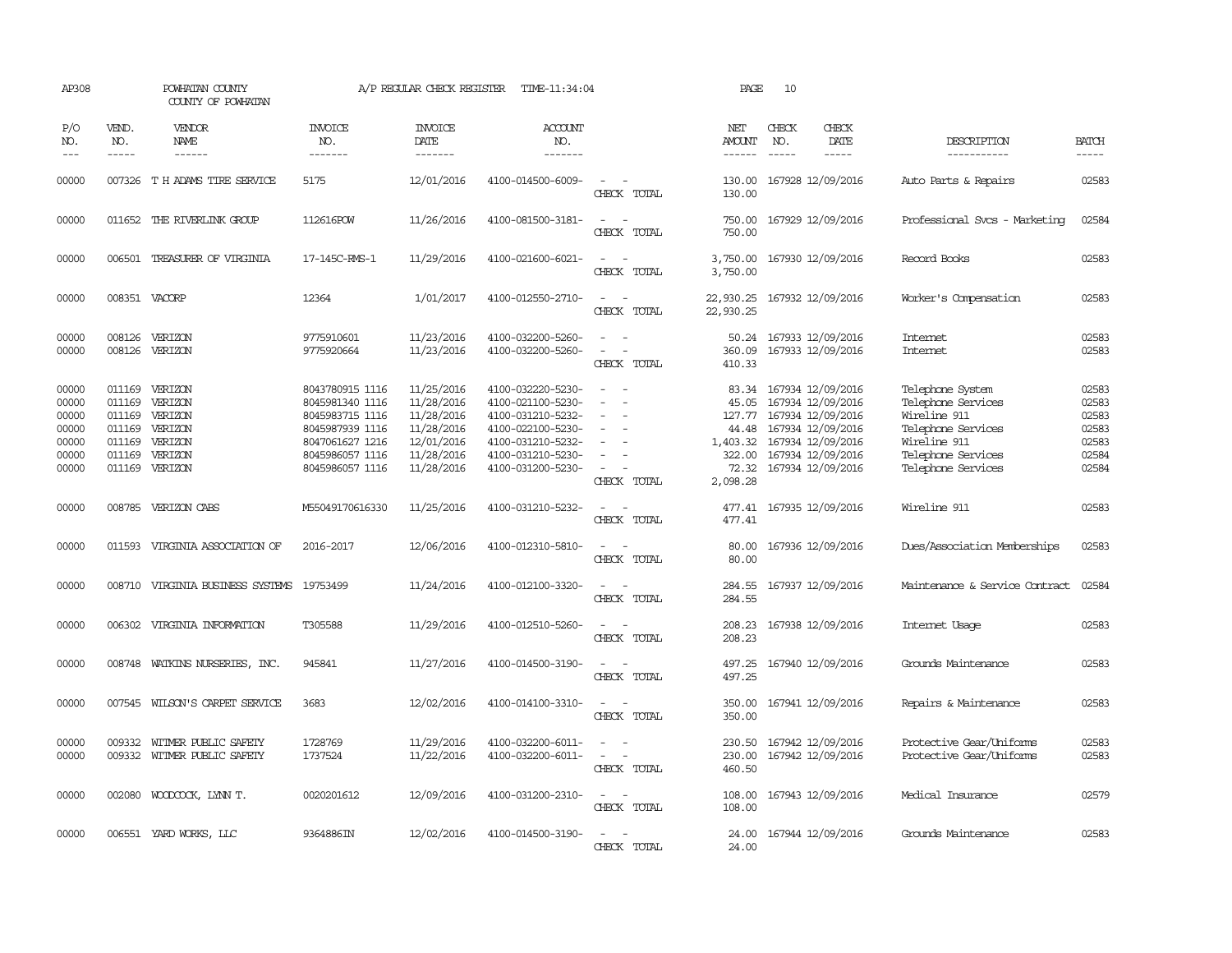| AP308               |                             | POWHATAN COUNTY<br>COUNTY OF POWHATAN                     |                                  | A/P REGULAR CHECK REGISTER        | TIME-11:34:04                          |                          | PAGE                 | 11                            |                                        |                                                   |                               |
|---------------------|-----------------------------|-----------------------------------------------------------|----------------------------------|-----------------------------------|----------------------------------------|--------------------------|----------------------|-------------------------------|----------------------------------------|---------------------------------------------------|-------------------------------|
| P/O<br>NO.<br>$---$ | VEND.<br>NO.<br>$- - - - -$ | VENDOR<br>NAME<br>$\frac{1}{2}$                           | <b>INVOICE</b><br>NO.<br>------- | <b>INVOICE</b><br>DATE<br>------- | <b>ACCOUNT</b><br>NO.<br>-------       |                          | NET<br><b>AMOUNT</b> | CHECK<br>NO.<br>$\frac{1}{2}$ | CHECK<br>DATE<br>-----                 | DESCRIPTION<br>-----------                        | <b>BATCH</b><br>$\frac{1}{2}$ |
|                     |                             |                                                           |                                  |                                   |                                        |                          |                      |                               |                                        |                                                   |                               |
| 00000<br>00000      | 010780                      | 010780 ALL GOOD AUTOMOTTVE LLC<br>ALL GOOD AUTOMOTTVE LLC | 3315<br>3331                     | 11/28/2016<br>11/27/2016          | 4100-031200-6009-<br>4100-031200-6008- |                          | 129.66<br>36.95      |                               | 167946 12/16/2016<br>167946 12/16/2016 | Auto Parts/Repairs<br>Gas/Grease/Oil              | 02587<br>02587                |
|                     |                             |                                                           |                                  |                                   |                                        | CHECK TOTAL              | 166.61               |                               |                                        |                                                   |                               |
| 00000               | 007941                      | BAKER & TAYLOR                                            | 2899230                          | 12/02/2016                        | 4100-073100-6012-                      |                          |                      |                               | 12.40- 167947 12/16/2016               | Books & Subscriptions                             | 02587                         |
| 00000               | 007941                      | BAKER & TAYLOR                                            | 5014360942                       | 12/06/2016                        | 4100-073100-6012-                      |                          | 625.98               |                               | 167947 12/16/2016                      | Books & Subscriptions                             | 02587                         |
| 00000               |                             | 007941 BAKER & TAYLOR                                     | 5014364559                       | 12/07/2016                        | 4100-073100-6012-                      |                          | 112.02               |                               | 167947 12/16/2016                      | Books & Subscriptions                             | 02587                         |
|                     |                             |                                                           |                                  |                                   |                                        | CHECK TOTAL              | 725.60               |                               |                                        |                                                   |                               |
| 00000               | 008668                      | BANK OF AMERICA                                           | 12/01/2016                       | 12/01/2016                        | 4100-011010-5540-                      |                          | .00.                 |                               | 167948 12/16/2016                      | Travel - Convention & Educatio                    | 02599                         |
| 00000               | 008668                      | BANK OF AMERICA                                           | 12/01/2016                       | 12/01/2016                        | 4100-011010-5540-                      |                          | 287.73-              |                               | 167948 12/16/2016                      | Travel - Convention & Educatio                    | 02599                         |
| 00000               | 008668                      | BANK OF AMERICA                                           | 12/01/2016                       | 12/01/2016                        | 4100-011010-5540-                      | $\overline{\phantom{a}}$ | 575.46               |                               | 167948 12/16/2016                      | Travel - Convention & Educatio                    | 02599                         |
| 00000               | 008668                      | BANK OF AMERICA                                           | 12/01/2016                       | 12/01/2016                        | 4100-011010-5540-                      |                          | 287.73               |                               | 167948 12/16/2016                      | Travel - Convention & Educatio                    | 02599                         |
| 00000               | 008668                      | BANK OF AMERICA                                           | 12/01/2016                       | 12/01/2016                        | 4100-012200-5210-                      |                          | 38.40                |                               | 167948 12/16/2016                      | Postage                                           | 02599<br>02599                |
| 00000               | 008668                      | BANK OF AMERICA                                           | 12/01/2016<br>12/01/2016         | 12/01/2016<br>12/01/2016          | 4100-014100-3310-                      | $\equiv$                 | 43.52<br>19.95       |                               | 167948 12/16/2016<br>167948 12/16/2016 | Repairs & Maintenance<br>BAI.NET Credit Card Fees | 02599                         |
| 00000<br>00000      | 008668<br>008668            | BANK OF AMERICA<br>BANK OF AMERICA                        | 12/01/2016                       | 12/01/2016                        | 4100-012410-3321-<br>4100-013200-5210- |                          | 47.00                |                               | 167948 12/16/2016                      | Postage                                           | 02599                         |
| 00000               | 008668                      | BANK OF AMERICA                                           | 12/01/2016                       | 12/01/2016                        | 4100-073100-5210-                      |                          | 5.55                 |                               | 167948 12/16/2016                      | Postage                                           | 02599                         |
| 00000               | 008668                      | BANK OF AMERICA                                           | 12/01/2016                       | 12/01/2016                        | 4100-073100-5210-                      | $\equiv$                 | 12.04                |                               | 167948 12/16/2016                      | Postage                                           | 02599                         |
| 00000               | 008668                      | BANK OF AMERICA                                           | 12/01/2016                       | 12/01/2016                        | 4100-073100-5210-                      |                          | 5.42                 |                               | 167948 12/16/2016                      | Postage                                           | 02599                         |
| 00000               | 008668                      | BANK OF AMERICA                                           | 12/01/2016                       | 12/01/2016                        | 4100-012100-5540-                      |                          | 133.25               |                               | 167948 12/16/2016                      | Conference & Training                             | 02599                         |
| 00000               | 008668                      | BANK OF AMERICA                                           | 12/01/2016                       | 12/01/2016                        | 4100-012100-5540-                      |                          | 108.70               |                               | 167948 12/16/2016                      | Conference & Training                             | 02599                         |
| 00000               | 008668                      | BANK OF AMERICA                                           | 12/01/2016                       | 12/01/2016                        | 4100-012100-5540-                      | $\equiv$                 | 15.54                |                               | 167948 12/16/2016                      | Conference & Training                             | 02599                         |
| 00000               | 008668                      | BANK OF AMERICA                                           | 12/01/2016                       | 12/01/2016                        | 4100-012100-5540-                      |                          | 66.75                |                               | 167948 12/16/2016                      | Conference & Training                             | 02599                         |
| 00000               | 008668                      | BANK OF AMERICA                                           | 12/01/2016                       | 12/01/2016                        | 4100-012100-5540-                      |                          | 113.63               |                               | 167948 12/16/2016                      | Conference & Training                             | 02599                         |
| 00000               | 008668                      | BANK OF AMERICA                                           | 12/01/2016                       | 12/01/2016                        | 4100-014100-3400-                      | $\overline{\phantom{a}}$ | 25.00                |                               | 167948 12/16/2016                      | Misc. Meetings - Set Up                           | 02599                         |
| 00000               | 008668                      | BANK OF AMERICA                                           | 12/01/2016                       | 12/01/2016                        | 4100-012510-5250-                      |                          | 13.98                |                               | 167948 12/16/2016                      | Cell Phones                                       | 02599                         |
| 00000               | 008668                      | BANK OF AMERICA                                           | 12/01/2016                       | 12/01/2016                        | 4100-012510-5250-                      |                          | 26.11                |                               | 167948 12/16/2016                      | Cell Phones                                       | 02599                         |
| 00000               | 008668                      | BANK OF AMERICA                                           | 12/01/2016                       | 12/01/2016                        | 4100-012510-6002-                      |                          | 225.25               |                               | 167948 12/16/2016                      | Computer Equipment-non-capital                    | 02599                         |
| 00000               | 008668                      | BANK OF AMERICA                                           | 12/01/2016                       | 12/01/2016                        | 4100-012510-6002-                      | $\equiv$                 | 140.00               |                               | 167948 12/16/2016                      | Computer Equipment-non-capital                    | 02599                         |
| 00000               | 008668                      | BANK OF AMERICA                                           | 12/01/2016                       | 12/01/2016                        | 4100-032200-5815-                      |                          | 536.45               |                               | 167948 12/16/2016                      | Training/Seminars                                 | 02599                         |
| 00000               | 008668                      | BANK OF AMERICA                                           | 12/01/2016                       | 12/01/2016                        | 4100-032200-6009-                      |                          | 9.25                 |                               | 167948 12/16/2016                      | Auto Repairs and Parts                            | 02599                         |
| 00000               | 008668                      | BANK OF AMERICA                                           | 12/01/2016                       | 12/01/2016                        | 4100-032200-6011-                      | $\overline{\phantom{a}}$ | 23.31                |                               | 167948 12/16/2016                      | Protective Gear/Uniforms                          | 02599                         |
| 00000               | 008668                      | BANK OF AMERICA                                           | 12/01/2016                       | 12/01/2016                        | 4100-035500-6014-                      |                          | 107.58               |                               | 167948 12/16/2016                      | Other Operating Supplies                          | 02599<br>02599                |
| 00000<br>00000      | 008668<br>008668            | BANK OF AMERICA<br>BANK OF AMERICA                        | 12/01/2016                       | 12/01/2016<br>12/01/2016          | 4100-035500-6003-<br>4100-032200-6001- |                          | 19.98<br>93.75       |                               | 167948 12/16/2016                      | EOC Relocation                                    | 02599                         |
| 00000               | 008668                      | BANK OF AMERICA                                           | 12/01/2016<br>12/01/2016         | 12/01/2016                        | 4100-013200-3500-                      | $\equiv$                 | 227.80               |                               | 167948 12/16/2016<br>167948 12/16/2016 | Stationery/Office Supplies<br>Printing & Binding  | 02599                         |
| 00000               | 008668                      | BANK OF AMERICA                                           | 12/01/2016                       | 12/01/2016                        | 4100-013200-6001-                      |                          | 21.05                |                               | 167948 12/16/2016                      | Office Supplies                                   | 02599                         |
| 00000               | 008668                      | BANK OF AMERICA                                           | 12/01/2016                       | 12/01/2016                        | 4100-013200-5540-                      |                          | 155.81               |                               | 167948 12/16/2016                      | Conferences & Training                            | 02599                         |
| 00000               | 008668                      | BANK OF AMERICA                                           | 12/01/2016                       | 12/01/2016                        | 4100-014400-5840-                      |                          | 41.91                |                               | 167948 12/16/2016                      | Miscellaneous                                     | 02599                         |
| 00000               | 008668                      | BANK OF AMERICA                                           | 12/01/2016                       | 12/01/2016                        | 4100-012510-6002-                      | $\equiv$                 | 1,299.90             |                               | 167948 12/16/2016                      | Computer Equipment-non-capital                    | 02599                         |
| 00000               | 008668                      | BANK OF AMERICA                                           | 12/01/2016                       | 12/01/2016                        | 4100-032200-5810-                      | $\equiv$                 | 40.00                |                               | 167948 12/16/2016                      | Dues/Association Memberships                      | 02599                         |
| 00000               | 008668                      | BANK OF AMERICA                                           | 12/01/2016                       | 12/01/2016                        | 4100-032200-5815-                      |                          | 89.00                |                               | 167948 12/16/2016                      | Training/Seminars                                 | 02599                         |
| 00000               | 008668                      | BANK OF AMERICA                                           | 12/01/2016                       | 12/01/2016                        | 4100-032200-5815-                      | $\equiv$                 | 89.00                |                               | 167948 12/16/2016                      | Training/Seminars                                 | 02599                         |
| 00000               | 008668                      | BANK OF AMERICA                                           | 12/01/2016                       | 12/01/2016                        | 4100-032200-5815-                      |                          | 89.00                |                               | 167948 12/16/2016                      | Training/Seminars                                 | 02599                         |
| 00000               | 008668                      | BANK OF AMERICA                                           | 12/01/2016                       | 12/01/2016                        | 4100-032200-5815-                      |                          | 89.00                |                               | 167948 12/16/2016                      | Training/Seminars                                 | 02599                         |
| 00000               | 008668                      | BANK OF AMERICA                                           | 12/01/2016                       | 12/01/2016                        | 4100-032200-5815-                      |                          | 230.50               |                               | 167948 12/16/2016                      | Training/Seminars                                 | 02599                         |
| 00000               | 008668                      | BANK OF AMERICA                                           | 12/01/2016                       | 12/01/2016                        | 4100-032200-5815-                      | $\equiv$                 | 230.50               |                               | 167948 12/16/2016                      | Training/Seminars                                 | 02599                         |
| 00000               | 008668                      | BANK OF AMERICA                                           | 12/01/2016                       | 12/01/2016                        | 4100-032200-5815-                      |                          | 230.50               |                               | 167948 12/16/2016                      | Training/Seminars                                 | 02599                         |
| 00000               | 008668                      | BANK OF AMERICA                                           | 12/01/2016                       | 12/01/2016                        | 4100-032200-5815-                      |                          | 336.24               |                               | 167948 12/16/2016                      | Training/Seminars                                 | 02599                         |
| 00000               |                             | 008668 BANK OF AMERICA                                    | 12/01/2016                       | 12/01/2016                        | 4100-032200-6001-                      | $\overline{\phantom{a}}$ |                      |                               | 16.75 167948 12/16/2016                | Stationery/Office Supplies                        | 02599                         |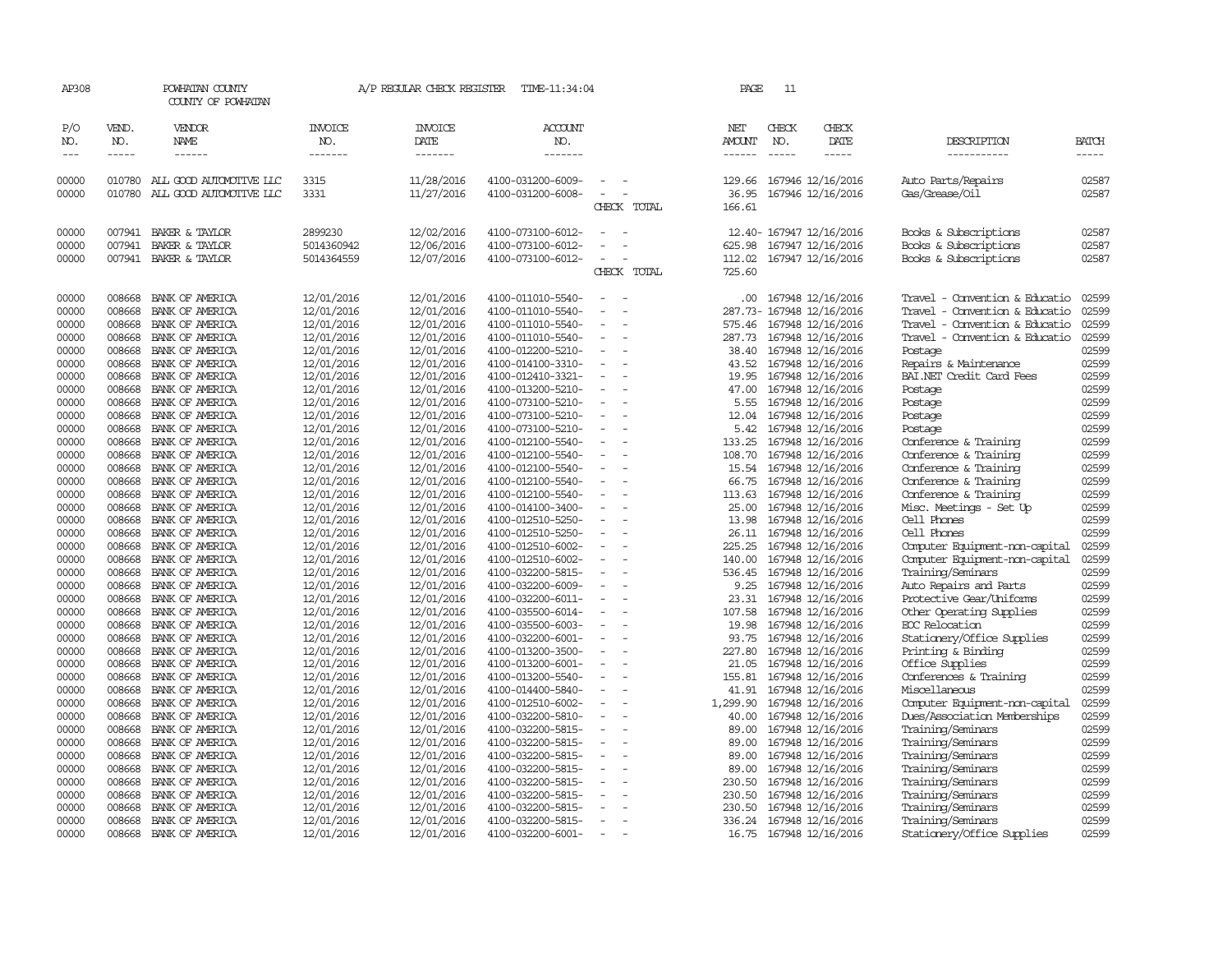| AP308               |                             | POWHATAN COUNTY<br>COUNTY OF POWHATAN |                                  | A/P REGULAR CHECK REGISTER        | TIME-11:34:04                    |                                         | PAGE                           | 12                            |                          |                                |                       |
|---------------------|-----------------------------|---------------------------------------|----------------------------------|-----------------------------------|----------------------------------|-----------------------------------------|--------------------------------|-------------------------------|--------------------------|--------------------------------|-----------------------|
| P/O<br>NO.<br>$---$ | VEND.<br>NO.<br>$- - - - -$ | VENDOR<br>NAME<br>$- - - - - -$       | <b>INVOICE</b><br>NO.<br>------- | <b>INVOICE</b><br>DATE<br>------- | <b>ACCOUNT</b><br>NO.<br>------- |                                         | NET<br>AMOUNT<br>$- - - - - -$ | CHECK<br>NO.<br>$\frac{1}{2}$ | CHECK<br>DATE<br>-----   | DESCRIPTION<br>-----------     | <b>BATCH</b><br>----- |
| 00000               | 008668                      | BANK OF AMERICA                       | 12/01/2016                       | 12/01/2016                        | 4100-081100-6011-                |                                         | 134.95                         |                               | 167948 12/16/2016        | <b>Uniforms</b>                | 02599                 |
| 00000               | 008668                      | BANK OF AMERICA                       | 12/01/2016                       | 12/01/2016                        | 4100-011010-5840-                |                                         | 76.00                          |                               | 167948 12/16/2016        | Meeting Expense                | 02599                 |
| 00000               | 008668                      | BANK OF AMERICA                       | 12/01/2016                       | 12/01/2016                        | 4100-032200-6016-                |                                         | 266.02                         |                               | 167948 12/16/2016        | <b>JET</b> Program             | 02599                 |
| 00000               | 008668                      | BANK OF AMERICA                       | 12/01/2016                       | 12/01/2016                        | 4100-073100-6012-                | $\equiv$                                | 15.00                          |                               | 167948 12/16/2016        | Books & Subscriptions          | 02599                 |
| 00000               | 008668                      | BANK OF AMERICA                       | 12/01/2016                       | 12/01/2016                        | 4100-012220-5540-                | $\overline{\phantom{a}}$                | 100.00                         |                               | 167948 12/16/2016        | Travel and Education           | 02599                 |
| 00000               | 008668                      | BANK OF AMERICA                       | 12/01/2016                       | 12/01/2016                        | 4100-081100-5810-                |                                         | 611.00                         |                               | 167948 12/16/2016        | Dues/Association Memberships   | 02599                 |
| 00000               | 008668                      | BANK OF AMERICA                       | 12/01/2016                       | 12/01/2016                        | 4100-021600-6001-                | $\equiv$                                | 42.49                          |                               | 167948 12/16/2016        | Office Supplies                | 02599                 |
| 00000               | 008668                      | BANK OF AMERICA                       | 12/01/2016                       | 12/01/2016                        | 4100-034100-6001-                |                                         | 49.00                          |                               | 167948 12/16/2016        | Office Supplies                | 02599                 |
| 00000               | 008668                      | BANK OF AMERICA                       | 12/01/2016                       | 12/01/2016                        | 4100-012200-6001-                |                                         | .05                            |                               | 167948 12/16/2016        | Office Supplies                | 02599                 |
| 00000               | 008668                      | BANK OF AMERICA                       | 12/01/2016                       | 12/01/2016                        | 4100-032200-5810-                |                                         | 294.00                         |                               | 167948 12/16/2016        | Dues/Association Memberships   | 02599                 |
| 00000               | 008668                      | BANK OF AMERICA                       | 12/01/2016                       | 12/01/2016                        | 4100-012510-5230-                |                                         | 7.60                           |                               | 167948 12/16/2016        | Telephone Services             | 02599                 |
| 00000               | 008668                      | BANK OF AMERICA                       | 12/01/2016                       | 12/01/2016                        | 4100-012510-5230-                |                                         | 62.10                          |                               | 167948 12/16/2016        | Telephone Services             | 02599                 |
| 00000               | 008668                      | BANK OF AMERICA                       | 12/01/2016                       | 12/01/2016                        | 4100-012510-5230-                |                                         | 14.30                          |                               | 167948 12/16/2016        | Telephone Services             | 02599                 |
| 00000               | 008668                      | BANK OF AMERICA                       | 12/01/2016                       | 12/01/2016                        | 4100-012510-5230-                | $\equiv$                                | 5.30                           |                               | 167948 12/16/2016        | Telephone Services             | 02599                 |
| 00000               | 008668                      | BANK OF AMERICA                       | 12/01/2016                       | 12/01/2016                        | 4100-012510-5230-                | $\overline{\phantom{a}}$                | 5.60                           |                               | 167948 12/16/2016        | Telephone Services             | 02599                 |
| 00000               | 008668                      | BANK OF AMERICA                       | 12/01/2016                       | 12/01/2016                        | 4100-073100-6002-                |                                         | 45.00                          |                               | 167948 12/16/2016        | Computer Equipment-non-capital | 02599                 |
| 00000               | 008668                      | BANK OF AMERICA                       | 12/01/2016                       | 12/01/2016                        | 4100-012100-5810-                | $\equiv$                                | 24.90                          |                               | 167948 12/16/2016        | Dues/Association Memberships   | 02599                 |
| 00000               | 008668                      | BANK OF AMERICA                       | 12/01/2016                       | 12/01/2016                        | 4100-012100-5540-                |                                         | 132.97                         |                               | 167948 12/16/2016        | Conference & Training          | 02599                 |
| 00000               | 008668                      | BANK OF AMERICA                       | 12/01/2016                       | 12/01/2016                        | 4100-012310-6001-                |                                         | 2,350.00                       |                               | 167948 12/16/2016        | Office Supplies                | 02599                 |
| 00000               | 008668                      | BANK OF AMERICA                       | 12/01/2016                       | 12/01/2016                        | 4100-073100-6012-                | $\equiv$                                | 223.00                         |                               | 167948 12/16/2016        | Books & Subscriptions          | 02599                 |
| 00000               | 008668                      | BANK OF AMERICA                       | 12/01/2016                       | 12/01/2016                        | 4100-032200-6011-                | $\overline{\phantom{a}}$<br>CHECK TOTAL | 162.69<br>10,214.80            |                               | 167948 12/16/2016        | Protective Gear/Uniforms       | 02599                 |
| 00000               | 000032                      | BARTON, FAYE G.                       | TAV MTG OCT/NOV                  | 12/13/2016                        | 4100-012410-5510-                |                                         | 308.88                         |                               | 167949 12/16/2016        | Travel/Mileage/Parking/Tolls   | 02590                 |
|                     |                             |                                       |                                  |                                   |                                  | CHECK TOTAL                             | 308.88                         |                               |                          |                                |                       |
| 00000               | 009991                      | <b>EMS DIRECT</b>                     | 106025                           | 11/30/2016                        | 4100-012410-3500-                |                                         | 415.00                         |                               | 167952 12/16/2016        | Printing & Binding             | 02588                 |
| 00000               |                             | 009991 BMS DIRECT                     | 106025                           | 11/30/2016                        | 4100-035100-6001-                | $\overline{\phantom{a}}$<br>CHECK TOTAL | 25.00<br>440.00                |                               | 167952 12/16/2016        | Dog Tags                       | 02588                 |
| 00000               | 009984                      | BRAME SPECIALIY CO., INC. 7140671     |                                  | 12/07/2016                        | 4100-014100-6005-                | $\overline{\phantom{a}}$                | 1,496.65                       |                               | 167953 12/16/2016        | Cleaning Supplies              | 02590                 |
|                     |                             |                                       |                                  |                                   |                                  | CHECK TOTAL                             | 1,496.65                       |                               |                          |                                |                       |
| 00000               | 011439                      | <b>BUSINESS CARD</b>                  | 11/27/2016                       | 11/27/2016                        | 4100-031200-6014-                | $\overline{\phantom{a}}$                | .00                            |                               | 167955 12/16/2016        | Other Operating Supplies       | 02598                 |
| 00000               | 011439                      | <b>BUSINESS CARD</b>                  | 11/27/2016                       | 11/27/2016                        | 4100-031200-6014-                |                                         | 103.10                         |                               | 167955 12/16/2016        | Other Operating Supplies       | 02598                 |
| 00000               | 011439                      | BUSINESS CARD                         | 11/27/2016                       | 11/27/2016                        | 4100-031200-5210-                |                                         | 16.35                          |                               | 167955 12/16/2016        | Postage                        | 02598                 |
| 00000               | 011439                      | <b>BUSINESS CARD</b>                  | 11/27/2016                       | 11/27/2016                        | 4100-031200-5210-                | $\equiv$                                | 15.99                          |                               | 167955 12/16/2016        | Postage                        | 02598                 |
| 00000               | 011439                      | <b>BUSINESS CARD</b>                  | 11/27/2016                       | 11/27/2016                        | 4100-031200-5210-                | $\overline{\phantom{a}}$                | 100.00                         |                               | 167955 12/16/2016        | Postage                        | 02598                 |
| 00000               | 011439                      | <b>BUSINESS CARD</b>                  | 11/27/2016                       | 11/27/2016                        | 4100-031710-5210-                | $\equiv$                                | 15.99                          |                               | 167955 12/16/2016        | Postage                        | 02598                 |
| 00000               | 011439                      | <b>BUSINESS CARD</b>                  | 11/27/2016                       | 11/27/2016                        | 4100-031200-6014-                |                                         | 67.51                          |                               | 167955 12/16/2016        | Other Operating Supplies       | 02598                 |
| 00000               | 011439                      | <b>BUSINESS CARD</b>                  | 11/27/2016                       | 11/27/2016                        | 4100-031200-6014-                | $\overline{\phantom{a}}$                | 15.00                          |                               | 167955 12/16/2016        | Other Operating Supplies       | 02598                 |
| 00000               | 011439                      | <b>BUSINESS CARD</b>                  | 11/27/2016                       | 11/27/2016                        | 4100-031200-6014-                |                                         | 189.99                         |                               | 167955 12/16/2016        | Other Operating Supplies       | 02598                 |
| 00000               | 011439                      | <b>BUSINESS CARD</b>                  | 11/27/2016                       | 11/27/2016                        | 4100-031200-5550-                |                                         | 22.25                          |                               | 167955 12/16/2016        | Prisoner Extradition           | 02598                 |
| 00000               | 011439                      | <b>BUSINESS CARD</b>                  | 11/27/2016                       | 11/27/2016                        | 4100-031200-5550-                | $\sim$                                  | 9.88                           |                               | 167955 12/16/2016        | Prisoner Extradition           | 02598                 |
| 00000               | 011439                      | <b>BUSINESS CARD</b>                  | 11/27/2016                       | 11/27/2016                        | 4100-031200-5550-                |                                         | 11.11                          |                               | 167955 12/16/2016        | Prisoner Extradition           | 02598                 |
| 00000               | 011439                      | <b>BUSINESS CARD</b>                  | 11/27/2016                       | 11/27/2016                        | 4100-031200-5550-                |                                         | 45.00                          |                               | 167955 12/16/2016        | Prisoner Extradition           | 02598                 |
| 00000               | 011439                      | <b>BUSINESS CARD</b>                  | 11/27/2016                       | 11/27/2016                        | 4100-031210-8107-                | $\overline{\phantom{a}}$                |                                |                               | 110.36 167955 12/16/2016 | Capital Outlay                 | 02598                 |
| 00000               | 011439                      | <b>BUSINESS CARD</b>                  | 11/27/2016                       | 11/27/2016                        | 4100-031200-5550-                | $\sim$                                  | 27.21                          |                               | 167955 12/16/2016        | Prisoner Extradition           | 02598                 |
| 00000               |                             | 011439 BUSINESS CARD                  | 11/27/2016                       | 11/27/2016                        | 4100-031200-5550-                | CHECK TOTAL                             |                                |                               | 34.33 167955 12/16/2016  | Prisoner Extradition           | 02598                 |
|                     |                             |                                       |                                  |                                   |                                  |                                         | 784.07                         |                               |                          |                                |                       |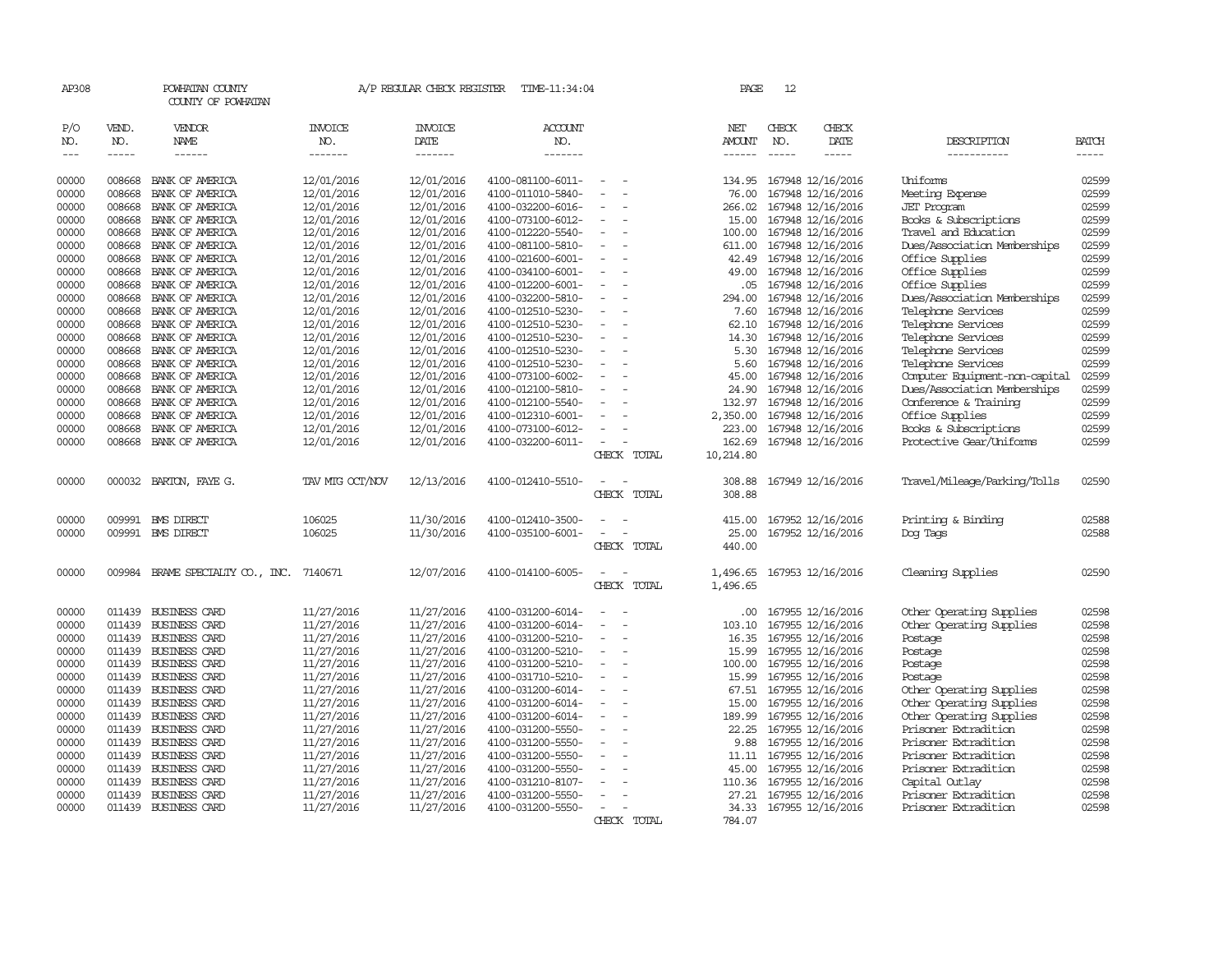| AP308                       |                             | POWHATAN COUNTY<br>COUNTY OF POWHATAN                                |                                        | A/P REGULAR CHECK REGISTER               | TIME-11:34:04                                               |                                                                             | PAGE                                      | 13                          |                                                                   |                                                                                  |                             |
|-----------------------------|-----------------------------|----------------------------------------------------------------------|----------------------------------------|------------------------------------------|-------------------------------------------------------------|-----------------------------------------------------------------------------|-------------------------------------------|-----------------------------|-------------------------------------------------------------------|----------------------------------------------------------------------------------|-----------------------------|
| P/O<br>NO.<br>$\frac{1}{2}$ | VEND.<br>NO.<br>$- - - - -$ | <b>VENDOR</b><br>NAME                                                | <b>INVOICE</b><br>NO.<br>-------       | <b>INVOICE</b><br><b>DATE</b><br>------- | <b>ACCOUNT</b><br>NO.<br>-------                            |                                                                             | NET<br><b>AMOUNT</b><br>$- - - - - -$     | CHECK<br>NO.<br>$- - - - -$ | CHECK<br>DATE<br>$- - - - -$                                      | DESCRIPTION<br>-----------                                                       | <b>BATCH</b><br>$- - - - -$ |
| 00000<br>00000              |                             | 011610 BUSINESS CARD<br>011610 BUSINESS CARD                         | 11/27/2016<br>11/27/2016               | 11/27/2016<br>11/27/2016                 | 4100-031200-5550-<br>4100-031200-5550-                      | $\sim$                                                                      | $.00 \,$<br>7.56                          |                             | 167956 12/16/2016<br>167956 12/16/2016                            | Prisoner Extradition<br>Prisoner Extradition                                     | 02593<br>02593              |
| 00000<br>00000<br>00000     | 011610                      | <b>BUSINESS CARD</b><br>011610 BUSINESS CARD<br>011610 BUSINESS CARD | 11/27/2016<br>11/27/2016<br>11/27/2016 | 11/27/2016<br>11/27/2016<br>11/27/2016   | 4100-031200-5550-<br>4100-031200-5550-<br>4100-031200-5550- | $\overline{\phantom{a}}$<br>$\sim$<br>CHECK TOTAL                           | 32.10<br>40.00<br>90.73                   |                             | 167956 12/16/2016<br>11.07 167956 12/16/2016<br>167956 12/16/2016 | Prisoner Extradition<br>Prisoner Extradition<br>Prisoner Extradition             | 02593<br>02593<br>02593     |
| 00000<br>00000<br>00000     |                             | 011611 BUSINESS CARD<br>011611 BUSINESS CARD<br>011611 BUSINESS CARD | 11/27/2016<br>11/27/2016<br>11/27/2016 | 11/27/2016<br>11/27/2016<br>11/27/2016   | 4100-031200-6014-<br>4100-031200-6014-<br>4100-031200-6014- | $\sim$<br>$\sim$<br>$\overline{\phantom{a}}$<br>CHECK TOTAL                 | $.00 \times$<br>22.88<br>60.05            |                             | 167957 12/16/2016<br>167957 12/16/2016<br>37.17 167957 12/16/2016 | Other Operating Supplies<br>Other Operating Supplies<br>Other Operating Supplies | 02596<br>02596<br>02596     |
| 00000<br>00000<br>00000     |                             | 011661 BUSINESS CARD<br>011661 BUSINESS CARD<br>011661 BUSINESS CARD | 11/27/2016<br>11/27/2016<br>11/27/2016 | 11/27/2016<br>11/27/2016<br>11/27/2016   | 4100-031200-6014-<br>4100-031200-6014-<br>4100-031200-6001- | $\equiv$<br>$\equiv$<br>$\overline{\phantom{a}}$<br>$\sim$<br>CHECK TOTAL   | $.00 \cdot$<br>24.27<br>22.68             |                             | 167958 12/16/2016<br>1.59- 167958 12/16/2016<br>167958 12/16/2016 | Other Operating Supplies<br>Other Operating Supplies<br>Office Supplies          | 02597<br>02597<br>02597     |
| 00000                       |                             | 008651 C & L AUTOMOTIVE                                              | 9298                                   | 12/05/2016                               | 4100-031200-6009-                                           | $\overline{\phantom{0}}$<br>CHECK TOTAL                                     | 1,121.51<br>1,121.51                      |                             | 167959 12/16/2016                                                 | Auto Parts/Repairs                                                               | 02590                       |
| 00000                       |                             | 008686 C.W. WILLIAMS & CO., INC.                                     | 598323                                 | 12/06/2016                               | 4100-032200-3310-                                           | $\sim$<br>$\sim$<br>CHECK TOTAL                                             | 167.25                                    |                             | 167.25 167960 12/16/2016                                          | Equipment Repair                                                                 | 02590                       |
| 00000                       |                             | 000540 CENTRAL VIRGINIA WASTE                                        | 21762                                  | 12/05/2016                               | 4100-014300-3176-                                           | $\sim$<br>$\sim$<br>CHECK TOTAL                                             | 110.78<br>110.78                          |                             | 167961 12/16/2016                                                 | Recycling Pulls                                                                  | 02590                       |
| 00000<br>00000<br>00000     | 006965<br>006965<br>006965  | CINIAS CORPORATION<br>CINIAS CORPORATION<br>CINIAS CORPORATION       | 143102264<br>143102264<br>143102265    | 12/07/2016<br>12/07/2016<br>12/07/2016   | 4100-014500-6011-<br>4100-014100-6011-<br>4100-014300-6011- | $\equiv$<br>$\sim$<br>$\equiv$<br>$\sim$<br>$\sim$<br>$\sim$<br>CHECK TOTAL | 73.43<br>116.96<br>259.58                 |                             | 167962 12/16/2016<br>69.19 167962 12/16/2016<br>167962 12/16/2016 | Uniforms<br>Uniforms<br>Uniforms                                                 | 02590<br>02590<br>02590     |
| 00000<br>00000              |                             | 007341 CLAWS & PAWS ANIMAL CARE<br>007341 CLAWS & PAWS ANIMAL CARE   | 77906<br>77993                         | 11/04/2016<br>11/10/2016                 | 4100-035100-3110-<br>4100-035100-3110-                      | $\sim$<br>$\sim$<br>$\sim$ $ \sim$<br>CHECK TOTAL                           | 212.40<br>676.70                          |                             | 167963 12/16/2016<br>464.30 167963 12/16/2016                     | Professional Health Services<br>Professional Health Services                     | 02590<br>02590              |
| 00000                       | 007282                      | COBB TECHNOLOGIES, INC.                                              | 820717                                 | 12/09/2016                               | 4100-032200-3320-                                           | $\overline{a}$<br>$\sim$<br>CHECK TOTAL                                     | 225.73<br>225.73                          |                             | 167964 12/16/2016                                                 | Maintenance & Service Contract                                                   | 02590                       |
| 00000                       |                             | 009178 COMCAST                                                       | 0093562 12/16                          | 12/05/2016                               | 4100-035500-6014-                                           | $\sim$<br>$\sim$<br>CHECK TOTAL                                             | 20.82<br>20.82                            |                             | 167965 12/16/2016                                                 | Other Operating Supplies                                                         | 02590                       |
| 00000                       |                             | 010949 COMCAST                                                       | 48605535                               | 12/01/2016                               | 4100-012510-5260-                                           | $\sim$<br>$\sim$<br>CHECK TOTAL                                             | 1,127.00<br>1,127.00                      |                             | 167966 12/16/2016                                                 | Internet Usage                                                                   | 02587                       |
| 00000                       |                             | 033130 COUNTY OF HENRICO                                             | 129366                                 | 12/01/2016                               | 4100-033400-3840-                                           | $\sim$<br>$\sim$<br>CHECK TOTAL                                             | 17, 752.80 167967 12/16/2016<br>17,752.80 |                             |                                                                   | Detention of Juveniles                                                           | 02587                       |
| 00000                       |                             | 006042 DEPT. OF MOTOR VEHICLES                                       | 16335739                               | 11/30/2016                               | 4100-031200-6014-                                           | $\sim$<br>$\sim$<br>CHECK TOTAL                                             | 10.00<br>10.00                            |                             | 167969 12/16/2016                                                 | Other Operating Supplies                                                         | 02587                       |
| 00000                       |                             | 006240 DIAMOND SPRINGS WATER, INC 1110070170                         |                                        | 11/08/2016                               | 4100-031200-5130-                                           |                                                                             |                                           |                             | 34.95 167970 12/16/2016                                           | Water                                                                            | 02590                       |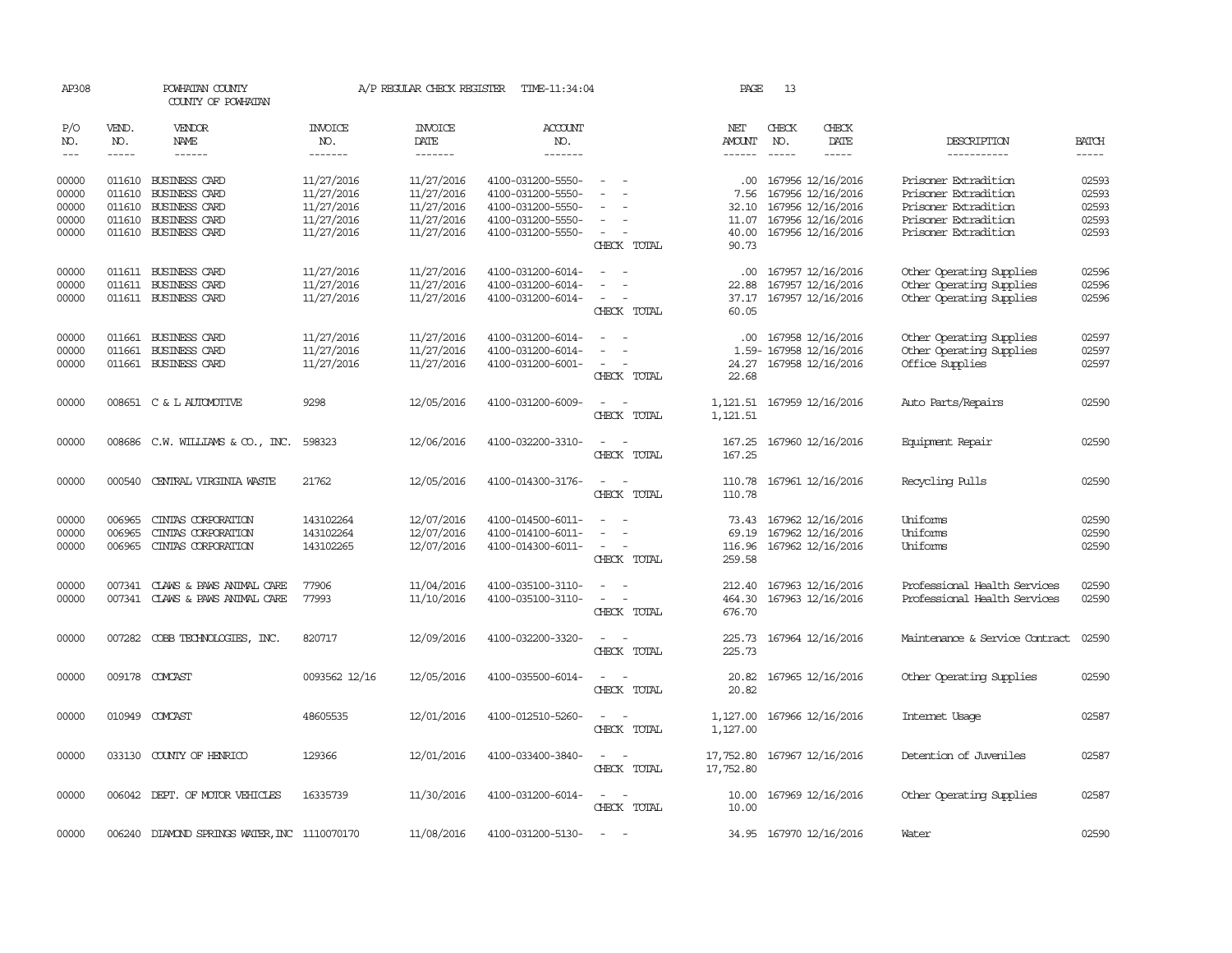| AP308               |                             | POWHATAN COUNTY<br>COUNTY OF POWHATAN                |                                  | A/P REGULAR CHECK REGISTER                | TIME-11:34:04                          |                                                      | PAGE                                  | 14                            |                                               |                                                                  |                             |
|---------------------|-----------------------------|------------------------------------------------------|----------------------------------|-------------------------------------------|----------------------------------------|------------------------------------------------------|---------------------------------------|-------------------------------|-----------------------------------------------|------------------------------------------------------------------|-----------------------------|
| P/O<br>NO.<br>$---$ | VEND.<br>NO.<br>$- - - - -$ | VENDOR<br>NAME<br>$- - - - - -$                      | <b>INVOICE</b><br>NO.<br>------- | <b>INVOICE</b><br>DATE<br>$- - - - - - -$ | <b>ACCOUNT</b><br>NO.<br>--------      |                                                      | NET<br><b>AMOUNT</b><br>$- - - - - -$ | CHECK<br>NO.<br>$\frac{1}{2}$ | CHECK<br>DATE                                 | DESCRIPTION<br>-----------                                       | <b>BATCH</b><br>$- - - - -$ |
| 00000               | 006240                      | DIAMOND SPRINGS WATER, INC 1117075450                |                                  | 11/17/2016                                | 4100-031200-5130-                      |                                                      | 41.94                                 |                               | 167970 12/16/2016                             | Water                                                            | 02590                       |
| 00000               | 006240                      | DIAMOND SPRINGS WATER, INC                           | 1128070170                       | 11/28/2016                                | 4100-031200-5130-                      |                                                      | 27.96                                 |                               | 167970 12/16/2016                             | Water                                                            | 02590                       |
| 00000               |                             | 006240 DIAMOND SPRINGS WATER, INC 2893425            |                                  | 12/02/2016                                | 4100-031200-5130-                      | $\sim$                                               | 11.95                                 |                               | 167970 12/16/2016                             | Water                                                            | 02590                       |
|                     |                             |                                                      |                                  |                                           |                                        | CHECK TOTAL                                          | 116.80                                |                               |                                               |                                                                  |                             |
| 00000               | 008787 DW                   |                                                      | 16335740                         | 11/30/2016                                | 4100-012410-3320-                      | $\sim$<br>$\sim$<br>CHECK TOTAL                      | 1,660.00<br>1,660.00                  |                               | 167971 12/16/2016                             | Maintenance & Service Contract                                   | 02588                       |
| 00000               | 000860                      | DOMINION VIRGINIA POWER                              | 1223507334 1216                  | 12/02/2016                                | 4100-014300-5110-                      |                                                      | 259.80                                |                               | 167972 12/16/2016                             | Electricity                                                      | 02590                       |
| 00000               | 000860                      | DOMINION VIRGINIA POWER                              | 2312285006 1216                  | 12/02/2016                                | 4100-014100-5110-                      | $\overline{\phantom{a}}$<br>$\overline{\phantom{a}}$ |                                       |                               | 202.90 167972 12/16/2016                      | Electricity                                                      | 02590                       |
| 00000               | 000860                      | DOMINION VIRGINIA POWER                              | 2352270009 1216                  | 12/02/2016                                | 4100-014100-5110-                      | $\overline{\phantom{a}}$                             | 207.90                                |                               | 167972 12/16/2016                             | Electricity                                                      | 02590                       |
| 00000               | 000860                      | DOMINION VIRGINIA POWER                              | 0962041034 1016                  | 10/31/2016                                | 4100-032210-5110-                      | $\overline{\phantom{a}}$                             |                                       |                               | 598.92 167972 12/16/2016                      | Electricity                                                      | 02591                       |
| 00000               | 000860                      | DOMINION VIRGINIA POWER                              | 1498464559 1216                  | 12/02/2016                                | 4100-014600-5110-                      | $\sim$<br>$\overline{\phantom{a}}$                   |                                       |                               | 11.75 167972 12/16/2016                       | Electricity                                                      | 02591                       |
| 00000               | 000860                      | DOMINION VIRGINIA POWER                              | 1982170001 1216                  | 12/02/2016                                | 4100-014100-5110-                      | $\overline{\phantom{a}}$                             |                                       |                               | 11.47 167972 12/16/2016                       | Electricity                                                      | 02591                       |
| 00000               | 000860                      | DOMINION VIRGINIA POWER                              | 2142337506 1216                  | 12/05/2016                                | 4100-014600-5110-                      |                                                      |                                       |                               | 73.43 167972 12/16/2016                       | Electricity                                                      | 02591                       |
| 00000               | 000860                      | DOMINION VIRGINIA POWER                              | 2346327501 1216                  | 12/02/2016                                | 4100-031200-5110-                      | $\equiv$                                             | 1,980.50                              |                               | 167972 12/16/2016                             | Electricity                                                      | 02591                       |
| 00000               | 000860                      | DOMINION VIRGINIA POWER                              | 2346327501 1216                  | 12/02/2016                                | 4100-014100-5110-                      | $\sim$<br>CHECK TOTAL                                | 1,980.50<br>5,327.17                  |                               | 167972 12/16/2016                             | Electricity                                                      | 02591                       |
| 00000               | 000860                      | DOMINION VIRGINIA POWER                              | 2972120006 1216                  | 12/02/2016                                | 4100-014100-5110-                      | $\overline{\phantom{a}}$<br>$\overline{\phantom{a}}$ | 1,413.04                              |                               | 167973 12/16/2016                             | Electricity                                                      | 02590                       |
| 00000               | 000860                      | DOMINION VIRGINIA POWER                              | 4691491015 1216                  | 12/02/2016                                | 4100-014600-5110-                      | $\overline{\phantom{a}}$                             | 22.41                                 |                               | 167973 12/16/2016                             | Electricity                                                      | 02590                       |
| 00000               | 000860                      | DOMINION VIRGINIA POWER                              | 5652237503 1216                  | 12/02/2016                                | 4100-014600-5110-                      | $\equiv$                                             | 109.75                                |                               | 167973 12/16/2016                             | Electricity                                                      | 02590                       |
| 00000               | 000860                      | DOMINION VIRGINIA POWER                              | 2442170003 1216                  | 12/02/2016                                | 4100-014100-5110-                      | $\sim$                                               | 1,675.93                              |                               | 167973 12/16/2016                             | Electricity                                                      | 02591                       |
| 00000               | 000860                      | DOMINION VIRGINIA POWER                              | 2462222502 1216                  | 12/02/2016                                | 4100-014100-5110-                      | $\sim$                                               |                                       |                               | 3,994.30 167973 12/16/2016                    | Electricity                                                      | 02591                       |
| 00000               | 000860                      | DOMINION VIRGINIA POWER                              | 2912605595 1216                  | 12/02/2016                                | 4100-014100-5110-                      | $\overline{\phantom{a}}$                             | 105.60                                |                               | 167973 12/16/2016                             | Electricity                                                      | 02591                       |
| 00000               | 000860                      | DOMINION VIRGINIA POWER                              | 3451094936 1216                  | 12/05/2016                                | 4100-014600-5110-                      | $\overline{\phantom{a}}$                             | 157.60                                |                               | 167973 12/16/2016                             | Electricity                                                      | 02591                       |
| 00000               |                             | 000860 DOMINION VIRGINIA POWER                       | 3496131156 1216                  | 12/02/2016                                | 4100-014100-5110-                      | $\sim$                                               |                                       |                               | 18.46 167973 12/16/2016                       | Electricity                                                      | 02591                       |
|                     |                             |                                                      |                                  |                                           |                                        | CHECK TOTAL                                          | 7,497.09                              |                               |                                               |                                                                  |                             |
| 00000               | 000860                      | DOMINION VIRGINIA POWER                              | 8971069334 1216                  | 12/02/2016                                | 4100-014300-5110-                      | $\sim$<br>$\sim$                                     | 23.40                                 |                               | 167974 12/16/2016                             | Electricity                                                      | 02590                       |
| 00000               | 000860                      | DOMINION VIRGINIA POWER                              | 6024003557 1216                  | 12/05/2016                                | 4100-014100-5110-                      | $\equiv$<br>$\sim$                                   | 24.57                                 |                               | 167974 12/16/2016                             | Electricity                                                      | 02591                       |
|                     |                             |                                                      |                                  |                                           |                                        | CHECK TOTAL                                          | 47.97                                 |                               |                                               |                                                                  |                             |
| 00000               |                             | 011224 ELECTRONIC SYSTEMS, INC.                      | 565053                           | 11/22/2016                                | 4100-012100-3320-                      | $\overline{\phantom{a}}$                             | 45.79                                 |                               | 167975 12/16/2016                             | Maintenance & Service Contract                                   | 02587                       |
| 00000               | 011224                      | ELECTRONIC SYSTEMS, INC.                             | 565053                           | 11/22/2016                                | 4100-035100-3320-                      | $\overline{\phantom{a}}$                             | 31.79                                 |                               | 167975 12/16/2016                             | Landscaping - Animal Control                                     | 02587                       |
| 00000               | 011224                      | ELECTRONIC SYSTEMS, INC.                             | 565053                           | 11/22/2016                                | 4100-012310-3320-                      | $\sim$                                               |                                       |                               | 123.37 167975 12/16/2016                      | Maintenance & Service Contract                                   | 02587                       |
| 00000               | 011224                      | ELECTRONIC SYSTEMS, INC.                             | 565053                           | 11/22/2016                                | 4100-012100-3320-                      | $\sim$                                               |                                       |                               | 31.79 167975 12/16/2016                       | Maintenance & Service Contract                                   | 02587                       |
| 00000<br>00000      | 011224<br>011224            | ELECTRONIC SYSTEMS, INC.<br>ELECTRONIC SYSTEMS, INC. | 565053<br>565053                 | 11/22/2016<br>11/22/2016                  | 4100-032200-3320-                      | $\overline{\phantom{a}}$<br>$\sim$                   | 14.00                                 |                               | 167975 12/16/2016                             | Maintenance & Service Contract                                   | 02587<br>02587              |
| 00000               |                             | 011224 ELECTRONIC SYSTEMS, INC.                      | 565053                           | 11/22/2016                                | 4100-031200-3320-<br>4100-012410-3320- | $\sim$                                               | 241.16                                |                               | 167975 12/16/2016<br>203.56 167975 12/16/2016 | Maintenance & Service Contract<br>Maintenance & Service Contract | 02587                       |
|                     |                             |                                                      |                                  |                                           |                                        | CHECK TOTAL                                          | 691.46                                |                               |                                               |                                                                  |                             |
| 00000               | 000338                      | FIRE PROTECTION EQUIP. CO                            | 65763                            | 10/14/2016                                | 4100-031200-6014-                      |                                                      | 636.00                                |                               | 167979 12/16/2016                             | Other Operating Supplies                                         | 02587                       |
| 00000               | 000338                      | FIRE PROTECTION EQUIP. CO                            | 63346                            | 11/11/2016                                | 4100-032200-3310-                      | $\equiv$                                             | 205.85                                |                               | 167979 12/16/2016                             | Equipment Repair                                                 | 02591                       |
| 00000               | 000338                      | FIRE PROTECTION EQUIP. CO                            | 63431                            | 11/30/2016                                | 4100-032200-3310-                      | $\sim$                                               | 151.40                                |                               | 167979 12/16/2016                             | Equipment Repair                                                 | 02591                       |
| 00000               | 000338                      | FIRE PROTECTION EQUIP. CO                            | 90372                            | 11/08/2016                                | 4100-032200-3310-                      | $\sim$<br>$\overline{\phantom{a}}$                   | 386.35                                |                               | 167979 12/16/2016                             | Equipment Repair                                                 | 02591                       |
|                     |                             |                                                      |                                  |                                           |                                        | CHECK TOTAL                                          | 1,379.60                              |                               |                                               |                                                                  |                             |
| 00000               | 000690                      | FLATROCK TIRE & AUTO                                 | 18498                            | 12/02/2016                                | 4100-031200-6009-                      |                                                      | 90.65                                 |                               | 167980 12/16/2016                             | Auto Parts/Repairs                                               | 02587                       |
| 00000               |                             | 000690 FLATROCK TIRE & AUTO                          | 18578                            | 12/05/2016                                | 4100-031200-6009-                      | $\sim$<br>$\overline{\phantom{a}}$                   | 16.00                                 |                               | 167980 12/16/2016                             | Auto Parts/Repairs                                               | 02587                       |
|                     |                             |                                                      |                                  |                                           |                                        | CHECK TOTAL                                          | 106.65                                |                               |                                               |                                                                  |                             |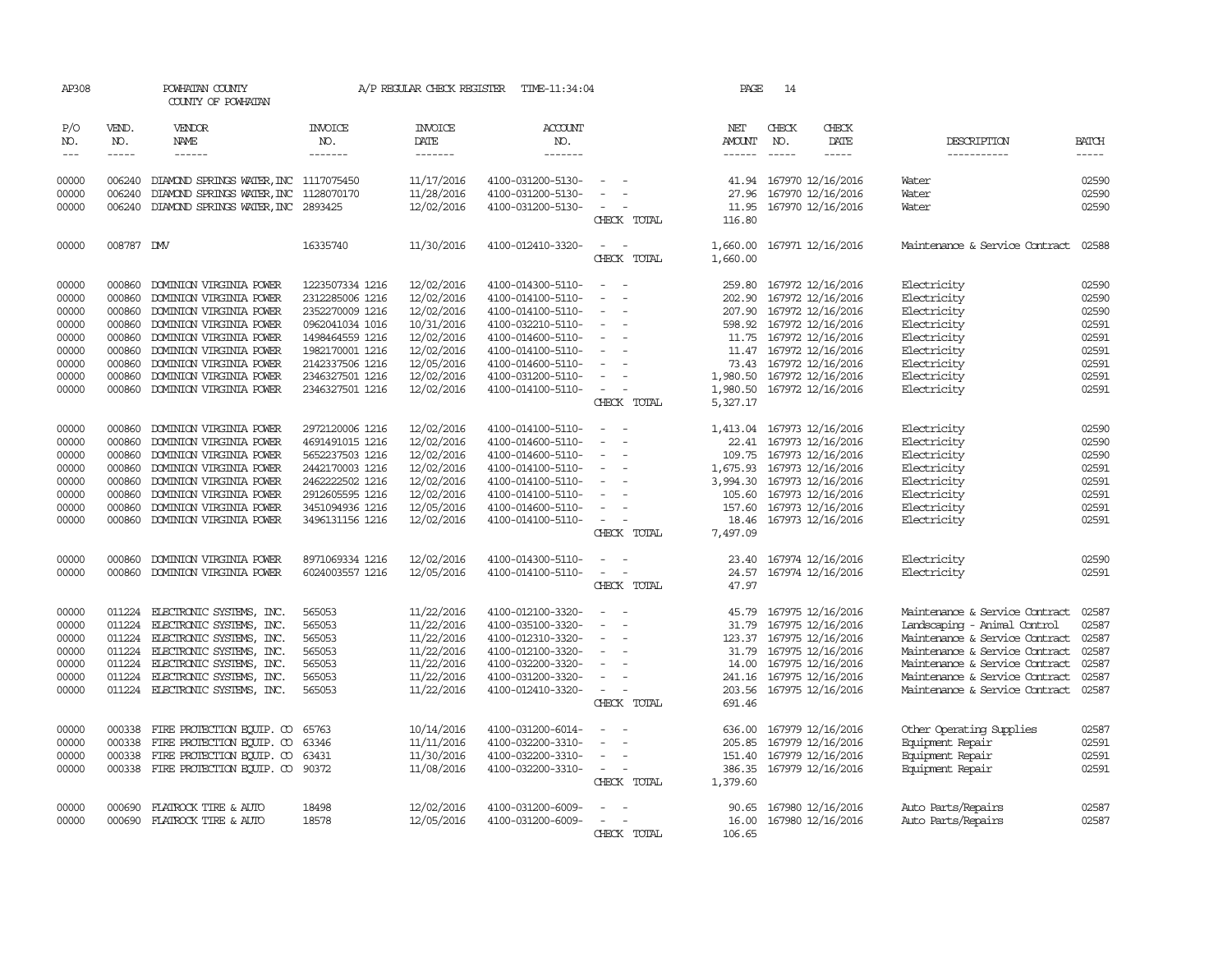| AP308                                                                                           |                                                                                                  | POWHATAN COUNTY<br>COUNTY OF POWHATAN                                                                                                                                                                                                                                                                                                                                                                                                                                                        |                                                                         | A/P REGULAR CHECK REGISTER                                                                                                                             | TIME-11:34:04                                                                                                                                                                                                                       |                                         | PAGE                                                                                                               | 15                            |                                                                                                                                                                                                                                           |                                                                                                                                                                                                                              |                                                                                                 |
|-------------------------------------------------------------------------------------------------|--------------------------------------------------------------------------------------------------|----------------------------------------------------------------------------------------------------------------------------------------------------------------------------------------------------------------------------------------------------------------------------------------------------------------------------------------------------------------------------------------------------------------------------------------------------------------------------------------------|-------------------------------------------------------------------------|--------------------------------------------------------------------------------------------------------------------------------------------------------|-------------------------------------------------------------------------------------------------------------------------------------------------------------------------------------------------------------------------------------|-----------------------------------------|--------------------------------------------------------------------------------------------------------------------|-------------------------------|-------------------------------------------------------------------------------------------------------------------------------------------------------------------------------------------------------------------------------------------|------------------------------------------------------------------------------------------------------------------------------------------------------------------------------------------------------------------------------|-------------------------------------------------------------------------------------------------|
| P/O<br>NO.<br>$---$                                                                             | VEND.<br>NO.<br>$\frac{1}{2}$                                                                    | VENDOR<br>NAME<br>$\frac{1}{2} \left( \frac{1}{2} \right) \left( \frac{1}{2} \right) \left( \frac{1}{2} \right) \left( \frac{1}{2} \right) \left( \frac{1}{2} \right) \left( \frac{1}{2} \right) \left( \frac{1}{2} \right) \left( \frac{1}{2} \right) \left( \frac{1}{2} \right) \left( \frac{1}{2} \right) \left( \frac{1}{2} \right) \left( \frac{1}{2} \right) \left( \frac{1}{2} \right) \left( \frac{1}{2} \right) \left( \frac{1}{2} \right) \left( \frac{1}{2} \right) \left( \frac$ | INVOICE<br>NO.<br>--------                                              | <b>INVOICE</b><br>DATE<br>--------                                                                                                                     | ACCOUNT<br>NO.<br>-------                                                                                                                                                                                                           |                                         | NET<br><b>AMOUNT</b><br>$- - - - - -$                                                                              | CHECK<br>NO.<br>$\frac{1}{2}$ | CHECK<br>DATE<br>$\frac{1}{2}$                                                                                                                                                                                                            | DESCRIPTION<br>-----------                                                                                                                                                                                                   | <b>BATCH</b><br>-----                                                                           |
| 00000                                                                                           |                                                                                                  | 006522 FOOD LION                                                                                                                                                                                                                                                                                                                                                                                                                                                                             | 2813614911352                                                           | 12/07/2016                                                                                                                                             | 4100-035100-6022-                                                                                                                                                                                                                   | CHECK TOTAL                             | 149.02<br>149.02                                                                                                   |                               | 167981 12/16/2016                                                                                                                                                                                                                         | Dog Food/Supplies                                                                                                                                                                                                            | 02591                                                                                           |
| 00000                                                                                           | 009280                                                                                           | GOODMAN SPECIALIZED                                                                                                                                                                                                                                                                                                                                                                                                                                                                          | 13933G                                                                  | 12/07/2016                                                                                                                                             | 4100-032200-6009-                                                                                                                                                                                                                   | CHECK TOTAL                             | 824.74<br>824.74                                                                                                   |                               | 167982 12/16/2016                                                                                                                                                                                                                         | Auto Repairs and Parts                                                                                                                                                                                                       | 02591                                                                                           |
| 00000                                                                                           |                                                                                                  | 006763 GREENBERG & ASSOCIATES                                                                                                                                                                                                                                                                                                                                                                                                                                                                | 2799                                                                    | 12/02/2016                                                                                                                                             | 4100-031200-3110-                                                                                                                                                                                                                   | CHECK TOTAL                             | 575.00<br>575.00                                                                                                   |                               | 167984 12/16/2016                                                                                                                                                                                                                         | Professional Health Services                                                                                                                                                                                                 | 02591                                                                                           |
| 00000<br>00000                                                                                  |                                                                                                  | 011666 HAMILL, JAMIE<br>011666 HAMILL, JAMIE                                                                                                                                                                                                                                                                                                                                                                                                                                                 | WALMART 12/9/16<br>WALMART 12/9/16                                      | 12/09/2016<br>12/09/2016                                                                                                                               | 4100-031200-6014-<br>4100-031200-6014-                                                                                                                                                                                              | CHECK TOTAL                             | 5.00<br>12.55<br>17.55                                                                                             |                               | 167985 12/16/2016<br>167985 12/16/2016                                                                                                                                                                                                    | Other Operating Supplies<br>Other Operating Supplies                                                                                                                                                                         | 02591<br>02591                                                                                  |
| 00000                                                                                           | 011663                                                                                           | HAZZARD ELECTRIC CORP                                                                                                                                                                                                                                                                                                                                                                                                                                                                        | PERMIT REFUND                                                           | 12/09/2016                                                                                                                                             | 3100-013030-0010-                                                                                                                                                                                                                   | $\overline{\phantom{a}}$<br>CHECK TOTAL | 12,769.00<br>12,769.00                                                                                             |                               | 167987 12/16/2016                                                                                                                                                                                                                         | Electrical Permits                                                                                                                                                                                                           | 02587                                                                                           |
| 00000                                                                                           | 011665 IAAO                                                                                      |                                                                                                                                                                                                                                                                                                                                                                                                                                                                                              | 17-10186731                                                             | 12/13/2016                                                                                                                                             | 4100-012310-5810-                                                                                                                                                                                                                   | $\equiv$<br>CHECK TOTAL                 | 190.00<br>190.00                                                                                                   |                               | 167989 12/16/2016                                                                                                                                                                                                                         | Dues/Association Memberships                                                                                                                                                                                                 | 02588                                                                                           |
| 00000                                                                                           | 010755                                                                                           | <b>INNOVATIVE TURF</b>                                                                                                                                                                                                                                                                                                                                                                                                                                                                       | 3260                                                                    | 12/07/2016                                                                                                                                             | 4100-014600-3320-                                                                                                                                                                                                                   | CHECK TOTAL                             | 1,580.95<br>1,580.95                                                                                               |                               | 167990 12/16/2016                                                                                                                                                                                                                         | Maintenance/Service Contracts                                                                                                                                                                                                | 02591                                                                                           |
| 00000                                                                                           | 011664                                                                                           | INVESTIGATIVE CONCEPTS                                                                                                                                                                                                                                                                                                                                                                                                                                                                       | <b>M.DURHAM CLASS</b>                                                   | 1/18/2017                                                                                                                                              | 4100-031200-5540-                                                                                                                                                                                                                   | $\overline{\phantom{a}}$<br>CHECK TOTAL | 295.00<br>295.00                                                                                                   |                               | 167991 12/16/2016                                                                                                                                                                                                                         | Conferences & Training                                                                                                                                                                                                       | 02587                                                                                           |
| 00000<br>00000                                                                                  |                                                                                                  | 010231 J & K HEAVY TRUCKS &<br>010231 J & K HEAVY TRUCKS &                                                                                                                                                                                                                                                                                                                                                                                                                                   | 7842<br>7859                                                            | 12/07/2016<br>12/09/2016                                                                                                                               | 4100-032200-6009-<br>4100-032200-6009-                                                                                                                                                                                              | $\equiv$<br>CHECK TOTAL                 | 258.12<br>363.87<br>621.99                                                                                         |                               | 167992 12/16/2016<br>167992 12/16/2016                                                                                                                                                                                                    | Auto Repairs and Parts<br>Auto Repairs and Parts                                                                                                                                                                             | 02587<br>02591                                                                                  |
| 00000<br>00000<br>00000<br>00000<br>00000<br>00000<br>00000                                     | 000120<br>000120<br>000120<br>000120<br>000120<br>000120<br>000120                               | <b>JAMES RIVER AIR</b><br><b>JAMES RIVER AIR</b><br><b>JAMES RIVER AIR</b><br>JAMES RIVER AIR<br><b>JAMES RIVER AIR</b><br><b>JAMES RIVER AIR</b><br><b>JAMES RIVER AIR</b>                                                                                                                                                                                                                                                                                                                  | C170914<br>C170947<br>C170947<br>C170947<br>C170947<br>S74932<br>S74982 | 1/01/2017<br>1/01/2017<br>1/01/2017<br>1/01/2017<br>1/01/2017<br>11/30/2016<br>11/30/2016                                                              | 4100-014100-3320-<br>4100-014100-3320-<br>4100-032210-3320-<br>4100-035100-3320-<br>4100-032220-3320-<br>4100-014100-3308-<br>4100-014100-3308-                                                                                     | $\equiv$<br>CHECK TOTAL                 | 5,237.00<br>4,933.00<br>424.00<br>243.00<br>771.00<br>258.00<br>968.80<br>12,834.80                                |                               | 167993 12/16/2016<br>167993 12/16/2016<br>167993 12/16/2016<br>167993 12/16/2016<br>167993 12/16/2016<br>167993 12/16/2016<br>167993 12/16/2016                                                                                           | Maintenance & Service Contract<br>Maintenance & Service Contract<br>Maintenance & Service Contract<br>Landscaping - Animal Control<br>Maintenance & Service Contract<br>HVAC Service and Repairs<br>HVAC Service and Repairs | 02591<br>02591<br>02591<br>02591<br>02591<br>02591<br>02591                                     |
| 00000<br>00000<br>00000<br>00000<br>00000<br>00000<br>00000<br>00000<br>00000<br>00000<br>00000 | 008381<br>008381<br>008381<br>008381<br>008381<br>008381<br>008381<br>008381<br>008381<br>008381 | JAMES RIVER PETROLEUM<br>JAMES RIVER PEIROLEUM<br>JAMES RIVER PETROLEUM<br>JAMES RIVER PETROLEUM<br>JAMES RIVER PEIROLEUM<br>JAMES RIVER PETROLEUM<br>JAMES RIVER PETROLEUM<br>JAMES RIVER PETROLEUM<br>JAMES RIVER PETROLEUM<br>JAMES RIVER PEIROLEUM<br>008381 JAMES RIVER PETROLEUM                                                                                                                                                                                                       | 94<br>94<br>94A<br>94A<br>94A<br>94B<br>94C<br>94C<br>94E<br>94F<br>94G | 12/01/2016<br>12/01/2016<br>12/01/2016<br>12/01/2016<br>12/01/2016<br>12/01/2016<br>12/01/2016<br>12/01/2016<br>12/01/2016<br>12/01/2016<br>12/01/2016 | 4100-035100-6008-<br>4100-031200-6008-<br>4100-032200-5120-<br>4100-032200-5120-<br>4100-032200-5120-<br>4100-032200-5120-<br>4100-014100-6008-<br>4100-014500-6008-<br>4100-034100-6008-<br>4100-081100-6008-<br>4100-014300-6008- | CHECK TOTAL                             | 642.32<br>3,679.99<br>1,747.67<br>1,456.90<br>666.46<br>183.29<br>310.40<br>424.55<br>280.51<br>171.37<br>9,595.61 |                               | 167994 12/16/2016<br>167994 12/16/2016<br>167994 12/16/2016<br>167994 12/16/2016<br>167994 12/16/2016<br>167994 12/16/2016<br>167994 12/16/2016<br>167994 12/16/2016<br>167994 12/16/2016<br>167994 12/16/2016<br>32.15 167994 12/16/2016 | Gas/Grease/Oil<br>Gas/Grease/Oil<br>Apparatus Fuel<br>Apparatus Fuel<br>Apparatus Fuel<br>Apparatus Fuel<br>Gas/Grease/Oil<br>Gas/Grease/Oil<br>Gas/Grease/Oil<br>Gas/Grease/Oil<br>Gas/Grease/Oil                           | 02586<br>02586<br>02586<br>02586<br>02586<br>02586<br>02586<br>02586<br>02586<br>02586<br>02586 |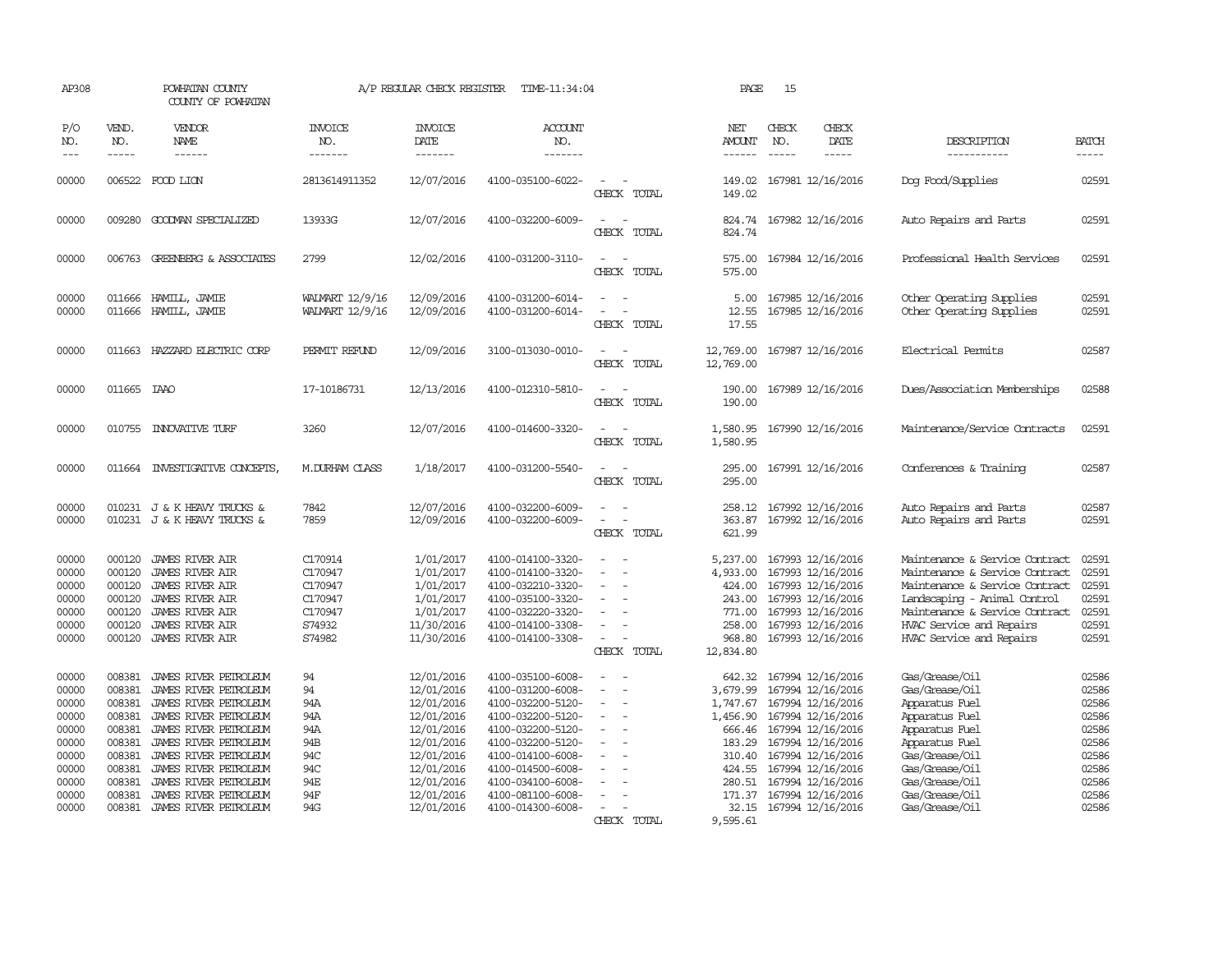| AP308               |                               | POWHATAN COUNTY<br>COUNTY OF POWHATAN                                                                                                                                                                                                                                                                                                                                                                                                                                                        |                                  | A/P REGULAR CHECK REGISTER         | TIME-11:34:04             |                                                      | PAGE                                  | 16                            |                                |                                |                               |
|---------------------|-------------------------------|----------------------------------------------------------------------------------------------------------------------------------------------------------------------------------------------------------------------------------------------------------------------------------------------------------------------------------------------------------------------------------------------------------------------------------------------------------------------------------------------|----------------------------------|------------------------------------|---------------------------|------------------------------------------------------|---------------------------------------|-------------------------------|--------------------------------|--------------------------------|-------------------------------|
| P/O<br>NO.<br>$---$ | VEND.<br>NO.<br>$\frac{1}{2}$ | VENDOR<br>NAME<br>$\frac{1}{2} \left( \frac{1}{2} \right) \left( \frac{1}{2} \right) \left( \frac{1}{2} \right) \left( \frac{1}{2} \right) \left( \frac{1}{2} \right) \left( \frac{1}{2} \right) \left( \frac{1}{2} \right) \left( \frac{1}{2} \right) \left( \frac{1}{2} \right) \left( \frac{1}{2} \right) \left( \frac{1}{2} \right) \left( \frac{1}{2} \right) \left( \frac{1}{2} \right) \left( \frac{1}{2} \right) \left( \frac{1}{2} \right) \left( \frac{1}{2} \right) \left( \frac$ | <b>INVOICE</b><br>NO.<br>------- | <b>INVOICE</b><br>DATE<br>-------- | ACCOUNT<br>NO.<br>------- |                                                      | NET<br><b>AMOUNT</b><br>$- - - - - -$ | CHECK<br>NO.<br>$\frac{1}{2}$ | CHECK<br>DATE<br>$\frac{1}{2}$ | DESCRIPTION<br>-----------     | <b>BATCH</b><br>$\frac{1}{2}$ |
| 00000               |                               | 006146 MCCLELLAN, WENDY SUSAN                                                                                                                                                                                                                                                                                                                                                                                                                                                                | NOV MILEAGE                      | 11/30/2016                         | 4100-031710-5510-         |                                                      | 69.23                                 |                               | 167998 12/16/2016              | Travel/Mileage/Parking/Tolls   | 02587                         |
|                     |                               |                                                                                                                                                                                                                                                                                                                                                                                                                                                                                              |                                  |                                    |                           | CHECK TOTAL                                          | 69.23                                 |                               |                                |                                |                               |
| 00000               |                               | 007136 MOORE, JASON                                                                                                                                                                                                                                                                                                                                                                                                                                                                          | 8035887                          | 12/09/2016                         | 4100-021200-3150-         | CHECK TOTAL                                          | 240.00<br>240.00                      |                               | 168000 12/16/2016              | Outside Counsel                | 02587                         |
| 00000               |                               | 010646 MURRAY AUTOMOTTVE                                                                                                                                                                                                                                                                                                                                                                                                                                                                     | 20339                            | 12/08/2016                         | 4100-032200-6009-         |                                                      | 253.02                                |                               | 168002 12/16/2016              | Auto Repairs and Parts         | 02591                         |
| 00000               | 010646                        | MURRAY AUTOMOTTVE                                                                                                                                                                                                                                                                                                                                                                                                                                                                            | 20369                            | 12/08/2016                         | 4100-032200-6009-         |                                                      | 111.16                                |                               | 168002 12/16/2016              | Auto Repairs and Parts         | 02591                         |
| 00000               |                               | 010646 MURRAY AUTOMOTTVE                                                                                                                                                                                                                                                                                                                                                                                                                                                                     | 20375                            | 12/12/2016                         | 4100-032200-6009-         | $\equiv$<br>CHECK TOTAL                              | 1,042.87<br>1,407.05                  |                               | 168002 12/16/2016              | Auto Repairs and Parts         | 02591                         |
| 00000               |                               | 007297 NAFECO, INC.                                                                                                                                                                                                                                                                                                                                                                                                                                                                          | 854327                           | 12/05/2016                         | 4100-032200-6011-         |                                                      | 570.65                                |                               | 168004 12/16/2016              | Protective Gear/Uniforms       | 02591                         |
|                     |                               |                                                                                                                                                                                                                                                                                                                                                                                                                                                                                              |                                  |                                    |                           | CHECK TOTAL                                          | 570.65                                |                               |                                |                                |                               |
| 00000               |                               | 009281 OVERDRIVE, INC.                                                                                                                                                                                                                                                                                                                                                                                                                                                                       | 161001310120616                  | 12/06/2016                         | 4100-073100-6012-         |                                                      | 438.30                                |                               | 168007 12/16/2016              | Books & Subscriptions          | 02592                         |
|                     |                               |                                                                                                                                                                                                                                                                                                                                                                                                                                                                                              |                                  |                                    |                           | CHECK TOTAL                                          | 438.30                                |                               |                                |                                |                               |
| 00000               |                               | 009368 PERFORMANCE CUSTOM                                                                                                                                                                                                                                                                                                                                                                                                                                                                    | 237                              | 12/01/2016                         | 4100-035100-6014-         |                                                      | 995.00                                |                               | 168008 12/16/2016              | Other Operating Supplies       | 02592                         |
|                     |                               |                                                                                                                                                                                                                                                                                                                                                                                                                                                                                              |                                  |                                    |                           | CHECK TOTAL                                          | 995.00                                |                               |                                |                                |                               |
| 00000               | 000375                        | PIEDMONT REGIONAL JAIL                                                                                                                                                                                                                                                                                                                                                                                                                                                                       | 2871                             | 10/31/2016                         | 4100-033400-3845-         |                                                      | 1,449.95                              |                               | 168009 12/16/2016              | Detention of Adults - Health C | 02592                         |
| 00000               |                               | 000375 PIEDMONT REGIONAL JAIL                                                                                                                                                                                                                                                                                                                                                                                                                                                                | 2875                             | 11/30/2016                         | 4100-033400-3841-         | $\sim$<br>$\overline{a}$                             | 31,744.00                             |                               | 168009 12/16/2016              | Detention of Adults            | 02592                         |
|                     |                               |                                                                                                                                                                                                                                                                                                                                                                                                                                                                                              |                                  |                                    |                           | CHECK TOTAL                                          | 33, 193.95                            |                               |                                |                                |                               |
| 00000               |                               | 006899 POWHATAN ANIMAL HOSPITAL                                                                                                                                                                                                                                                                                                                                                                                                                                                              | 304808                           | 12/02/2016                         | 4100-035100-3110-         |                                                      | 118.25                                |                               | 168010 12/16/2016              | Professional Health Services   | 02592                         |
|                     |                               |                                                                                                                                                                                                                                                                                                                                                                                                                                                                                              |                                  |                                    |                           | CHECK TOTAL                                          | 118.25                                |                               |                                |                                |                               |
| 00000               | 001250                        | POWHATAN AUTO & TRACTOR                                                                                                                                                                                                                                                                                                                                                                                                                                                                      | 424229                           | 11/11/2016                         | 4100-031200-6009-         |                                                      | 9.69                                  |                               | 168011 12/16/2016              | Auto Parts/Repairs             | 02587                         |
| 00000               | 001250                        | POWHATAN AUTO & TRACTOR                                                                                                                                                                                                                                                                                                                                                                                                                                                                      | 424656                           | 11/15/2016                         | 4100-031200-6009-         | $\equiv$<br>$\sim$                                   | 35.08                                 |                               | 168011 12/16/2016              | Auto Parts/Repairs             | 02587                         |
| 00000               | 001250                        | POWHATAN AUTO & TRACTOR                                                                                                                                                                                                                                                                                                                                                                                                                                                                      | 425750                           | 11/23/2016                         | 4100-031200-6008-         |                                                      | 17.97                                 |                               | 168011 12/16/2016              | Gas/Grease/Oil                 | 02587                         |
| 00000               | 001250                        | POWHATAN AUTO & TRACTOR                                                                                                                                                                                                                                                                                                                                                                                                                                                                      | 426307                           | 11/29/2016                         | 4100-031200-6009-         | $\equiv$                                             | 137.34                                |                               | 168011 12/16/2016              | Auto Parts/Repairs             | 02587                         |
| 00000               | 001250                        | POWHATAN AUTO & TRACTOR                                                                                                                                                                                                                                                                                                                                                                                                                                                                      | 418757                           | 10/03/2016                         | 4100-014100-6009-         |                                                      | 124.40                                |                               | 168011 12/16/2016              | Auto Parts & Repairs           | 02592                         |
| 00000               | 001250                        | POWHATAN AUTO & TRACTOR                                                                                                                                                                                                                                                                                                                                                                                                                                                                      | 422837                           | 11/02/2016                         | 4100-032200-6009-         |                                                      | 52.74                                 |                               | 168011 12/16/2016              | Auto Repairs and Parts         | 02592                         |
| 00000               | 001250                        | POWHATAN AUTO & TRACTOR                                                                                                                                                                                                                                                                                                                                                                                                                                                                      | 424155                           | 11/11/2016                         | 4100-032200-6009-         |                                                      | 8.49                                  |                               | 168011 12/16/2016              | Auto Repairs and Parts         | 02592                         |
| 00000               | 001250                        | POWHATAN AUTO & TRACTOR                                                                                                                                                                                                                                                                                                                                                                                                                                                                      | 424450                           | 11/14/2016                         | 4100-032200-6009-         |                                                      | 86.99                                 |                               | 168011 12/16/2016              | Auto Repairs and Parts         | 02592                         |
| 00000               | 001250                        | POWHATAN AUTO & TRACTOR                                                                                                                                                                                                                                                                                                                                                                                                                                                                      | 424736                           | 11/16/2016                         | 4100-032200-6009-         |                                                      | 52.14                                 |                               | 168011 12/16/2016              | Auto Repairs and Parts         | 02592                         |
| 00000               |                               | 001250 POWHATAN AUTO & TRACTOR                                                                                                                                                                                                                                                                                                                                                                                                                                                               | 427778                           | 12/09/2016                         | 4100-031200-6009-         | $\sim$<br>CHECK TOTAL                                | 40.32<br>565.16                       |                               | 168011 12/16/2016              | Auto Parts/Repairs             | 02592                         |
|                     |                               |                                                                                                                                                                                                                                                                                                                                                                                                                                                                                              | 427977                           |                                    |                           | - 14                                                 |                                       |                               |                                |                                | 02592                         |
| 00000               | 001250                        | POWHATAN AUTO & TRACTOR                                                                                                                                                                                                                                                                                                                                                                                                                                                                      |                                  | 12/12/2016                         | 4100-031200-6009-         | CHECK TOTAL                                          | 41.98<br>41.98                        |                               | 168012 12/16/2016              | Auto Parts/Repairs             |                               |
| 00000               | 006914                        | POWHATAN AUTO REPAIR                                                                                                                                                                                                                                                                                                                                                                                                                                                                         | 853                              | 12/07/2016                         | 4100-034100-6008-         |                                                      | 29.70                                 |                               | 168013 12/16/2016              | Gas/Grease/Oil                 | 02587                         |
| 00000               | 006914                        | POWHATAN AUTO REPAIR                                                                                                                                                                                                                                                                                                                                                                                                                                                                         | 848                              | 11/21/2016                         | 4100-031200-6009-         |                                                      | 47.95                                 |                               | 168013 12/16/2016              | Auto Parts/Repairs             | 02590                         |
| 00000               |                               | 006914 POWHATAN AUTO REPAIR                                                                                                                                                                                                                                                                                                                                                                                                                                                                  | 851                              | 12/07/2016                         | 4100-031200-6008-         | $\sim$                                               | 32.65                                 |                               | 168013 12/16/2016              | Gas/Grease/Oil                 | 02592                         |
| 00000               |                               | 006914 POWHATAN AUTO REPAIR                                                                                                                                                                                                                                                                                                                                                                                                                                                                  | 852                              | 12/07/2016                         | 4100-014500-6009-         | $\overline{\phantom{a}}$<br>$\overline{\phantom{a}}$ | 765.96                                |                               | 168013 12/16/2016              | Auto Parts & Repairs           | 02592                         |
|                     |                               |                                                                                                                                                                                                                                                                                                                                                                                                                                                                                              |                                  |                                    |                           | CHECK TOTAL                                          | 876.26                                |                               |                                |                                |                               |
| 00000               |                               | 006928 POWHATAN COUNTY DEPT. OF                                                                                                                                                                                                                                                                                                                                                                                                                                                              | MABELS/FOODLION                  | 12/08/2016                         | 4100-053910-5643-         |                                                      |                                       |                               | 84.87 168014 12/16/2016        | PCCAA Services - Federal CSBG  | 02592                         |
|                     |                               |                                                                                                                                                                                                                                                                                                                                                                                                                                                                                              |                                  |                                    |                           | CHECK TOTAL                                          | 84.87                                 |                               |                                |                                |                               |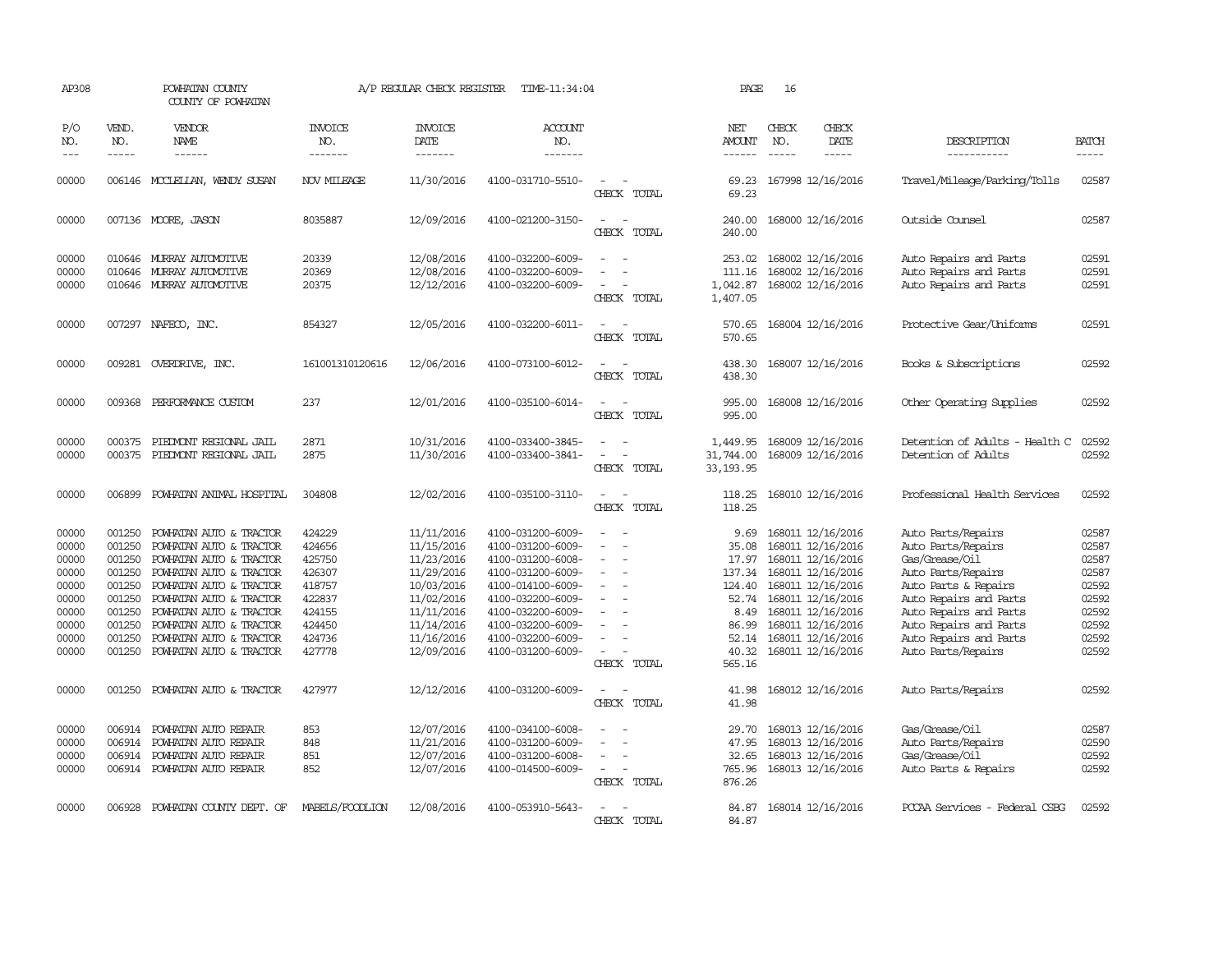| AP308                           |                             | POWHATAN COUNTY<br>COUNTY OF POWHATAN  |                                  | A/P REGULAR CHECK REGISTER               | TIME-11:34:04                          |                                    | PAGE                 | 17                          |                                        |                                     |                             |
|---------------------------------|-----------------------------|----------------------------------------|----------------------------------|------------------------------------------|----------------------------------------|------------------------------------|----------------------|-----------------------------|----------------------------------------|-------------------------------------|-----------------------------|
| P/O<br>NO.<br>$\qquad \qquad -$ | VEND.<br>NO.<br>$- - - - -$ | VENDOR<br><b>NAME</b><br>$- - - - - -$ | <b>INVOICE</b><br>NO.<br>------- | <b>INVOICE</b><br><b>DATE</b><br>------- | <b>ACCOUNT</b><br>NO.<br>-------       |                                    | NET<br><b>AMOUNT</b> | CHECK<br>NO.<br>$- - - - -$ | CHECK<br>DATE<br>-----                 | DESCRIPTION<br>-----------          | <b>BATCH</b><br>$- - - - -$ |
| 00000                           |                             | 006474 PROGRESSIVE AUTO WORKS          | 32693                            | 11/29/2016                               | 4100-031200-6009-                      |                                    | 181.39               |                             | 168016 12/16/2016                      | Auto Parts/Repairs                  | 02587                       |
| 00000                           | 006474                      | PROGRESSIVE AUTO WORKS                 | 32694                            | 11/29/2016                               | 4100-031200-6009-                      |                                    | 55.86                |                             | 168016 12/16/2016                      | Auto Parts/Repairs                  | 02587                       |
|                                 |                             | 006474 PROGRESSIVE AUTO WORKS          | 32711                            |                                          | 4100-031200-6008-                      |                                    | 55.86                |                             |                                        | Gas/Grease/Oil                      | 02587                       |
| 00000<br>00000                  |                             | 006474 PROGRESSIVE AUTO WORKS          | 32713                            | 11/30/2016                               |                                        |                                    | 598.03               |                             | 168016 12/16/2016                      | Auto Parts/Repairs                  | 02587                       |
| 00000                           |                             | 006474 PROGRESSIVE AUTO WORKS          | 32720                            | 12/01/2016<br>12/01/2016                 | 4100-035100-6009-<br>4100-031200-6008- |                                    | 53.22                |                             | 168016 12/16/2016<br>168016 12/16/2016 | Gas/Grease/Oil                      | 02587                       |
|                                 |                             |                                        |                                  |                                          |                                        | $\sim$                             |                      |                             |                                        |                                     |                             |
| 00000                           |                             | 006474 PROGRESSIVE AUTO WORKS          | 32726                            | 12/02/2016                               | 4100-031200-6009-                      | CHECK TOTAL                        | 77.14<br>1,021.50    |                             | 168016 12/16/2016                      | Auto Parts/Repairs                  | 02587                       |
| 00000                           |                             | 008334 PROQUEST, LLC                   | US1720145 12/16                  | 5/01/2017                                | 4100-073100-6012-                      |                                    | 818.00               |                             | 168018 12/16/2016                      | Books & Subscriptions               | 02587                       |
|                                 |                             |                                        |                                  |                                          |                                        | CHECK TOTAL                        | 818.00               |                             |                                        |                                     |                             |
| 00000                           | 000780                      | <b>QUILL CORPORATION</b>               | 2286975                          | 12/01/2016                               | 4100-012310-6001-                      |                                    | 189.99               |                             | 168019 12/16/2016                      | Office Supplies                     | 02588                       |
| 00000                           | 000780                      | <b>CUILL CORPORATION</b>               | 2299905                          | 12/02/2016                               | 4100-012310-6001-                      | $\sim$<br>$\sim$                   | 114.99               |                             | 168019 12/16/2016                      | Office Supplies                     | 02588                       |
| 00000                           | 000780                      | <b>CUILL CORPORATION</b>               | 2002225                          | 11/18/2016                               | 4100-014400-6001-                      | $\overline{\phantom{a}}$           | 37.13                |                             | 168019 12/16/2016                      | Stationery/Office Supplies          | 02592                       |
| 00000                           | 000780                      | <b>QUILL CORPORATION</b>               | 2155111                          | 11/28/2016                               | 4100-014400-6001-                      |                                    | 8.07                 |                             | 168019 12/16/2016                      | Stationery/Office Supplies          | 02592                       |
|                                 |                             |                                        |                                  |                                          |                                        | CHECK TOTAL                        | 350.18               |                             |                                        |                                     |                             |
| 00000                           | 006466                      | RADIO COMMUNICATION OF VA              | 801000438-1                      | 12/08/2016                               | 4100-031200-3310-                      |                                    | 25.00                |                             | 168020 12/16/2016                      | Repairs & Maintenance               | 02592                       |
| 00000                           | 006466                      | RADIO COMMUNICATION OF VA 801000454-1  |                                  | 12/08/2016                               | 4100-031200-3310-                      | $\sim$<br>$\sim$                   | 72.00                |                             | 168020 12/16/2016                      | Repairs & Maintenance               | 02592                       |
|                                 |                             |                                        |                                  |                                          |                                        | CHECK TOTAL                        | 97.00                |                             |                                        |                                     |                             |
| 00000                           |                             | 006945 RECORDED BOOKS, LLC             | 75448764                         | 12/02/2016                               | 4100-073100-6012-                      | $\sim$<br>$\overline{\phantom{a}}$ | 49.95                |                             | 168021 12/16/2016                      | Books & Subscriptions               | 02587                       |
|                                 |                             |                                        |                                  |                                          |                                        | CHECK TOTAL                        | 49.95                |                             |                                        |                                     |                             |
| 00000                           |                             | 010368 REINER, JACOUELINE              | 8035450                          | 12/01/2016                               | 4100-021200-3150-                      | $\sim$                             | 120.00               |                             | 168022 12/16/2016                      | Outside Counsel                     | 02587                       |
|                                 |                             |                                        |                                  |                                          |                                        | CHECK TOTAL                        | 120.00               |                             |                                        |                                     |                             |
| 00000                           |                             | 011222 RESPONSIBLE FAIHERS AND         | 12/16 FTHRHOOD                   | 12/13/2016                               | 4100-053910-5643-                      | $\sim$                             | 2,940.00             |                             | 168023 12/16/2016                      | PCCAA Services - Federal CSBG       | 02592                       |
|                                 |                             |                                        |                                  |                                          |                                        | CHECK TOTAL                        | 2,940.00             |                             |                                        |                                     |                             |
| 00000                           |                             | 006579 RICHMOND ALARM COMPANY          | 153701                           | 12/01/2016                               | 4100-012410-3320-                      | $\sim$ $\sim$                      | 400.00               |                             | 168024 12/16/2016                      | Maintenance & Service Contract      | 02588                       |
|                                 |                             |                                        |                                  |                                          |                                        | CHECK TOTAL                        | 400.00               |                             |                                        |                                     |                             |
| 00000                           |                             | 007942 RICHMOND SUBURBAN               | I00004327331123                  | 11/23/2016                               | 4100-081100-3600-                      | $\sim$                             | 97.50                |                             | 168025 12/16/2016                      | Advertising                         | 02587                       |
|                                 |                             |                                        |                                  |                                          |                                        | CHECK TOTAL                        | 97.50                |                             |                                        |                                     |                             |
| 00000                           |                             | 008654 SEAY'S TOWING                   | CO2 TO WEEK'S                    | 11/11/2016                               | 4100-032200-6009-                      | $\sim$                             | 130.00               |                             | 168027 12/16/2016                      | Auto Repairs and Parts              | 02592                       |
|                                 |                             |                                        |                                  |                                          |                                        | CHECK TOTAL                        | 130.00               |                             |                                        |                                     |                             |
| 00000                           |                             | 008581 SIGNATURE SIGN CO.              | $16 - 09 - 04$                   | 9/04/2015                                | 4100-032200-6016-                      | $\sim$<br>$\sim$                   | 60.00                |                             | 168028 12/16/2016                      | <b>JET Program</b>                  | 02587                       |
|                                 |                             |                                        |                                  |                                          |                                        | CHECK TOTAL                        | 60.00                |                             |                                        |                                     |                             |
| 00000                           |                             | 006594 SOUTHSIDE ELECTRIC COOP         | 63504005 12/16                   | 12/09/2016                               | 4100-031210-5110-                      | $\sim$<br>$\sim$                   | 104.80               |                             | 168030 12/16/2016                      | Electricity - Comunications H 02592 |                             |
|                                 |                             |                                        |                                  |                                          |                                        | CHECK TOTAL                        | 104.80               |                             |                                        |                                     |                             |
| 00000                           | 008578                      | STAPLES BUSINESS AD-                   | 3321889722                       | 11/20/2015                               | 4100-012220-6001-                      |                                    |                      |                             | 15.31 168033 12/16/2016                | Supplies                            | 02588                       |
| 00000                           | 008578                      | STAPLES BUSINESS AD-                   | 3322073266                       | 11/24/2016                               | 4100-012200-6001-                      |                                    | 270.26               |                             | 168033 12/16/2016                      | Office Supplies                     | 02588                       |
| 00000                           | 008578                      | STAPLES BUSINESS AD-                   | 3322813466 1116                  | 11/30/2016                               | 4100-031200-6001-                      |                                    | 17.75                |                             | 168033 12/16/2016                      | Office Supplies                     | 02592                       |
| 00000                           |                             | 008578 STAPLES BUSINESS AD-            | 3322813478                       | 11/30/2016                               | 4100-031200-6001-                      | $\sim$<br>$\overline{\phantom{a}}$ | 56.76                |                             | 168033 12/16/2016                      | Office Supplies                     | 02592                       |
|                                 |                             |                                        |                                  |                                          |                                        | CHECK TOTAL                        | 360.08               |                             |                                        |                                     |                             |
|                                 |                             |                                        |                                  |                                          |                                        |                                    |                      |                             |                                        |                                     |                             |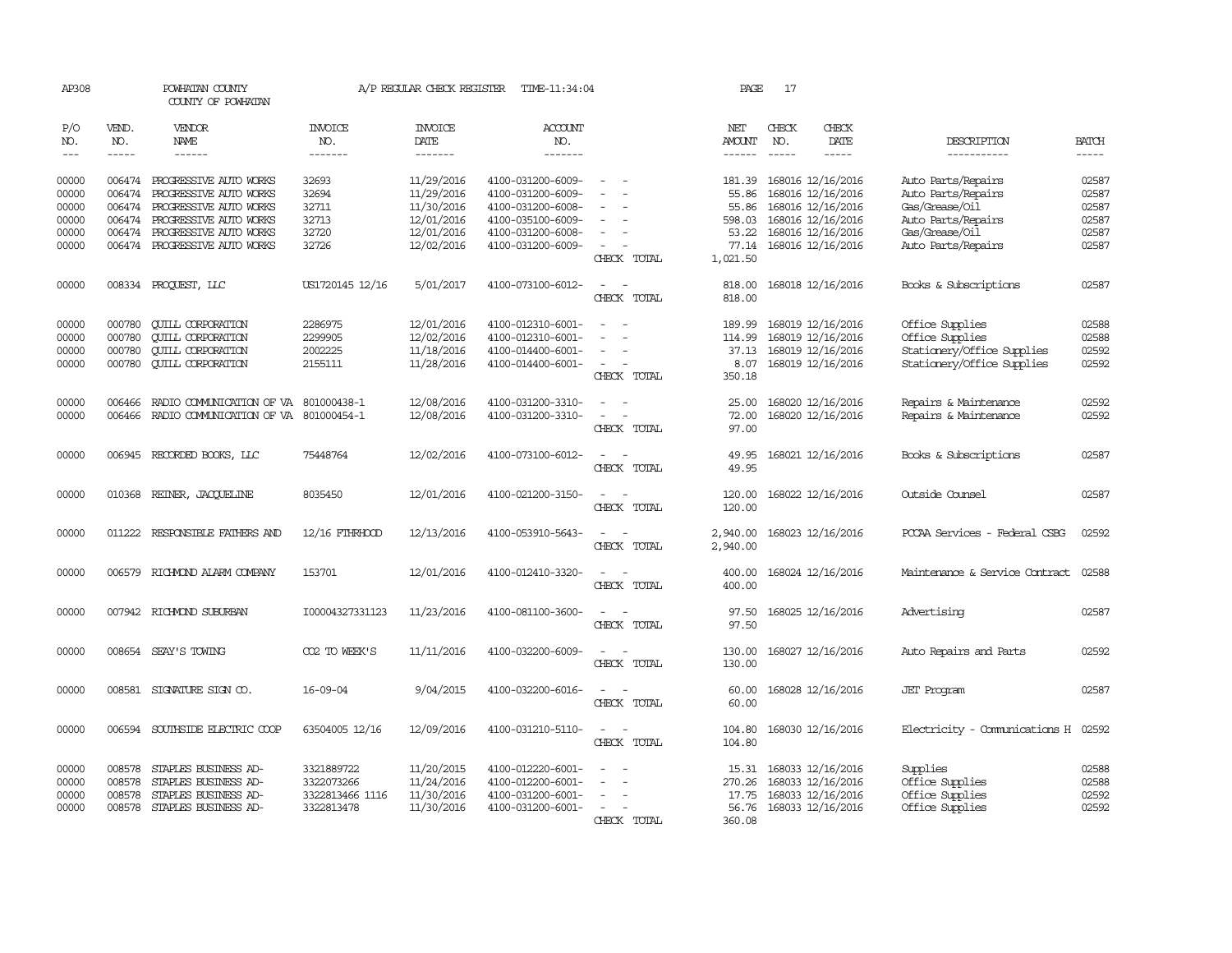| AP308                                                                                                                                                 |                                                                                                                                          | POWHATAN COUNTY<br>COUNTY OF POWHATAN                                                                                                                                                                                                                                                                                                                                                                                                                    |                                                                                                                                                                                                                                      | A/P REGULAR CHECK REGISTER                                                                                                                                                                                                                 | TIME-11:34:04                                                                                                                                                                                                                                                                                                                                                     |                                                                                                                                                                                    | PAGE                                                                                                                                                            | 18                            |                                                                                                                                                                                                                                                                                                                                                                                 |                                                                                                                                                                                                                                                                                                                                                                                                                                                                                                                  |                                                                                                                                                       |
|-------------------------------------------------------------------------------------------------------------------------------------------------------|------------------------------------------------------------------------------------------------------------------------------------------|----------------------------------------------------------------------------------------------------------------------------------------------------------------------------------------------------------------------------------------------------------------------------------------------------------------------------------------------------------------------------------------------------------------------------------------------------------|--------------------------------------------------------------------------------------------------------------------------------------------------------------------------------------------------------------------------------------|--------------------------------------------------------------------------------------------------------------------------------------------------------------------------------------------------------------------------------------------|-------------------------------------------------------------------------------------------------------------------------------------------------------------------------------------------------------------------------------------------------------------------------------------------------------------------------------------------------------------------|------------------------------------------------------------------------------------------------------------------------------------------------------------------------------------|-----------------------------------------------------------------------------------------------------------------------------------------------------------------|-------------------------------|---------------------------------------------------------------------------------------------------------------------------------------------------------------------------------------------------------------------------------------------------------------------------------------------------------------------------------------------------------------------------------|------------------------------------------------------------------------------------------------------------------------------------------------------------------------------------------------------------------------------------------------------------------------------------------------------------------------------------------------------------------------------------------------------------------------------------------------------------------------------------------------------------------|-------------------------------------------------------------------------------------------------------------------------------------------------------|
| P/O<br>NO.<br>$\frac{1}{2}$                                                                                                                           | VEND.<br>NO.<br>$- - - - -$                                                                                                              | VENDOR<br><b>NAME</b><br>$- - - - - -$                                                                                                                                                                                                                                                                                                                                                                                                                   | <b>INVOICE</b><br>NO.<br>-------                                                                                                                                                                                                     | <b>INVOICE</b><br>DATE<br>-------                                                                                                                                                                                                          | <b>ACCOUNT</b><br>NO.<br>-------                                                                                                                                                                                                                                                                                                                                  |                                                                                                                                                                                    | NET<br>AMOUNT<br>------                                                                                                                                         | CHECK<br>NO.<br>$\frac{1}{2}$ | CHECK<br>DATE<br>-----                                                                                                                                                                                                                                                                                                                                                          | DESCRIPTION<br>-----------                                                                                                                                                                                                                                                                                                                                                                                                                                                                                       | <b>BATCH</b><br>-----                                                                                                                                 |
| 00000                                                                                                                                                 | 007543                                                                                                                                   | SYDNOR, LEON                                                                                                                                                                                                                                                                                                                                                                                                                                             | CPR 12-7-16                                                                                                                                                                                                                          | 12/07/2016                                                                                                                                                                                                                                 | 4100-032200-5815-                                                                                                                                                                                                                                                                                                                                                 | $\equiv$<br>CHECK TOTAL                                                                                                                                                            | 225.00<br>225.00                                                                                                                                                |                               | 168034 12/16/2016                                                                                                                                                                                                                                                                                                                                                               | Training/Seminars                                                                                                                                                                                                                                                                                                                                                                                                                                                                                                | 02592                                                                                                                                                 |
| 00000                                                                                                                                                 |                                                                                                                                          | 011662 TATE & HILL                                                                                                                                                                                                                                                                                                                                                                                                                                       | PERMIT FEES                                                                                                                                                                                                                          | 12/09/2016                                                                                                                                                                                                                                 | 3100-013030-0010-                                                                                                                                                                                                                                                                                                                                                 | $\equiv$<br>CHECK TOTAL                                                                                                                                                            | 1,650.00<br>1,650.00                                                                                                                                            |                               | 168035 12/16/2016                                                                                                                                                                                                                                                                                                                                                               | Electrical Permits                                                                                                                                                                                                                                                                                                                                                                                                                                                                                               | 02587                                                                                                                                                 |
| 00000                                                                                                                                                 |                                                                                                                                          | 007450 THOMSON REUTERS -                                                                                                                                                                                                                                                                                                                                                                                                                                 | 835193416                                                                                                                                                                                                                            | 12/01/2016                                                                                                                                                                                                                                 | 4100-031200-3320-                                                                                                                                                                                                                                                                                                                                                 | $\equiv$<br>$\sim$<br>CHECK TOTAL                                                                                                                                                  | 234.53<br>234.53                                                                                                                                                |                               | 168039 12/16/2016                                                                                                                                                                                                                                                                                                                                                               | Maintenance & Service Contract                                                                                                                                                                                                                                                                                                                                                                                                                                                                                   | 02592                                                                                                                                                 |
| 00000                                                                                                                                                 | 006267                                                                                                                                   | TIMBERLAKE, II, JAMES B.                                                                                                                                                                                                                                                                                                                                                                                                                                 | XMAS PRDE JEIS                                                                                                                                                                                                                       | 12/13/2016                                                                                                                                                                                                                                 | 4100-032200-6016-                                                                                                                                                                                                                                                                                                                                                 | $\sim$ $ \sim$<br>CHECK TOTAL                                                                                                                                                      | 116.42<br>116.42                                                                                                                                                |                               | 168040 12/16/2016                                                                                                                                                                                                                                                                                                                                                               | <b>JET</b> Program                                                                                                                                                                                                                                                                                                                                                                                                                                                                                               | 02592                                                                                                                                                 |
| 00000                                                                                                                                                 |                                                                                                                                          | 009241 TOWERSENTRY PARINERS, LLC 24519                                                                                                                                                                                                                                                                                                                                                                                                                   |                                                                                                                                                                                                                                      | 12/01/2016                                                                                                                                                                                                                                 | 4100-031210-3320-                                                                                                                                                                                                                                                                                                                                                 | $\sim$<br>CHECK TOTAL                                                                                                                                                              | 600.00<br>600.00                                                                                                                                                |                               | 168041 12/16/2016                                                                                                                                                                                                                                                                                                                                                               | Maintenance and Service Contra                                                                                                                                                                                                                                                                                                                                                                                                                                                                                   | 02592                                                                                                                                                 |
| 00000                                                                                                                                                 |                                                                                                                                          | 009574 UNIOUE MANAGEMENT                                                                                                                                                                                                                                                                                                                                                                                                                                 | 437021                                                                                                                                                                                                                               | 12/01/2016                                                                                                                                                                                                                                 | 4100-073100-6012-                                                                                                                                                                                                                                                                                                                                                 | $\equiv$<br>CHECK TOTAL                                                                                                                                                            | 79.60<br>79.60                                                                                                                                                  |                               | 168042 12/16/2016                                                                                                                                                                                                                                                                                                                                                               | Books & Subscriptions                                                                                                                                                                                                                                                                                                                                                                                                                                                                                            | 02587                                                                                                                                                 |
| 00000<br>00000                                                                                                                                        | 008126<br>008126                                                                                                                         | VERIZON<br>VERIZON                                                                                                                                                                                                                                                                                                                                                                                                                                       | 9776181321<br>9776271971                                                                                                                                                                                                             | 12/01/2016<br>12/01/2016                                                                                                                                                                                                                   | 4100-032200-5250-<br>4100-031200-5250-                                                                                                                                                                                                                                                                                                                            | $\sim$<br>$\equiv$<br>CHECK TOTAL                                                                                                                                                  | 240.85<br>3,482.47<br>3,723.32                                                                                                                                  |                               | 168043 12/16/2016<br>168043 12/16/2016                                                                                                                                                                                                                                                                                                                                          | Cell Phones<br>Cell Phones                                                                                                                                                                                                                                                                                                                                                                                                                                                                                       | 02592<br>02592                                                                                                                                        |
| 00000                                                                                                                                                 | 007173                                                                                                                                   | VIRGINIA SHERIFFS'                                                                                                                                                                                                                                                                                                                                                                                                                                       | 201791                                                                                                                                                                                                                               | 9/29/2016                                                                                                                                                                                                                                  | 4100-031200-5810-                                                                                                                                                                                                                                                                                                                                                 | $\overline{\phantom{a}}$<br>CHECK TOTAL                                                                                                                                            | 1,950.00<br>1,950.00                                                                                                                                            |                               | 168044 12/16/2016                                                                                                                                                                                                                                                                                                                                                               | Dues/Association Memberships                                                                                                                                                                                                                                                                                                                                                                                                                                                                                     | 02587                                                                                                                                                 |
| 00000                                                                                                                                                 | 001680                                                                                                                                   | WASTE MANAGEMENT OF                                                                                                                                                                                                                                                                                                                                                                                                                                      | 3158619-2424-1                                                                                                                                                                                                                       | 12/01/2016                                                                                                                                                                                                                                 | 4100-014300-3175-                                                                                                                                                                                                                                                                                                                                                 | $\equiv$<br>CHECK TOTAL                                                                                                                                                            | 284.98<br>284.98                                                                                                                                                |                               | 168045 12/16/2016                                                                                                                                                                                                                                                                                                                                                               | Waste Disposal                                                                                                                                                                                                                                                                                                                                                                                                                                                                                                   | 02592                                                                                                                                                 |
| 00000<br>00000<br>00000<br>00000<br>00000<br>00000<br>00000<br>00000<br>00000<br>00000<br>00000<br>00000<br>00000<br>00000<br>00000<br>00000<br>00000 | 011181<br>011181<br>011181<br>011181<br>011181<br>011181<br>011181<br>011181<br>011181<br>011181<br>011181<br>011181<br>011181<br>009332 | WELLS FARGO FINANCIAL<br>WEILS FARGO FINANCIAL<br>WEILS FARGO FINANCIAL<br>WEILS FARGO FINANCIAL<br>WELLS FARGO FINANCIAL<br>WELLS FARGO FINANCIAL<br>011181 WELLS FARGO FINANCIAL<br>WELLS FARGO FINANCIAL<br>WELLS FARGO FINANCIAL<br>WELLS FARGO FINANCIAL<br>WEILS FARGO FINANCIAL<br>WELLS FARGO FINANCIAL<br>WELLS FARGO FINANCIAL<br>WELLS FARGO FINANCIAL<br>011181 WELLS FARGO FINANCIAL<br>WITMER PUBLIC SAFETY<br>009332 WITMER PUBLIC SAFETY | 5003542515<br>5003542515<br>5003542515<br>5003542515<br>5003542515<br>5003542515<br>5003542515<br>5003542515<br>5003542515<br>5003542515<br>5003542515<br>5003542515<br>5003542515<br>5003542515<br>5003542515<br>1730009<br>1730757 | 11/23/2016<br>11/23/2016<br>11/23/2016<br>11/23/2016<br>11/23/2016<br>11/23/2016<br>11/23/2016<br>11/23/2016<br>11/23/2016<br>11/23/2016<br>11/23/2016<br>11/23/2016<br>11/23/2016<br>11/23/2016<br>11/23/2016<br>12/07/2016<br>12/06/2016 | 4100-012100-3320-<br>4100-012200-3320-<br>4100-012310-3320-<br>4100-012320-3500-<br>4100-012410-3320-<br>4100-012510-3320-<br>4100-013200-3320-<br>4100-021600-8002-<br>4100-021600-8002-<br>4100-022100-3320-<br>4100-031200-3320-<br>4100-031200-3320-<br>4100-034100-3320-<br>4100-035100-3320-<br>4100-081100-3320-<br>4100-031200-6011-<br>4100-032200-6011- | $\sim$<br>$\sim$<br>$\equiv$<br>$\equiv$<br>$\overline{\phantom{a}}$<br>$\equiv$<br>$\equiv$<br>$\equiv$<br>$\sim$<br>$\sim$<br>CHECK TOTAL<br>$\equiv$<br>$\equiv$<br>CHECK TOTAL | 238.84<br>103.83<br>146.49<br>.37<br>4.34<br>20.86<br>143.19<br>186.70<br>105.24<br>175.54<br>126.67<br>92.69<br>38.85<br>1,793.52<br>195.00<br>82.00<br>277.00 |                               | 168046 12/16/2016<br>168046 12/16/2016<br>168046 12/16/2016<br>168046 12/16/2016<br>168046 12/16/2016<br>168046 12/16/2016<br>168046 12/16/2016<br>168046 12/16/2016<br>168046 12/16/2016<br>175.54 168046 12/16/2016<br>168046 12/16/2016<br>234.37 168046 12/16/2016<br>168046 12/16/2016<br>168046 12/16/2016<br>168046 12/16/2016<br>168047 12/16/2016<br>168047 12/16/2016 | Maintenance & Service Contract<br>Maintenance & Service Contract<br>Maintenance & Service Contract<br>Printing & Binding<br>Maintenance & Service Contract<br>Maintenance & Service Contract<br>Maintenance & Service Contract<br>Copier Lease<br>Copier Lease<br>Maintenance & Service Contract<br>Maintenance & Service Contract<br>Maintenance & Service Contract<br>Maintenance & Service Contract<br>Landscaping - Animal Control<br>Maintenance & Service Contract<br>Uniforms<br>Protective Gear/Uniforms | 02587<br>02587<br>02587<br>02587<br>02587<br>02587<br>02587<br>02587<br>02587<br>02587<br>02587<br>02587<br>02587<br>02587<br>02587<br>02592<br>02592 |
| 00000                                                                                                                                                 |                                                                                                                                          | 006175 ADAMS OIL COMPANY, INC.                                                                                                                                                                                                                                                                                                                                                                                                                           | 05954                                                                                                                                                                                                                                | 12/14/2016                                                                                                                                                                                                                                 | 4100-014500-6008-                                                                                                                                                                                                                                                                                                                                                 | $\overline{\phantom{a}}$<br>CHECK TOTAL                                                                                                                                            | 15.00<br>15.00                                                                                                                                                  |                               | 168141 12/22/2016                                                                                                                                                                                                                                                                                                                                                               | Gas/Grease/Oil                                                                                                                                                                                                                                                                                                                                                                                                                                                                                                   | 02602                                                                                                                                                 |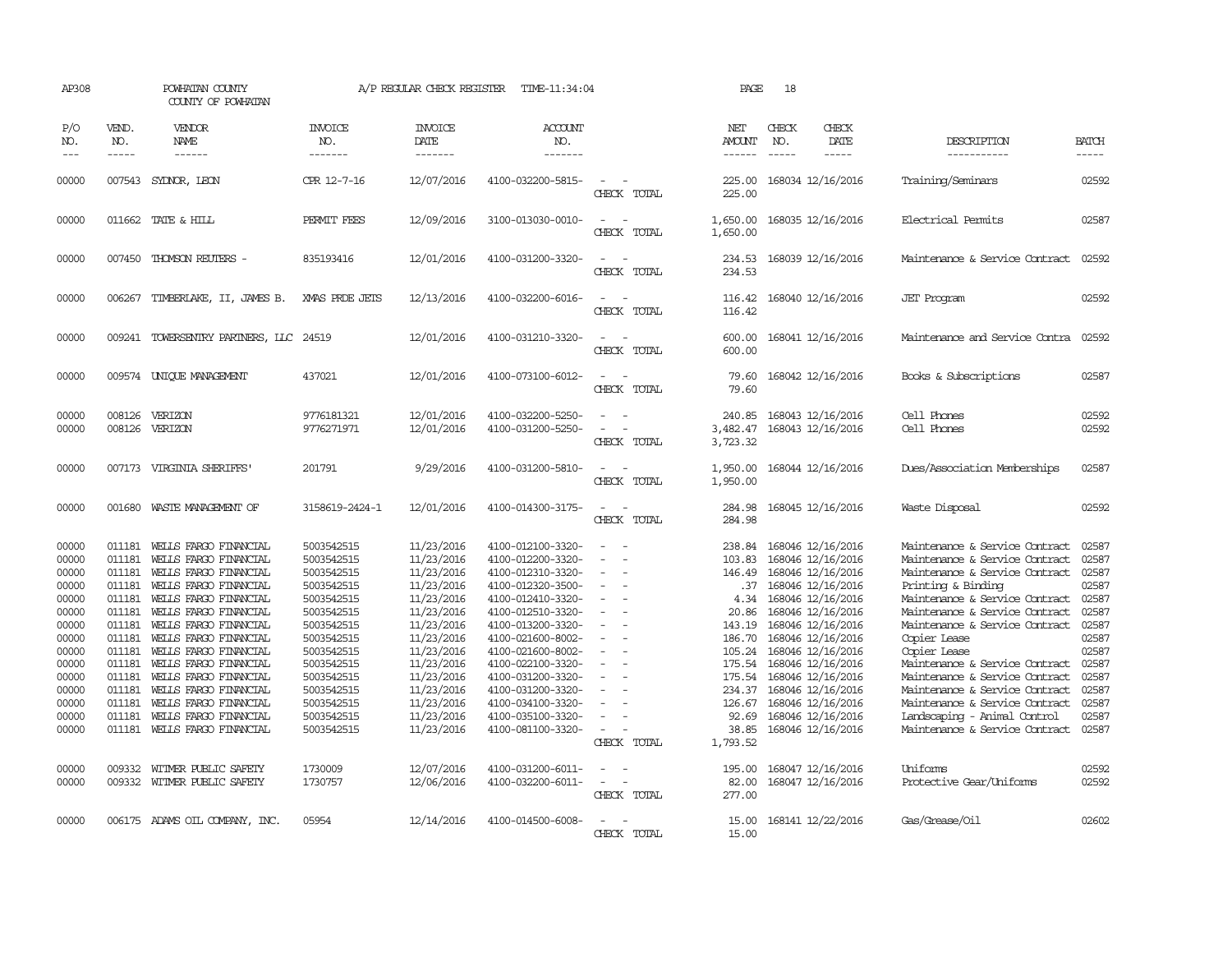| AP308                                                                                  |                             | POWHATAN COUNTY<br>COUNTY OF POWHATAN                                                                                                                                                                                                                                                                    |                                                                                                                                                                        | A/P REGULAR CHECK REGISTER                                                                                                               | TIME-11:34:04                                                                                                                                                                                                  |                                                                                                                                                             | PAGE                                                                    | 19           |                                                                                                                                                                                                                                    |                                                                                                              |                                                                                        |
|----------------------------------------------------------------------------------------|-----------------------------|----------------------------------------------------------------------------------------------------------------------------------------------------------------------------------------------------------------------------------------------------------------------------------------------------------|------------------------------------------------------------------------------------------------------------------------------------------------------------------------|------------------------------------------------------------------------------------------------------------------------------------------|----------------------------------------------------------------------------------------------------------------------------------------------------------------------------------------------------------------|-------------------------------------------------------------------------------------------------------------------------------------------------------------|-------------------------------------------------------------------------|--------------|------------------------------------------------------------------------------------------------------------------------------------------------------------------------------------------------------------------------------------|--------------------------------------------------------------------------------------------------------------|----------------------------------------------------------------------------------------|
| P/O<br>NO.<br>$---$                                                                    | VEND.<br>NO.<br>$- - - - -$ | VENDOR<br><b>NAME</b><br>------                                                                                                                                                                                                                                                                          | <b>INVOICE</b><br>NO.<br>-------                                                                                                                                       | <b>INVOICE</b><br>DATE<br>-------                                                                                                        | <b>ACCOUNT</b><br>NO.<br>-------                                                                                                                                                                               |                                                                                                                                                             | NET<br>AMOUNT<br>------                                                 | CHECK<br>NO. | CHECK<br>DATE<br>$- - - - -$                                                                                                                                                                                                       | DESCRIPTION<br>-----------                                                                                   | <b>BATCH</b><br>-----                                                                  |
| 00000                                                                                  |                             | 007758 ADVANCE AUTO PARTS                                                                                                                                                                                                                                                                                | 6819630838123                                                                                                                                                          | 11/03/2016                                                                                                                               | 4100-032200-6009-                                                                                                                                                                                              | $\sim$<br>CHECK TOTAL                                                                                                                                       | 17.51<br>17.51                                                          |              | 168142 12/22/2016                                                                                                                                                                                                                  | Auto Repairs and Parts                                                                                       | 02601                                                                                  |
| 00000                                                                                  |                             | 010780 ALL GOOD AUTOMOTTVE LLC                                                                                                                                                                                                                                                                           | 3408                                                                                                                                                                   | 12/13/2016                                                                                                                               | 4100-031200-6009-                                                                                                                                                                                              | $\overline{\phantom{a}}$<br>CHECK TOTAL                                                                                                                     | 143.08<br>143.08                                                        |              | 168144 12/22/2016                                                                                                                                                                                                                  | Auto Parts/Repairs                                                                                           | 02604                                                                                  |
| 00000                                                                                  |                             | 006815 ANTHEM BLUE CROSS/SHIELD                                                                                                                                                                                                                                                                          | 77356 NOV 2016                                                                                                                                                         | 12/14/2016                                                                                                                               | 4100-033400-3845-                                                                                                                                                                                              | $\sim$<br>CHECK TOTAL                                                                                                                                       | 886.72                                                                  |              | 886.72 168145 12/22/2016                                                                                                                                                                                                           | Detention of Adults - Health C 02604                                                                         |                                                                                        |
| 00000<br>00000<br>00000<br>00000<br>00000<br>00000<br>00000<br>00000<br>00000<br>00000 |                             | 007436 AQUA VIRGINIA, INC.<br>007436 AQUA VIRGINIA, INC.<br>007436 AQUA VIRGINIA, INC.<br>007436 AQUA VIRGINIA, INC.<br>007436 AOUA VIRGINIA, INC.<br>007436 AQUA VIRGINIA, INC.<br>007436 AQUA VIRGINIA, INC.<br>007436 AQUA VIRGINIA, INC.<br>007436 AQUA VIRGINIA, INC.<br>007436 AQUA VIRGINIA, INC. | 0559913 12/16<br>0574622 12/16<br>0575072 12/16<br>0575528 12/16<br>0620830 12/16<br>0620830 12/16<br>0621132 12/16<br>0621730 12/16<br>0621781 12/16<br>0621784 12/16 | 12/08/2016<br>12/08/2016<br>12/08/2016<br>12/08/2016<br>12/08/2016<br>12/08/2016<br>12/08/2016<br>12/08/2016<br>12/08/2016<br>12/08/2016 | 4100-014100-5130-<br>4100-014100-5130-<br>4100-014100-5130-<br>4100-032210-5130-<br>4100-014100-5130-<br>4100-031200-5130-<br>4100-014600-5130-<br>4100-014100-5130-<br>4100-014100-5130-<br>4100-014100-5130- | $\sim$<br>$\sim$<br>$\equiv$<br>$\equiv$<br>$\equiv$<br>$\sim$<br>$\overline{\phantom{a}}$<br>$\overline{\phantom{a}}$<br>$\equiv$<br>$\sim$<br>CHECK TOTAL | 20.66<br>198.42<br>82.32<br>110.41<br>93.64<br>23.20<br>61.02<br>929.68 |              | 168146 12/22/2016<br>168146 12/22/2016<br>168146 12/22/2016<br>64.57 168146 12/22/2016<br>110.40 168146 12/22/2016<br>168146 12/22/2016<br>168146 12/22/2016<br>165.04 168146 12/22/2016<br>168146 12/22/2016<br>168146 12/22/2016 | Water<br>Water<br>Water<br>Water<br>Water<br>Water<br>Water<br>- Field Irrigation<br>Water<br>Water<br>Water | 02603<br>02603<br>02603<br>02603<br>02603<br>02603<br>02603<br>02603<br>02603<br>02603 |
| 00000<br>00000<br>00000<br>00000                                                       |                             | 007436 AQUA VIRGINIA, INC.<br>007436 AQUA VIRGINIA, INC.<br>007436 AQUA VIRGINIA, INC.<br>007436 AQUA VIRGINIA, INC.                                                                                                                                                                                     | 0621880 12/16<br>1100656 12/16<br>1100657 12/16<br>1401897 12/16                                                                                                       | 12/08/2016<br>12/08/2016<br>12/08/2016<br>12/08/2016                                                                                     | 4100-014600-5130-<br>4100-014600-5130-<br>4100-014100-5130-<br>4100-014600-5130-                                                                                                                               | $\equiv$<br>$\equiv$<br>$\sim$<br>CHECK TOTAL                                                                                                               | 17.62<br>119.41<br>144.76<br>300.93                                     |              | 168147 12/22/2016<br>168147 12/22/2016<br>168147 12/22/2016<br>19.14 168147 12/22/2016                                                                                                                                             | Water - Field Irrigation<br>Water - Field Irrigation<br>Water<br>Water - Field Irrigation                    | 02603<br>02603<br>02603<br>02603                                                       |
| 00000<br>00000                                                                         |                             | 009019 AQUA VIRGNIA, INC.<br>009019 AQUA VIRGNIA, INC.                                                                                                                                                                                                                                                   | 0574341 12/16<br>0621788 12/16                                                                                                                                         | 12/08/2016<br>12/08/2016                                                                                                                 | 4100-022100-5130-<br>4100-073100-5130-                                                                                                                                                                         | $\overline{\phantom{a}}$<br>$\overline{\phantom{a}}$<br>CHECK TOTAL                                                                                         | 23.15<br>65.08<br>88.23                                                 |              | 168148 12/22/2016<br>168148 12/22/2016                                                                                                                                                                                             | Water<br>Water                                                                                               | 02604<br>02604                                                                         |
| 00000                                                                                  |                             | 006655 BLOSSMAN GAS COMPANIES,                                                                                                                                                                                                                                                                           | 508041                                                                                                                                                                 | 11/08/2016                                                                                                                               | 4100-032210-5120-                                                                                                                                                                                              | $\sim$<br>CHECK TOTAL                                                                                                                                       | 59.58<br>59.58                                                          |              | 168151 12/22/2016                                                                                                                                                                                                                  | Fuel                                                                                                         | 02602                                                                                  |
| 00000                                                                                  |                             | 008713 BLUE RIDGE RESCUE                                                                                                                                                                                                                                                                                 | 39979                                                                                                                                                                  | 12/12/2016                                                                                                                               | 4100-032200-6011-                                                                                                                                                                                              | $\sim$ 100 $\mu$<br>$\overline{\phantom{a}}$<br>CHECK TOTAL                                                                                                 | 168.00<br>168,00                                                        |              | 168152 12/22/2016                                                                                                                                                                                                                  | Protective Gear/Uniforms                                                                                     | 02602                                                                                  |
| 00000                                                                                  |                             | 006612 BURRUSS, EDMUND C.                                                                                                                                                                                                                                                                                | <b>GRANDJURY 12/16</b>                                                                                                                                                 | 12/19/2016                                                                                                                               | 4100-021100-1700-                                                                                                                                                                                              | $\frac{1}{2} \left( \frac{1}{2} \right) \left( \frac{1}{2} \right) = \frac{1}{2} \left( \frac{1}{2} \right)$<br>CHECK TOTAL                                 | 30.00<br>30.00                                                          |              | 168154 12/22/2016                                                                                                                                                                                                                  | COMP: Jurors & Witnesses                                                                                     | 02600                                                                                  |
| 00000                                                                                  |                             | 007353 CDW GOVERNMENT, INC.                                                                                                                                                                                                                                                                              | GDS0697                                                                                                                                                                | 12/02/2016                                                                                                                               | 4100-012410-3320-                                                                                                                                                                                              | $\frac{1}{2} \left( \frac{1}{2} \right) \left( \frac{1}{2} \right) = \frac{1}{2} \left( \frac{1}{2} \right)$<br>CHECK TOTAL                                 | 188.00<br>188.00                                                        |              | 168155 12/22/2016                                                                                                                                                                                                                  | Maintenance & Service Contract                                                                               | 02603                                                                                  |
| 00000                                                                                  |                             | 008276 CENGAGE LEARNING INC.                                                                                                                                                                                                                                                                             | 59496120                                                                                                                                                               | 12/12/2016                                                                                                                               | 4100-073100-6012-                                                                                                                                                                                              | $\frac{1}{2} \left( \frac{1}{2} \right) \left( \frac{1}{2} \right) = \frac{1}{2} \left( \frac{1}{2} \right)$<br>CHECK TOTAL                                 | 175.94<br>175.94                                                        |              | 168156 12/22/2016                                                                                                                                                                                                                  | Books & Subscriptions                                                                                        | 02604                                                                                  |
| 00000                                                                                  |                             | 000540 CENTRAL VIRGINIA WASTE                                                                                                                                                                                                                                                                            | 21800                                                                                                                                                                  | 12/13/2016                                                                                                                               | 4100-014300-3175-                                                                                                                                                                                              | $\sim$ $ -$<br>CHECK TOTAL                                                                                                                                  | 16,992.51                                                               |              | 16,992.51 168157 12/22/2016                                                                                                                                                                                                        | Waste Disposal                                                                                               | 02603                                                                                  |
| 00000                                                                                  |                             | 010961 CHILDREN'S ADVOCACY                                                                                                                                                                                                                                                                               | 683                                                                                                                                                                    | 12/14/2016                                                                                                                               | 4100-031200-5540-                                                                                                                                                                                              | CHECK TOTAL                                                                                                                                                 | 400.00<br>400.00                                                        |              | 168158 12/22/2016                                                                                                                                                                                                                  | Conferences & Training                                                                                       | 02604                                                                                  |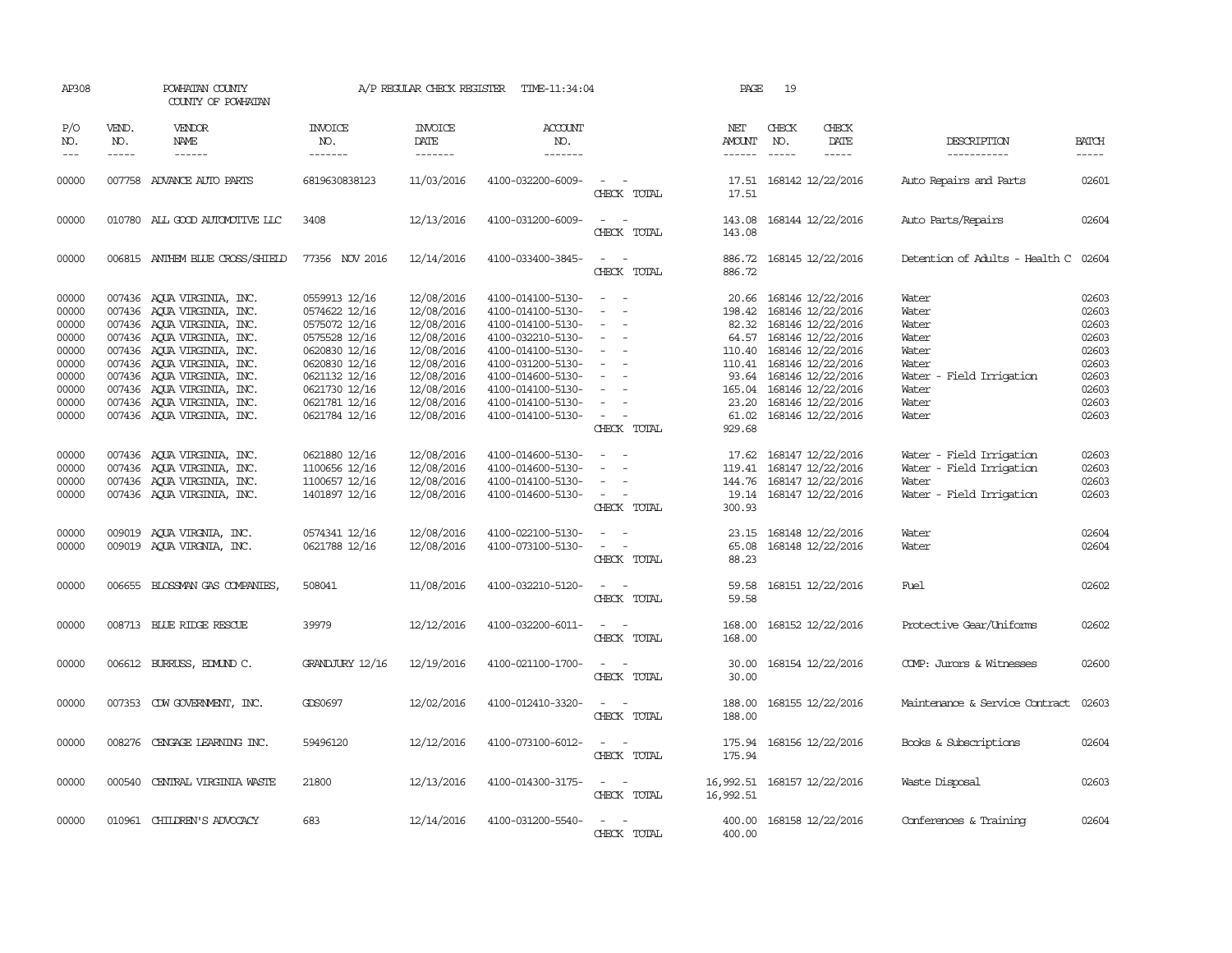| AP308                                                                                  |                                                                                                  | POWHATAN COUNTY<br>COUNTY OF POWHATAN                                                                                                                                                                                                                                                                   |                                                                                                                                                                                            |                                                                                                                                          | A/P REGULAR CHECK REGISTER TIME-11:34:04                                                                                                                                                                       |                                                                                                                                                                                                                                                   | PAGE                                                    | 20                                                                                                                                                                                                                                                  |                                                                                                                                                                                        |                                                                                        |
|----------------------------------------------------------------------------------------|--------------------------------------------------------------------------------------------------|---------------------------------------------------------------------------------------------------------------------------------------------------------------------------------------------------------------------------------------------------------------------------------------------------------|--------------------------------------------------------------------------------------------------------------------------------------------------------------------------------------------|------------------------------------------------------------------------------------------------------------------------------------------|----------------------------------------------------------------------------------------------------------------------------------------------------------------------------------------------------------------|---------------------------------------------------------------------------------------------------------------------------------------------------------------------------------------------------------------------------------------------------|---------------------------------------------------------|-----------------------------------------------------------------------------------------------------------------------------------------------------------------------------------------------------------------------------------------------------|----------------------------------------------------------------------------------------------------------------------------------------------------------------------------------------|----------------------------------------------------------------------------------------|
| P/O<br>NO.<br>$\frac{1}{2}$                                                            | VEND.<br>NO.<br>$- - - - -$                                                                      | VENDOR<br>NAME<br>------                                                                                                                                                                                                                                                                                | <b>INVOICE</b><br>NO.<br>-------                                                                                                                                                           | <b>INVOICE</b><br>DATE<br>-------                                                                                                        | <b>ACCOUNT</b><br>NO.<br>-------                                                                                                                                                                               |                                                                                                                                                                                                                                                   | NET<br>AMOUNT                                           | CHECK<br>CHECK<br>NO.<br>DATE<br>-----<br>$\frac{1}{2}$                                                                                                                                                                                             | DESCRIPTION<br>-----------                                                                                                                                                             | <b>BATCH</b><br>-----                                                                  |
| 00000<br>00000<br>00000                                                                | 006965<br>006965<br>006965                                                                       | CINIAS CORPORATION<br>CINIAS CORPORATION<br>CINIAS CORPORATION                                                                                                                                                                                                                                          | 143105916<br>143105916<br>143105917                                                                                                                                                        | 12/14/2016<br>12/14/2016<br>12/14/2016                                                                                                   | 4100-014100-6011-<br>4100-014500-6011-<br>4100-014300-6011-                                                                                                                                                    | $\sim$<br>$\sim$<br>$\frac{1}{2} \left( \frac{1}{2} \right) = \frac{1}{2} \left( \frac{1}{2} \right) = \frac{1}{2}$<br>CHECK TOTAL                                                                                                                | 69.19<br>70.48<br>116.96<br>256.63                      | 168159 12/22/2016<br>168159 12/22/2016<br>168159 12/22/2016                                                                                                                                                                                         | Uniforms<br>Uniforms<br>Uniforms                                                                                                                                                       | 02603<br>02603<br>02603                                                                |
| 00000                                                                                  |                                                                                                  | 007341 CLAWS & PAWS ANIMAL CARE                                                                                                                                                                                                                                                                         | 78606                                                                                                                                                                                      | 12/14/2016                                                                                                                               | 4100-035100-3110-                                                                                                                                                                                              | $\overline{\phantom{a}}$<br>$\overline{\phantom{a}}$<br>CHECK TOTAL                                                                                                                                                                               | 661.53<br>661.53                                        | 168160 12/22/2016                                                                                                                                                                                                                                   | Professional Health Services                                                                                                                                                           | 02604                                                                                  |
| 00000<br>00000                                                                         |                                                                                                  | 009178 COMCAST<br>009178 COMCAST                                                                                                                                                                                                                                                                        | 0120091624 1116<br>0120089859 1216                                                                                                                                                         | 11/28/2016<br>12/07/2016                                                                                                                 | 4100-032210-5260-<br>4100-014300-5260-                                                                                                                                                                         | CHECK TOTAL                                                                                                                                                                                                                                       | 85.69<br>74.90<br>160.59                                | 168161 12/22/2016<br>168161 12/22/2016                                                                                                                                                                                                              | Internet<br>Internet                                                                                                                                                                   | 02602<br>02603                                                                         |
| 00000                                                                                  |                                                                                                  | 010587 COX, RICHARD K.                                                                                                                                                                                                                                                                                  | K855574/K863418                                                                                                                                                                            | 11/28/2016                                                                                                                               | 4100-022100-6001-                                                                                                                                                                                              | $\overline{\phantom{a}}$<br>CHECK TOTAL                                                                                                                                                                                                           | 17.00<br>17.00                                          | 168162 12/22/2016                                                                                                                                                                                                                                   | Office Supplies                                                                                                                                                                        | 02600                                                                                  |
| 00000                                                                                  |                                                                                                  | 011676 CREATIVE SERVICES OF                                                                                                                                                                                                                                                                             | D16-15277                                                                                                                                                                                  | 12/09/2016                                                                                                                               | 4100-031200-6014-                                                                                                                                                                                              | $\frac{1}{2} \left( \frac{1}{2} \right) \left( \frac{1}{2} \right) = \frac{1}{2} \left( \frac{1}{2} \right)$<br>CHECK TOTAL                                                                                                                       | 205.95<br>205.95                                        | 168163 12/22/2016                                                                                                                                                                                                                                   | Other Operating Supplies                                                                                                                                                               | 02604                                                                                  |
| 00000                                                                                  |                                                                                                  | 011675 DAVIDSON, WILLIAM S., LLC 1681                                                                                                                                                                                                                                                                   |                                                                                                                                                                                            | 12/19/2016                                                                                                                               | 4100-012100-3140-                                                                                                                                                                                              | $\sim$<br>CHECK TOTAL                                                                                                                                                                                                                             | 1,850.00<br>1,850.00                                    | 168164 12/22/2016                                                                                                                                                                                                                                   | Professional Services                                                                                                                                                                  | 02603                                                                                  |
| 00000<br>00000<br>00000<br>00000<br>00000<br>00000<br>00000                            | 006240<br>006240<br>006240<br>006240                                                             | DIAMOND SPRINGS WATER, INC 1110070120<br>DIAMOND SPRINGS WATER, INC 1128070110<br>006240 DIAMOND SPRINGS WATER, INC 2893402<br>006240 DIAMOND SPRINGS WATER, INC 2893412<br>DIAMOND SPRINGS WATER, INC 1116074500<br>DIAMOND SPRINGS WATER, INC 1202074500<br>006240 DIAMOND SPRINGS WATER, INC 2893612 |                                                                                                                                                                                            | 11/10/2016<br>11/28/2016<br>12/02/2016<br>12/02/2016<br>11/16/2016<br>12/02/2016<br>12/02/2016                                           | 4100-014100-5130-<br>4100-014100-5130-<br>4100-014100-5130-<br>4100-014100-5130-<br>4100-014300-5130-<br>4100-014300-5130-<br>4100-014300-5130-                                                                | $\sim$<br>$\overline{\phantom{a}}$<br>$\overline{\phantom{a}}$<br>$\overline{\phantom{a}}$<br>$\overline{\phantom{a}}$<br>$\overline{\phantom{a}}$<br>$\sim$<br>$\overline{\phantom{a}}$<br>CHECK TOTAL                                           | 6.99<br>6.25<br>8.95<br>13.98<br>6.99<br>11.95<br>65.06 | 168166 12/22/2016<br>168166 12/22/2016<br>168166 12/22/2016<br>9.95 168166 12/22/2016<br>168166 12/22/2016<br>168166 12/22/2016<br>168166 12/22/2016                                                                                                | Water<br>Water<br>Water<br>Water<br>Water<br>Water<br>Water                                                                                                                            | 02602<br>02602<br>02602<br>02602<br>02603<br>02603<br>02603                            |
| 00000                                                                                  |                                                                                                  | 008467 DISCOUNT SCHOOL SUPPLY                                                                                                                                                                                                                                                                           | P35094880001                                                                                                                                                                               | 12/13/2016                                                                                                                               | 4100-073100-8102-                                                                                                                                                                                              | $\overline{\phantom{a}}$<br>$\sim$<br>CHECK TOTAL                                                                                                                                                                                                 | 298.99<br>298.99                                        | 168167 12/22/2016                                                                                                                                                                                                                                   | Furniture                                                                                                                                                                              | 02604                                                                                  |
| 00000<br>00000<br>00000<br>00000<br>00000<br>00000<br>00000<br>00000<br>00000<br>00000 | 000860<br>000860<br>000860<br>000860<br>000860<br>000860<br>000860<br>000860<br>000860<br>000860 | DOMINION VIRGINIA POWER<br>DOMINION VIRGINIA POWER<br>DOMINION VIRGINIA POWER<br>DOMINION VIRGINIA POWER<br>DOMINION VIRGINIA POWER<br>DOMINION VIRGINIA POWER<br>DOMINION VIRGINIA POWER<br>DOMINION VIRGINIA POWER<br>DOMINION VIRGINIA POWER<br>DOMINION VIRGINIA POWER                              | 1221667833 1216<br>2613832712 1216<br>4062035391 1216<br>0432180008 1216<br>0863807277 1216<br>0962041034 1216<br>2476067034 1216<br>2932352368 1216<br>3507951824 1216<br>2322252509 1216 | 12/05/2016<br>12/02/2016<br>12/02/2016<br>12/02/2016<br>12/02/2016<br>12/02/2016<br>12/02/2016<br>12/02/2016<br>12/02/2016<br>12/02/2016 | 4100-031210-5110-<br>4100-022100-5110-<br>4100-031210-5110-<br>4100-014600-5110-<br>4100-014600-5110-<br>4100-032210-5110-<br>4100-014100-5110-<br>4100-032220-5110-<br>4100-014600-5110-<br>4100-031200-5110- | $\sim$ $-$<br>$\overline{\phantom{a}}$<br>$\overline{\phantom{a}}$<br>$\overline{\phantom{a}}$<br>$\overline{\phantom{a}}$<br>$\overline{\phantom{a}}$<br>$\overline{\phantom{a}}$<br>$\overline{\phantom{a}}$<br>$\sim$ 100 $\mu$<br>CHECK TOTAL | 276.19<br>167.04<br>820.10<br>37.08<br>1,842.47         | 168168 12/22/2016<br>168168 12/22/2016<br>118.47 168168 12/22/2016<br>203.39 168168 12/22/2016<br>35.86 168168 12/22/2016<br>168168 12/22/2016<br>163.84 168168 12/22/2016<br>19.75 168168 12/22/2016<br>168168 12/22/2016<br>.75 168168 12/22/2016 | Electricity - Comunications H<br>Electricity<br>Electricity - Comunications H<br>Electricity<br>Electricity<br>Electricity<br>Electricity<br>Electricity<br>Electricity<br>Electricity | 02602<br>02602<br>02602<br>02603<br>02603<br>02603<br>02603<br>02603<br>02603<br>02604 |
| 00000<br>00000<br>00000<br>00000<br>00000                                              | 000860<br>000860<br>000860<br>000860                                                             | DOMINION VIRGINIA POWER<br>DOMINION VIRGINIA POWER<br>DOMINION VIRGINIA POWER<br>DOMINION VIRGINIA POWER<br>000860 DOMINION VIRGINIA POWER                                                                                                                                                              | 4165680929 1216<br>6211789810 1216<br>8009370571 1216<br>4732217502 1216<br>9750120975 1216                                                                                                | 12/05/2016<br>12/02/2016<br>12/05/2016<br>12/02/2016<br>12/02/2016                                                                       | 4100-031210-5110-<br>4100-031210-5110-<br>4100-031210-5110-<br>4100-014600-5110-<br>4100-032220-5110-                                                                                                          | $\overline{\phantom{a}}$<br>$\overline{\phantom{a}}$<br>$\equiv$<br>$\overline{\phantom{a}}$<br>$\sim$<br>CHECK TOTAL                                                                                                                             | 134.62<br>2,488.17                                      | 168169 12/22/2016<br>125.97 168169 12/22/2016<br>33.00 168169 12/22/2016<br>64.24 168169 12/22/2016<br>2, 130.34 168169 12/22/2016                                                                                                                  | Electricity - Comunications H<br>Electricity - Comunications H<br>Electricity - Comunications H 02602<br>Electricity<br>Electricity                                                    | 02602<br>02602<br>02603<br>02603                                                       |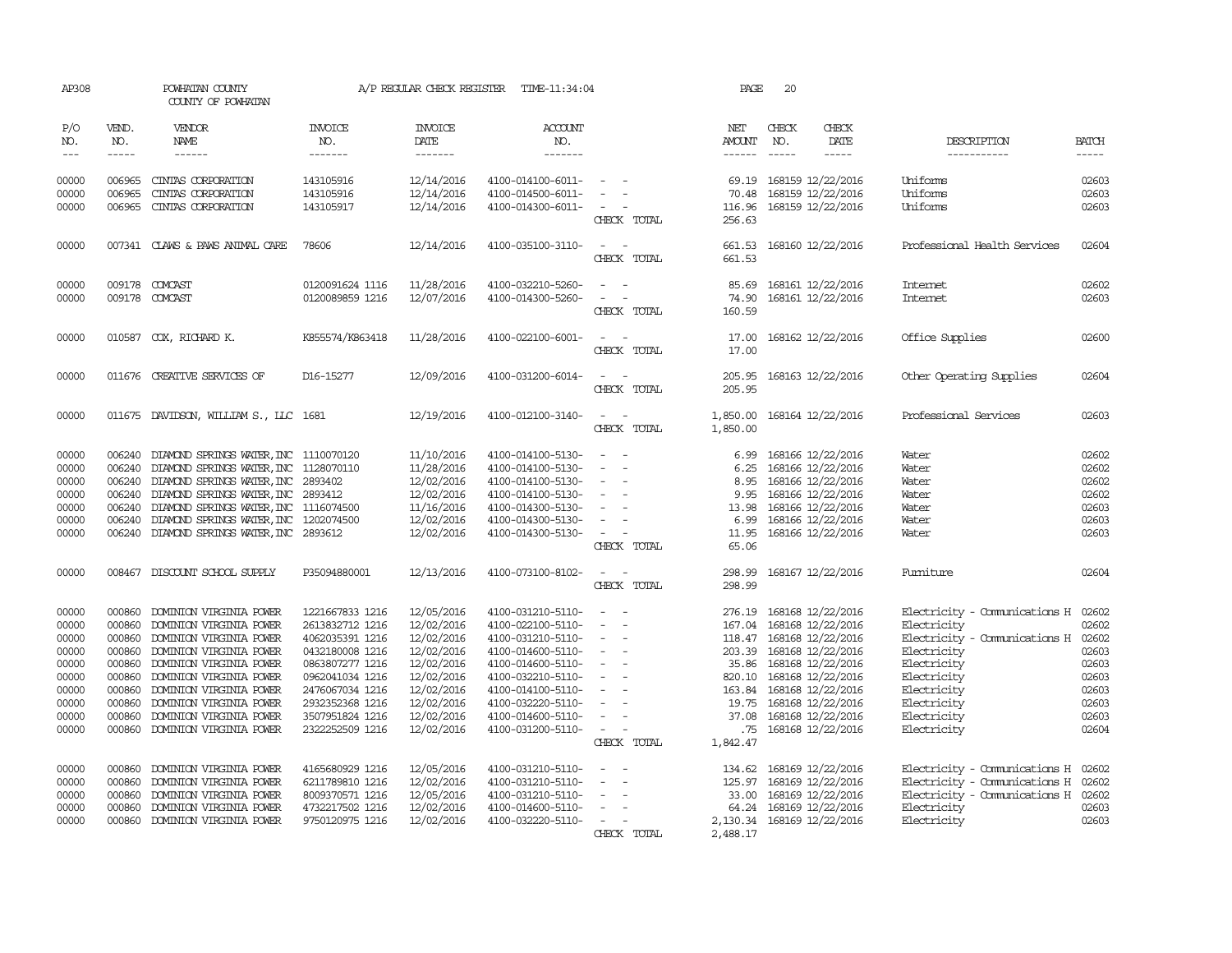| AP308                                              |                                                          | POWHATAN COUNTY<br>COUNTY OF POWHATAN                                                                                                                                                                                                                                                                                                                                                                                                                                                               |                                                                             | A/P REGULAR CHECK REGISTER                                                       | TIME-11:34:04                                                                                                              |                                                   | PAGE                                                                   | 21                            |                                                                                                                            |                                                                                                                                                                   |                                                    |
|----------------------------------------------------|----------------------------------------------------------|-----------------------------------------------------------------------------------------------------------------------------------------------------------------------------------------------------------------------------------------------------------------------------------------------------------------------------------------------------------------------------------------------------------------------------------------------------------------------------------------------------|-----------------------------------------------------------------------------|----------------------------------------------------------------------------------|----------------------------------------------------------------------------------------------------------------------------|---------------------------------------------------|------------------------------------------------------------------------|-------------------------------|----------------------------------------------------------------------------------------------------------------------------|-------------------------------------------------------------------------------------------------------------------------------------------------------------------|----------------------------------------------------|
| P/O<br>NO.<br>$---$                                | VEND.<br>NO.<br>$\frac{1}{2}$                            | <b>VENDOR</b><br>NAME<br>$\frac{1}{2} \left( \frac{1}{2} \right) \left( \frac{1}{2} \right) \left( \frac{1}{2} \right) \left( \frac{1}{2} \right) \left( \frac{1}{2} \right) \left( \frac{1}{2} \right) \left( \frac{1}{2} \right) \left( \frac{1}{2} \right) \left( \frac{1}{2} \right) \left( \frac{1}{2} \right) \left( \frac{1}{2} \right) \left( \frac{1}{2} \right) \left( \frac{1}{2} \right) \left( \frac{1}{2} \right) \left( \frac{1}{2} \right) \left( \frac{1}{2} \right) \left( \frac$ | <b>INVOICE</b><br>NO.<br>-------                                            | <b>INVOICE</b><br>DATE<br>-------                                                | ACCOUNT<br>NO.<br>-------                                                                                                  |                                                   | NET<br>AMOUNT<br>$- - - - - -$                                         | CHECK<br>NO.<br>$\frac{1}{2}$ | CHECK<br>DATE<br>-----                                                                                                     | DESCRIPTION<br>------------                                                                                                                                       | <b>BATCH</b><br>-----                              |
| 00000                                              | 007354 ESRI                                              |                                                                                                                                                                                                                                                                                                                                                                                                                                                                                                     | 93206581                                                                    | 11/04/2016                                                                       | 4100-012520-3320-                                                                                                          | $\overline{\phantom{a}}$<br>CHECK TOTAL           | 15,000.00<br>15,000.00                                                 |                               | 168170 12/22/2016                                                                                                          | Maintenance & Service Contract                                                                                                                                    | 02600                                              |
| 00000<br>00000                                     | 000690<br>000690                                         | FLATROCK TIRE & AUTO<br>FLATROCK TIRE & AUTO                                                                                                                                                                                                                                                                                                                                                                                                                                                        | 18675<br>18701                                                              | 12/13/2016<br>12/15/2016                                                         | 4100-031200-6009-<br>4100-031200-6008-                                                                                     | $\overline{\phantom{a}}$<br>$\sim$<br>CHECK TOTAL | 59.20<br>43.20<br>102.40                                               |                               | 168171 12/22/2016<br>168171 12/22/2016                                                                                     | Auto Parts/Repairs<br>Gas/Grease/Oil                                                                                                                              | 02604<br>02604                                     |
| 00000                                              | 010228                                                   | GOVERNMENT FINANCE                                                                                                                                                                                                                                                                                                                                                                                                                                                                                  | 0114354S 2017                                                               | 11/30/2016                                                                       | 4100-012100-6012-                                                                                                          | $\sim$<br>CHECK TOTAL                             | 50.00<br>50.00                                                         |                               | 168172 12/22/2016                                                                                                          | Books & Subscriptions                                                                                                                                             | 02600                                              |
| 00000                                              | 011669                                                   | GRAY, CARLTON                                                                                                                                                                                                                                                                                                                                                                                                                                                                                       | <b>GRANDJURY 12/16</b>                                                      | 12/19/2016                                                                       | 4100-021100-1700-                                                                                                          | $\equiv$<br>CHECK TOTAL                           | 30.00<br>30.00                                                         |                               | 168173 12/22/2016                                                                                                          | COMP: Jurors & Witnesses                                                                                                                                          | 02600                                              |
| 00000                                              |                                                          | 011671 HARRITAN, NOTBURGA E.                                                                                                                                                                                                                                                                                                                                                                                                                                                                        | <b>GRANDJURY 12/16</b>                                                      | 12/19/2016                                                                       | 4100-021100-1700-                                                                                                          | $\overline{\phantom{a}}$<br>CHECK TOTAL           | 30.00<br>30.00                                                         |                               | 168174 12/22/2016                                                                                                          | COMP: Jurors & Witnesses                                                                                                                                          | 02600                                              |
| 00000                                              |                                                          | 011673 HEAVENRIDGE, DAVID                                                                                                                                                                                                                                                                                                                                                                                                                                                                           | GRANDJURY 12/16                                                             | 12/19/2016                                                                       | 4100-021100-1700-                                                                                                          | $\sim$<br>$\sim$<br>CHECK TOTAL                   | 30.00<br>30.00                                                         |                               | 168175 12/22/2016                                                                                                          | COMP: Jurors & Witnesses                                                                                                                                          | 02600                                              |
| 00000                                              |                                                          | 011668 HENDERSON, III, HOWELL                                                                                                                                                                                                                                                                                                                                                                                                                                                                       | <b>GRANDJURY 12/16</b>                                                      | 12/19/2016                                                                       | 4100-021100-1700-                                                                                                          | CHECK TOTAL                                       | 30.00<br>30.00                                                         |                               | 168176 12/22/2016                                                                                                          | COMP: Jurors & Witnesses                                                                                                                                          | 02600                                              |
| 00000                                              |                                                          | 001183 HERTZLER TREE SERVICE,                                                                                                                                                                                                                                                                                                                                                                                                                                                                       | TREE REMOVAL                                                                | 12/07/2016                                                                       | 4100-014500-3190-                                                                                                          | CHECK TOTAL                                       | 350.00<br>350.00                                                       |                               | 168177 12/22/2016                                                                                                          | Grounds Maintenance                                                                                                                                               | 02602                                              |
| 00000                                              |                                                          | 011672 HOLDEN, ROBERT                                                                                                                                                                                                                                                                                                                                                                                                                                                                               | <b>GRANDJURY 12/16</b>                                                      | 12/19/2016                                                                       | 4100-021100-1700-                                                                                                          | CHECK TOTAL                                       | 30.00<br>30.00                                                         |                               | 168178 12/22/2016                                                                                                          | COMP: Jurors & Witnesses                                                                                                                                          | 02600                                              |
| 00000                                              |                                                          | 010231 J & K HEAVY TRUCKS &                                                                                                                                                                                                                                                                                                                                                                                                                                                                         | 7921                                                                        | 12/19/2016                                                                       | 4100-032200-6009-                                                                                                          | CHECK TOTAL                                       | 162.64<br>162.64                                                       |                               | 168180 12/22/2016                                                                                                          | Auto Repairs and Parts                                                                                                                                            | 02602                                              |
| 00000<br>00000<br>00000<br>00000<br>00000<br>00000 | 000120<br>000120<br>000120<br>000120<br>000120<br>000120 | <b>JAMES RIVER AIR</b><br><b>JAMES RIVER AIR</b><br><b>JAMES RIVER AIR</b><br><b>JAMES RIVER AIR</b><br><b>JAMES RIVER AIR</b><br><b>JAMES RIVER AIR</b>                                                                                                                                                                                                                                                                                                                                            | S74645<br>S74311<br>S75095<br>S75178<br>S75204<br>S75284                    | 11/21/2016<br>11/30/2016<br>11/30/2016<br>11/30/2016<br>12/09/2016<br>12/12/2016 | 4100-014100-3308-<br>4100-014100-3308-<br>4100-014100-3308-<br>4100-014100-3308-<br>4100-014100-3308-<br>4100-035100-3310- | CHECK TOTAL                                       | 3,212.42<br>430.00<br>602.00<br>748.73<br>485.32<br>728.77<br>6,207.24 |                               | 168181 12/22/2016<br>168181 12/22/2016<br>168181 12/22/2016<br>168181 12/22/2016<br>168181 12/22/2016<br>168181 12/22/2016 | HVAC Service and Repairs<br>HVAC Service and Repairs<br>HVAC Service and Repairs<br>HVAC Service and Repairs<br>HVAC Service and Repairs<br>Repairs & Maintenance | 02600<br>02602<br>02602<br>02602<br>02602<br>02602 |
| 00000                                              |                                                          | 011670 LIGGAN, HELEN                                                                                                                                                                                                                                                                                                                                                                                                                                                                                | <b>GRANDJURY 12/16</b>                                                      | 12/19/2016                                                                       | 4100-021100-1700-                                                                                                          | CHECK TOTAL                                       | 30.00<br>30.00                                                         |                               | 168182 12/22/2016                                                                                                          | COMP: Jurors & Witnesses                                                                                                                                          | 02600                                              |
| 00000                                              |                                                          | 011268 MAILFINANCE                                                                                                                                                                                                                                                                                                                                                                                                                                                                                  | N6282699                                                                    | 12/11/2016                                                                       | 100-000100-0017-                                                                                                           | CHECK TOTAL                                       | 516.27<br>516.27                                                       |                               | 168183 12/22/2016                                                                                                          | Postage Lease                                                                                                                                                     | 02601                                              |
| 00000<br>00000<br>00000<br>00000<br>00000          | 009552<br>009552<br>009552<br>009552                     | MANSFIELD OIL COMPANY<br>MANSFIELD OIL COMPANY<br>MANSFIELD OIL COMPANY<br>MANSFIELD OIL COMPANY<br>009552 MANSFIELD OIL COMPANY                                                                                                                                                                                                                                                                                                                                                                    | CREDIT MEMO<br>SQLCD-213853<br>SOLCD-231874<br>SQLCD-238085<br>SQLCD-265155 | 6/03/2015<br>6/17/2016<br>8/23/2016<br>9/23/2016<br>12/19/2016                   | 4100-032200-5120-<br>4100-032200-5120-<br>4100-032200-5120-<br>4100-032200-5120-<br>4100-032200-5120-                      | CHECK TOTAL                                       | 112.41<br>141.01<br>121.93<br>490.28                                   |                               | 44.19- 168184 12/22/2016<br>168184 12/22/2016<br>159.12 168184 12/22/2016<br>168184 12/22/2016<br>168184 12/22/2016        | Apparatus Fuel<br>Apparatus Fuel<br>Apparatus Fuel<br>Apparatus Fuel<br>Apparatus Fuel                                                                            | 02601<br>02601<br>02601<br>02601<br>02602          |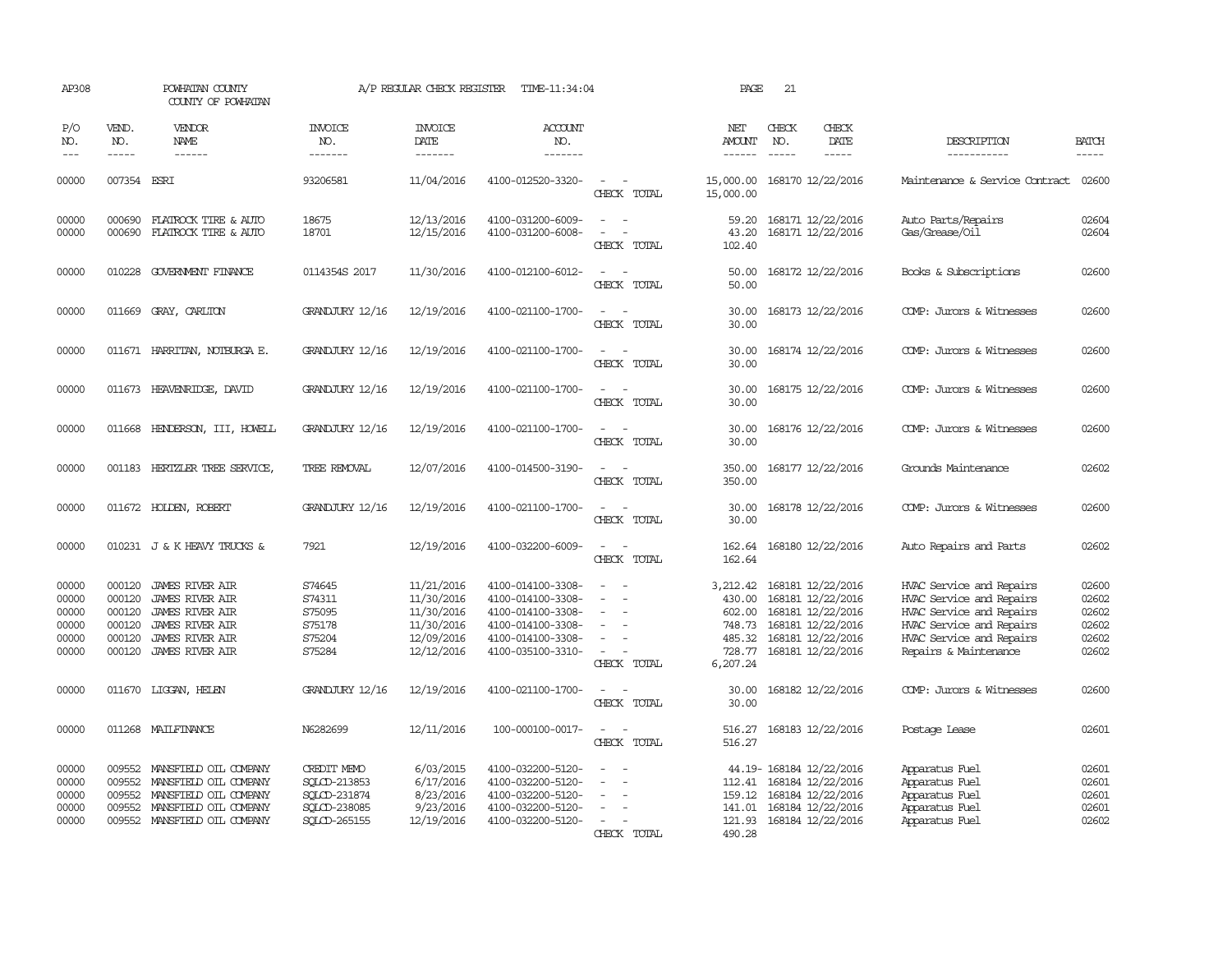| AP308               |                             | POWHATAN COUNTY<br>COUNTY OF POWHATAN              |                                  | A/P REGULAR CHECK REGISTER         | TIME-11:34:04                          |                                                                                                                             | PAGE                           | 22           |                                        |                                                                |                       |
|---------------------|-----------------------------|----------------------------------------------------|----------------------------------|------------------------------------|----------------------------------------|-----------------------------------------------------------------------------------------------------------------------------|--------------------------------|--------------|----------------------------------------|----------------------------------------------------------------|-----------------------|
| P/O<br>NO.<br>$---$ | VEND.<br>NO.<br>$- - - - -$ | VENDOR<br>NAME                                     | <b>INVOICE</b><br>NO.<br>------- | <b>INVOICE</b><br>DATE<br>-------- | <b>ACCOUNT</b><br>NO.<br>-------       |                                                                                                                             | NET<br>AMOUNT<br>$- - - - - -$ | CHECK<br>NO. | CHECK<br>DATE<br>-----                 | DESCRIPTION<br>-----------                                     | <b>BATCH</b><br>----- |
| 00000               |                             | 010977 MED EXPRESS, INC.                           | 171484                           | 12/13/2016                         | 4100-031200-6014-                      | $\sim$<br>CHECK TOTAL                                                                                                       | 69.85<br>69.85                 |              | 168186 12/22/2016                      | Other Operating Supplies                                       | 02604                 |
| 00000               |                             | 009733 MINERVA BUNKER GEAR                         | 2473-20                          | 12/07/2016                         | 4100-032200-6011-                      | $\sim$<br>$\sim$ $-$<br>CHECK TOTAL                                                                                         | 414.50<br>414.50               |              | 168187 12/22/2016                      | Protective Gear/Uniforms                                       | 02602                 |
| 00000<br>00000      |                             | 010924 MITCHELL PEST<br>010924 MITCHELL PEST       | 95623<br>97581                   | 12/15/2016<br>12/15/2016           | 4100-035100-3320-<br>4100-014100-3320- | $\sim$<br>$\sim$<br>CHECK TOTAL                                                                                             | 65.00<br>150.00<br>215.00      |              | 168188 12/22/2016<br>168188 12/22/2016 | Landscaping - Animal Control<br>Maintenance & Service Contract | 02602<br>02602        |
| 00000<br>00000      |                             | 011674 NELLIS, CURT<br>011674 NELLIS, CURT         | CVEMA REG MTG<br>CVEMA REG MTG   | 12/15/2016<br>12/15/2016           | 4100-035500-6014-<br>4100-035500-6014- | $\sim$<br>$\equiv$<br>CHECK TOTAL                                                                                           | 17.02<br>9.52<br>26.54         |              | 168189 12/22/2016<br>168189 12/22/2016 | Other Operating Supplies<br>Other Operating Supplies           | 02601<br>02601        |
| 00000<br>00000      |                             | 011646 PEOPLEREADY, INC<br>011646 PEOPLEREADY, INC | 21684624<br>21693937             | 12/06/2016<br>12/06/2016           | 4100-014300-3200-<br>4100-014300-3200- | $\overline{\phantom{a}}$<br>$\sim$<br>CHECK TOTAL                                                                           | 117.53<br>478.53<br>596.06     |              | 168190 12/22/2016<br>168190 12/22/2016 | Temporary Labor<br>Temporary Labor                             | 02603<br>02603        |
| 00000               |                             | 008404 PEST MASTERS, INC.                          | 328995                           | 12/27/2016                         | 4100-032220-3320-                      | $\sim$<br>CHECK TOTAL                                                                                                       | 120.00<br>120.00               |              | 168191 12/22/2016                      | Maintenance & Service Contract                                 | 02602                 |
| 00000               |                             | 007962 PITNEY BOWES GLOBAL                         | 3302245861                       | 12/01/2016                         | 4100-021200-5210-                      | $\equiv$<br>CHECK TOTAL                                                                                                     | 150.00<br>150.00               |              | 168192 12/22/2016                      | Postage                                                        | 02601                 |
| 00000               |                             | 006914 POWHATAN AUTO REPAIR                        | 854                              | 12/12/2016                         | 4100-083500-6009-                      | CHECK TOTAL                                                                                                                 | 36.65<br>36.65                 |              | 168193 12/22/2016                      | Auto Parts and Repairs                                         | 02600                 |
| 00000               | 000770                      | POWHATAN HEALTH DEPT                               | 3RD QTR FY17                     | 12/19/2016                         | 4100-051200-5699-                      | $ -$<br>CHECK TOTAL                                                                                                         | 50,017.00<br>50,017.00         |              | 168194 12/22/2016                      | State Health Department                                        | 02604                 |
| 00000<br>00000      | 005050<br>005050            | POWHATAN LOCK SERVICES<br>POWHATAN LOCK SERVICES   | 1204<br>1205                     | 12/09/2016<br>12/13/2016           | 4100-014100-3310-<br>4100-031200-6014- | $\equiv$<br>$\overline{\phantom{a}}$<br>CHECK TOTAL                                                                         | 80.40<br>128.25<br>208.65      |              | 168195 12/22/2016<br>168195 12/22/2016 | Repairs & Maintenance<br>Other Operating Supplies              | 02602<br>02604        |
| 00000               |                             | 006474 PROGRESSIVE AUTO WORKS                      | 32735                            | 12/05/2016                         | 4100-031200-6009-                      | $\frac{1}{2} \left( \frac{1}{2} \right) \left( \frac{1}{2} \right) = \frac{1}{2} \left( \frac{1}{2} \right)$<br>CHECK TOTAL | 394.30<br>394.30               |              | 168196 12/22/2016                      | Auto Parts/Repairs                                             | 02604                 |
| 00000               | 000780                      | <b>CUILL CORPORATION</b>                           | 2643211                          | 12/13/2016                         | 4100-012310-6001-                      | $\sim$<br>$\overline{\phantom{a}}$<br>CHECK TOTAL                                                                           | 95.99<br>95.99                 |              | 168197 12/22/2016                      | Office Supplies                                                | 02601                 |
| 00000               |                             | 000620 R. C. GOODWYN & SONS, INC 746252            |                                  | 12/14/2016                         | 4100-031200-6014-                      | $\equiv$<br>CHECK TOTAL                                                                                                     | 15.20<br>15.20                 |              | 168198 12/22/2016                      | Other Operating Supplies                                       | 02604                 |
| 00000               |                             | 007882 ROSS, ANDREA S.                             | <b>BAI MTG 12/16</b>             | 12/09/2016                         | 4100-012310-5510-                      | $\sim$<br>$\overline{\phantom{a}}$<br>CHECK TOTAL                                                                           | 163.92<br>163.92               |              | 168199 12/22/2016                      | Travel/Mileage/Parking/Tolls                                   | 02600                 |
| 00000               | 007062                      | RUTHERFORD JANITOR SUPPLY 952587                   |                                  | 10/05/2016                         | 4100-032220-6005-                      | $\overline{\phantom{a}}$<br>$\sim$<br>CHECK TOTAL                                                                           | 59.47<br>59.47                 |              | 168200 12/22/2016                      | Cleaning Supplies                                              | 02602                 |
| 00000               |                             | 009452 SEACOM, INC. OF VIRGINIA                    | 8558                             | 12/06/2016                         | 4100-012510-3140-                      | CHECK TOTAL                                                                                                                 | 3,382.00<br>3,382.00           |              | 168201 12/22/2016                      | Professional Services                                          | 02600                 |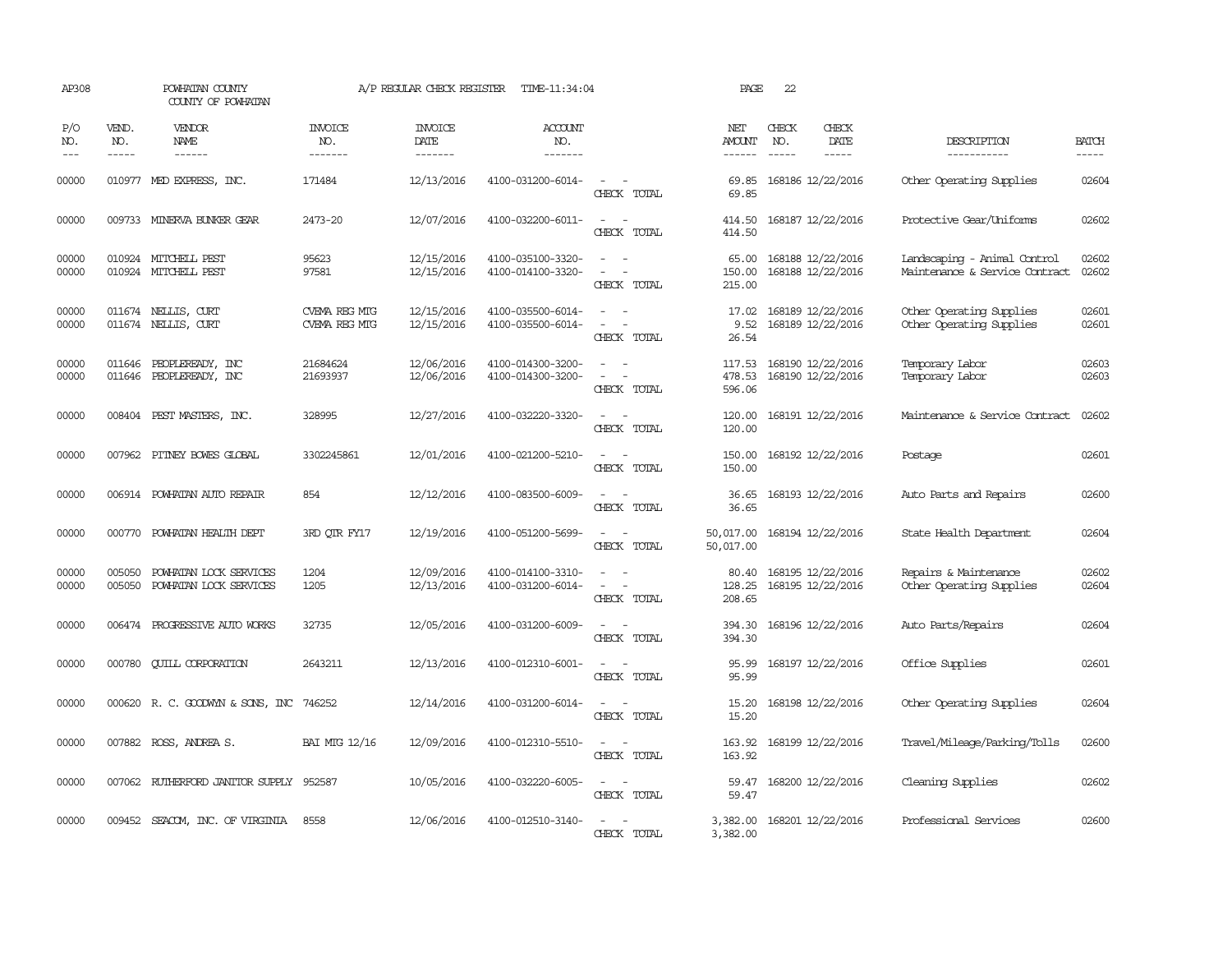| AP308                                              |                                                          | POWHATAN COUNTY<br>COUNTY OF POWHATAN                                                                                                        |                                                                                  | A/P REGULAR CHECK REGISTER                                                      | TIME-11:34:04                                                                                                              |                                                                             | PAGE                                                            | 23                          |                                                                                                                            |                                                                                                                         |                                                    |
|----------------------------------------------------|----------------------------------------------------------|----------------------------------------------------------------------------------------------------------------------------------------------|----------------------------------------------------------------------------------|---------------------------------------------------------------------------------|----------------------------------------------------------------------------------------------------------------------------|-----------------------------------------------------------------------------|-----------------------------------------------------------------|-----------------------------|----------------------------------------------------------------------------------------------------------------------------|-------------------------------------------------------------------------------------------------------------------------|----------------------------------------------------|
| P/O<br>NO.<br>$---$                                | VEND.<br>NO.<br>$- - - - -$                              | <b>VENDOR</b><br><b>NAME</b><br>$- - - - - -$                                                                                                | <b>INVOICE</b><br>NO.<br>-------                                                 | <b>INVOICE</b><br><b>DATE</b><br>--------                                       | <b>ACCOUNT</b><br>NO.<br>-------                                                                                           |                                                                             | NET<br>AMOUNT<br>$- - - - - -$                                  | CHECK<br>NO.<br>$- - - - -$ | CHECK<br>DATE<br>$- - - - -$                                                                                               | DESCRIPTION<br>-----------                                                                                              | <b>BATCH</b><br>$- - - - -$                        |
| 00000                                              |                                                          | 009701 SHI INTERNATIONAL CORP.                                                                                                               | B05817312                                                                        | 11/30/2016                                                                      | 4100-012510-6014-                                                                                                          | $\overline{\phantom{a}}$<br>CHECK TOTAL                                     | 376.78<br>376.78                                                |                             | 168202 12/22/2016                                                                                                          | Other Operating Supplies                                                                                                | 02600                                              |
| 00000                                              |                                                          | 011667 SNEED, ZACHARY B.                                                                                                                     | <b>GRANDJURY 12/16</b>                                                           | 12/19/2016                                                                      | 4100-021100-1700-                                                                                                          | $ -$<br>CHECK TOTAL                                                         | 30.00<br>30.00                                                  |                             | 168203 12/22/2016                                                                                                          | COMP: Jurors & Witnesses                                                                                                | 02600                                              |
| 00000                                              |                                                          | 001320 SOUTHERN POLICE                                                                                                                       | 188492                                                                           | 12/15/2016                                                                      | 4100-031200-6011-                                                                                                          | $\sim$<br>$\sim$<br>CHECK TOTAL                                             | 72.80<br>72.80                                                  |                             | 168204 12/22/2016                                                                                                          | Uniforms                                                                                                                | 02604                                              |
| 00000<br>00000                                     | 006565                                                   | SPRINT<br>006565 SPRINT                                                                                                                      | 91112162001467<br>91112162001470                                                 | 11/30/2016<br>11/30/2016                                                        | 4100-012510-5240-<br>4100-012510-5240-                                                                                     | $\equiv$<br>CHECK TOTAL                                                     | 30.27<br>4.64<br>34.91                                          |                             | 168205 12/22/2016<br>168205 12/22/2016                                                                                     | Long Distance<br>Long Distance                                                                                          | 02600<br>02600                                     |
| 00000                                              |                                                          | 007937 SPRINT                                                                                                                                | 678582480 12/16                                                                  | 12/01/2016                                                                      | 4100-031200-5240-                                                                                                          | $\equiv$<br>CHECK TOTAL                                                     | 74.46<br>74.46                                                  |                             | 168206 12/22/2016                                                                                                          | Long Distance                                                                                                           | 02604                                              |
| 00000<br>00000                                     | 001940<br>001940                                         | STANDBY SYSTEMS, INC.<br>STANDBY SYSTEMS, INC.                                                                                               | 12162895<br>12162922                                                             | 12/07/2016<br>12/12/2016                                                        | 4100-031210-3310-<br>4100-031210-3310-                                                                                     | $\sim$<br>$\equiv$<br>CHECK TOTAL                                           | 399.43<br>379.73<br>779.16                                      |                             | 168207 12/22/2016<br>168207 12/22/2016                                                                                     | Repairs and Maintenance<br>Repairs and Maintenance                                                                      | 02602<br>02602                                     |
| 00000<br>00000<br>00000<br>00000<br>00000<br>00000 | 008578<br>008578<br>008578<br>008578<br>008578<br>008578 | STAPLES BUSINESS AD-<br>STAPLES BUSINESS AD-<br>STAPLES BUSINESS AD-<br>STAPLES BUSINESS AD-<br>STAPLES BUSINESS AD-<br>STAPLES BUSINESS AD- | 3314811295<br>3323621489<br>3323621490<br>3323621491<br>3323700771<br>3323847179 | 9/15/2016<br>12/08/2016<br>12/08/2016<br>12/08/2016<br>12/09/2016<br>12/10/2016 | 4100-012520-6014-<br>4100-012100-6001-<br>4100-012200-6001-<br>4100-021600-6001-<br>4100-012210-6001-<br>4100-012510-6001- | $\overline{\phantom{a}}$<br>$\equiv$<br>$\equiv$<br>$\equiv$<br>CHECK TOTAL | 125.00<br>28.43<br>28.47<br>130.39<br>181.69<br>17.99<br>511.97 |                             | 168208 12/22/2016<br>168208 12/22/2016<br>168208 12/22/2016<br>168208 12/22/2016<br>168208 12/22/2016<br>168208 12/22/2016 | Other Operating Supplies<br>Office Supplies<br>Office Supplies<br>Office Supplies<br>Office Supplies<br>Office Supplies | 02600<br>02600<br>02600<br>02600<br>02600<br>02600 |
| 00000                                              |                                                          | 007295 STERICYLE, INC.                                                                                                                       | 1007146285                                                                       | 12/12/2016                                                                      | 4100-032200-3175-                                                                                                          | $\overline{\phantom{a}}$<br>CHECK TOTAL                                     | 256.64<br>256.64                                                |                             | 168209 12/22/2016                                                                                                          | Waste Disposal                                                                                                          | 02602                                              |
| 00000<br>00000                                     | 009520<br>009520                                         | STONE'S OFFICE EQUIPMENT<br>STONE'S OFFICE EQUIPMENT                                                                                         | 76935<br>76936                                                                   | 12/12/2016<br>12/12/2016                                                        | 4100-073100-3320-<br>4100-073100-3320-                                                                                     | $\sim$<br>$\sim$<br>$\overline{\phantom{a}}$<br>CHECK TOTAL                 | 519.91<br>146.63<br>666.54                                      |                             | 168210 12/22/2016<br>168210 12/22/2016                                                                                     | Maintenance & Service Contract<br>Maintenance & Service Contract                                                        | 02604<br>02604                                     |
| 00000                                              | 000280                                                   | SYLNOR HYDRO, INC.                                                                                                                           | 71173209 12/16                                                                   | 12/16/2016                                                                      | 4100-035100-5140-                                                                                                          | $\equiv$<br>CHECK TOTAL                                                     | 343.63<br>343.63                                                |                             | 168211 12/22/2016                                                                                                          | Sewer                                                                                                                   | 02604                                              |
| 00000                                              |                                                          | 011188 TECH FIRE & SAFETY                                                                                                                    | 1231                                                                             | 12/14/2016                                                                      | 4100-032200-6011-                                                                                                          | $ -$<br>CHECK TOTAL                                                         | 583.00<br>583.00                                                |                             | 168212 12/22/2016                                                                                                          | Protective Gear/Uniforms                                                                                                | 02601                                              |
| 00000                                              | 000845                                                   | TOWN POLICE SUPPLY OF                                                                                                                        | R80452                                                                           | 12/09/2016                                                                      | 4100-031200-6014-                                                                                                          | $\equiv$<br>CHECK TOTAL                                                     | 10.00<br>10.00                                                  |                             | 168215 12/22/2016                                                                                                          | Other Operating Supplies                                                                                                | 02604                                              |
| 00000                                              | 008085 USPS                                              |                                                                                                                                              | POSTAGE 12/2016                                                                  | 12/20/2016                                                                      | 4100-012410-5210-                                                                                                          | $ -$<br>CHECK TOTAL                                                         | 3,000.00<br>3,000.00                                            |                             | 168216 12/22/2016                                                                                                          | Postage                                                                                                                 | 02602                                              |
| 00000<br>00000<br>00000<br>00000                   | 008126<br>008126<br>008126                               | VERIZON<br>VERIZON<br>VERIZON<br>008126 VERIZON                                                                                              | 9776522000<br>9776246174<br>9776246174<br>9776246174                             | 12/06/2016<br>11/27/2016<br>11/27/2016<br>11/27/2016                            | 100-000100-0006-<br>4100-012100-5250-<br>4100-012510-5250-<br>4100-012510-5270-                                            | $\sim$                                                                      | 40.01<br>49.77<br>96.60                                         |                             | 168217 12/22/2016<br>168217 12/22/2016<br>168217 12/22/2016<br>200.02 168217 12/22/2016                                    | Due from Other Agencies<br>Cell Phones<br>Cell Phones<br>Network Service Cornection                                     | 02600<br>02600<br>02600<br>02600                   |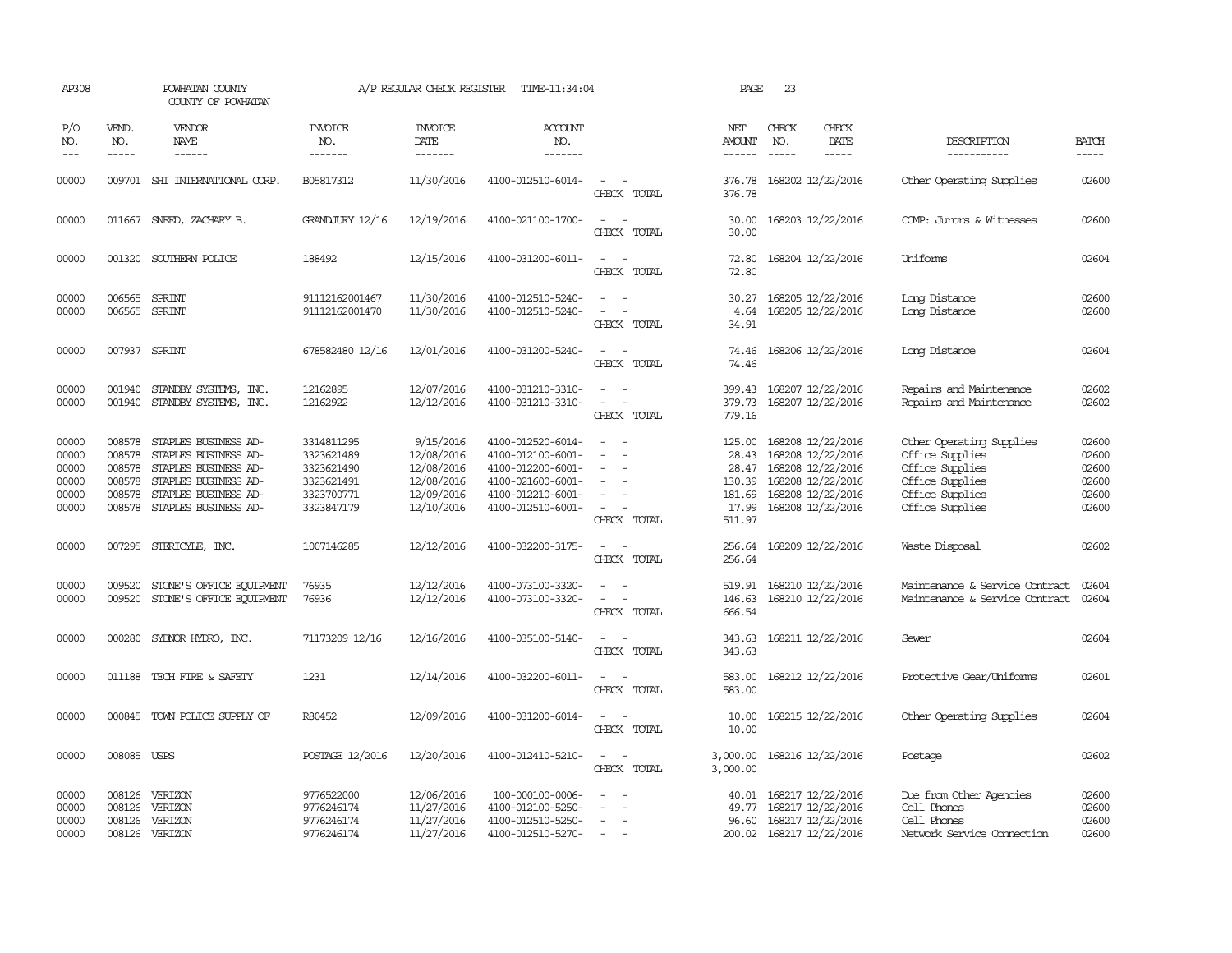| AP308                |                                                                                                                                                                                                                                                                                                                                                                                                                                                                         | POWHATAN COUNTY<br>COUNTY OF POWHATAN |                                  | A/P REGULAR CHECK REGISTER        | TIME-11:34:04                    |                                         |             | PAGE                    | 24                            |                         |                                |                               |
|----------------------|-------------------------------------------------------------------------------------------------------------------------------------------------------------------------------------------------------------------------------------------------------------------------------------------------------------------------------------------------------------------------------------------------------------------------------------------------------------------------|---------------------------------------|----------------------------------|-----------------------------------|----------------------------------|-----------------------------------------|-------------|-------------------------|-------------------------------|-------------------------|--------------------------------|-------------------------------|
| P/O<br>NO.<br>$--\,$ | VEND.<br>NO.<br>$\begin{tabular}{ccccc} \multicolumn{2}{c }{\multicolumn{2}{c }{\multicolumn{2}{c }{\multicolumn{2}{c}}{\hspace{-2.2cm}}}} \multicolumn{2}{c }{\multicolumn{2}{c }{\hspace{-2.2cm}}\hline} \multicolumn{2}{c }{\hspace{-2.2cm}}\hline \multicolumn{2}{c }{\hspace{-2.2cm}}\hline \multicolumn{2}{c }{\hspace{-2.2cm}}\hline \multicolumn{2}{c }{\hspace{-2.2cm}}\hline \multicolumn{2}{c }{\hspace{-2.2cm}}\hline \multicolumn{2}{c }{\hspace{-2.2cm}}$ | VENDOR<br>NAME<br>------              | <b>INVOICE</b><br>NO.<br>------- | <b>INVOICE</b><br>DATE<br>------- | <b>ACCOUNT</b><br>NO.<br>------- |                                         |             | NET<br>AMOUNT<br>------ | CHECK<br>NO.<br>$\frac{1}{2}$ | CHECK<br>DATE<br>-----  | DESCRIPTION<br>-----------     | <b>BATCH</b><br>$- - - - - -$ |
|                      |                                                                                                                                                                                                                                                                                                                                                                                                                                                                         |                                       |                                  |                                   |                                  |                                         |             |                         |                               |                         |                                |                               |
| 00000                | 008126                                                                                                                                                                                                                                                                                                                                                                                                                                                                  | VERIZON                               | 9776246174                       | 11/27/2016                        | 4100-014100-5250-                |                                         |             | 455.58                  |                               | 168217 12/22/2016       | Cell Phones                    | 02600                         |
| 00000                | 008126                                                                                                                                                                                                                                                                                                                                                                                                                                                                  | VERIZON                               | 9776246174                       | 11/27/2016                        | 4100-032200-5250-                |                                         |             | 379.83                  |                               | 168217 12/22/2016       | Cell Phones                    | 02600                         |
| 00000                | 008126                                                                                                                                                                                                                                                                                                                                                                                                                                                                  | VERIZON                               | 9776246174                       | 11/27/2016                        | 4100-033300-5250-                |                                         |             | 15.86                   |                               | 168217 12/22/2016       | Cell Phones                    | 02600                         |
| 00000                | 008126                                                                                                                                                                                                                                                                                                                                                                                                                                                                  | VERIZON                               | 9776246174                       | 11/27/2016                        | 4100-034100-5250-                |                                         |             | 149.31                  |                               | 168217 12/22/2016       | Cell Phones                    | 02600                         |
| 00000                | 008126                                                                                                                                                                                                                                                                                                                                                                                                                                                                  | VERIZON                               | 9776246174                       | 11/27/2016                        | 4100-035500-5250-                |                                         |             | 49.77                   |                               | 168217 12/22/2016       | Cell Phones                    | 02600                         |
| 00000                | 008126                                                                                                                                                                                                                                                                                                                                                                                                                                                                  | VERIZON                               | 9776246174                       | 11/27/2016                        | 4100-071110-5250-                |                                         |             | 35.20                   |                               | 168217 12/22/2016       | Cell Phones                    | 02600                         |
| 00000                | 008126                                                                                                                                                                                                                                                                                                                                                                                                                                                                  | VERIZON                               | 9776246174                       | 11/27/2016                        | 4100-073100-5250-                |                                         |             | 70.40                   |                               | 168217 12/22/2016       | Cell Phones                    | 02600                         |
| 00000                | 008126                                                                                                                                                                                                                                                                                                                                                                                                                                                                  | VERIZON                               | 9776246174                       | 11/27/2016                        | 4100-081100-5250-                |                                         |             | 75.21                   |                               | 168217 12/22/2016       | Cell Phones                    | 02600                         |
| 00000                | 008126                                                                                                                                                                                                                                                                                                                                                                                                                                                                  | VERIZON                               | 9776522000                       | 12/06/2016                        | 4100-012510-5260-                |                                         |             | 40.01                   |                               | 168217 12/22/2016       | Internet Usage                 | 02600                         |
| 00000                |                                                                                                                                                                                                                                                                                                                                                                                                                                                                         | 008126 VERIZON                        | 9776522000                       | 12/06/2016                        | 4100-035500-5260-                | $\equiv$                                |             | 40.01                   |                               | 168217 12/22/2016       | Internet                       | 02600                         |
|                      |                                                                                                                                                                                                                                                                                                                                                                                                                                                                         |                                       |                                  |                                   |                                  | CHECK TOTAL                             |             | 1,697.58                |                               |                         |                                |                               |
| 00000                | 011169                                                                                                                                                                                                                                                                                                                                                                                                                                                                  | VERIZON                               | 1357471455Y1128/                 | 11/28/2016                        | 100-000100-0006-                 |                                         |             | 103.01                  |                               | 168218 12/22/2016       | Due from Other Agencies        | 02600                         |
| 00000                | 011169                                                                                                                                                                                                                                                                                                                                                                                                                                                                  | VERIZON                               | 1357471455Y1128/                 | 11/28/2016                        | 4100-012100-5230-                |                                         |             | 156.06                  |                               | 168218 12/22/2016       | Telephone Services             | 02600                         |
| 00000                |                                                                                                                                                                                                                                                                                                                                                                                                                                                                         | 011169 VERIZON                        | 1357471455Y1128/                 | 11/28/2016                        | 4100-012310-5230-                |                                         |             | 43.25                   |                               | 168218 12/22/2016       | Telephone Services             | 02600                         |
| 00000                |                                                                                                                                                                                                                                                                                                                                                                                                                                                                         | 011169 VERIZON                        | 1357471455Y1128/                 | 11/28/2016                        | 4100-012410-5230-                |                                         |             | 43.25                   |                               | 168218 12/22/2016       | Telephone Services             | 02600                         |
| 00000                |                                                                                                                                                                                                                                                                                                                                                                                                                                                                         | 011169 VERIZON                        | 1357471455Y1128/                 | 11/28/2016                        | 4100-012510-5270-                |                                         |             | 39.56                   |                               | 168218 12/22/2016       | Network Service Connection     | 02600                         |
| 00000                |                                                                                                                                                                                                                                                                                                                                                                                                                                                                         | 011169 VERIZON                        | 1357471455Y1128/                 | 11/28/2016                        | 4100-014100-5230-                | $\equiv$                                |             | 179.75                  |                               | 168218 12/22/2016       | Telephone Services             | 02600                         |
| 00000                | 011169                                                                                                                                                                                                                                                                                                                                                                                                                                                                  | VERIZON                               | 1357471455Y1128/                 | 11/28/2016                        | 4100-014300-5230-                |                                         |             | 69.80                   |                               | 168218 12/22/2016       | Telephone Services             | 02600                         |
| 00000                | 011169                                                                                                                                                                                                                                                                                                                                                                                                                                                                  | VERIZON                               | 1357471455Y1128/                 | 11/28/2016                        | 4100-021200-5230-                |                                         |             | 37.48                   |                               | 168218 12/22/2016       | Telephone Services             | 02600                         |
| 00000                |                                                                                                                                                                                                                                                                                                                                                                                                                                                                         | 011169 VERIZON                        | 1357471455Y1128/                 | 11/28/2016                        | 4100-031200-5230-                |                                         |             | 272.24                  |                               | 168218 12/22/2016       | Telephone Services             | 02600                         |
| 00000                |                                                                                                                                                                                                                                                                                                                                                                                                                                                                         | 011169 VERIZON                        | 1357471455Y1128/                 | 11/28/2016                        | 4100-032200-5230-                |                                         |             | 255.49                  |                               | 168218 12/22/2016       | Telephone Services             | 02600                         |
| 00000                | 011169                                                                                                                                                                                                                                                                                                                                                                                                                                                                  | VERIZON                               | 1357471455Y1128/                 | 11/28/2016                        | 4100-032200-5260-                |                                         |             | 164.22                  |                               | 168218 12/22/2016       | Internet                       | 02600                         |
| 00000                | 011169                                                                                                                                                                                                                                                                                                                                                                                                                                                                  | VERIZON                               | 1357471455Y1128/                 | 11/28/2016                        | 4100-032210-5230-                |                                         |             | 56.27                   |                               | 168218 12/22/2016       | Telephone Services             | 02600                         |
| 00000                |                                                                                                                                                                                                                                                                                                                                                                                                                                                                         | 011169 VERIZON                        | 1357471455Y1128/                 | 11/28/2016                        | 4100-034100-5230-                |                                         |             | 43.25                   |                               | 168218 12/22/2016       | Telephone Services             | 02600                         |
| 00000                |                                                                                                                                                                                                                                                                                                                                                                                                                                                                         | 011169 VERIZON                        | 1357471455Y1128/                 | 11/28/2016                        | 4100-035500-5230-                |                                         |             | 95.44                   |                               | 168218 12/22/2016       | Telephone Services             | 02600                         |
| 00000                | 011169                                                                                                                                                                                                                                                                                                                                                                                                                                                                  | VERIZON                               | 1357471455Y1128/                 | 11/28/2016                        | 4100-071110-5230-                |                                         |             | 37.48                   |                               | 168218 12/22/2016       | Telephone Services             | 02600                         |
| 00000                | 011169                                                                                                                                                                                                                                                                                                                                                                                                                                                                  | VERIZON                               | 1357471455Y1128/                 | 11/28/2016                        | 4100-073100-5230-                |                                         |             | 86.50                   |                               | 168218 12/22/2016       | Telephone Services             | 02600                         |
| 00000                |                                                                                                                                                                                                                                                                                                                                                                                                                                                                         | 011169 VERIZON                        | 8045985671 1216                  | 12/11/2016                        | 4100-073100-5230-                | $\overline{\phantom{a}}$                |             | 43.52                   |                               | 168218 12/22/2016       | Telephone Services             | 02604                         |
|                      |                                                                                                                                                                                                                                                                                                                                                                                                                                                                         |                                       |                                  |                                   |                                  | CHECK TOTAL                             |             | 1,726.57                |                               |                         |                                |                               |
| 00000                |                                                                                                                                                                                                                                                                                                                                                                                                                                                                         | 011187 VERIZON BUSINESS               | 61581804                         | 12/10/2016                        | 100-000100-0006-                 |                                         |             | 3.53                    |                               | 168219 12/22/2016       | Due from Other Agencies        | 02600                         |
| 00000                | 011187                                                                                                                                                                                                                                                                                                                                                                                                                                                                  | VERIZON BUSINESS                      | 61581804                         | 12/10/2016                        | 4100-012510-5240-                |                                         |             | 22.57                   |                               | 168219 12/22/2016       | Long Distance                  | 02600                         |
| 00000                | 011187                                                                                                                                                                                                                                                                                                                                                                                                                                                                  | VERIZON BUSINESS                      | 61581804                         | 12/10/2016                        | 4100-012510-5240-                |                                         |             |                         |                               | 14.50-168219 12/22/2016 | Long Distance                  | 02600                         |
|                      |                                                                                                                                                                                                                                                                                                                                                                                                                                                                         |                                       |                                  |                                   |                                  | CHECK TOTAL                             |             | 11.60                   |                               |                         |                                |                               |
| 00000                | 009304                                                                                                                                                                                                                                                                                                                                                                                                                                                                  | VIRGINIA BUSINESS SYSTEMS             | 2321336                          | 12/12/2016                        | 4100-021600-3320-                |                                         |             | 648.00                  |                               | 168220 12/22/2016       | Maintenance & Service Contract | 02600                         |
|                      |                                                                                                                                                                                                                                                                                                                                                                                                                                                                         |                                       |                                  |                                   |                                  | CHECK TOTAL                             |             | 648.00                  |                               |                         |                                |                               |
| 00000                | 006123                                                                                                                                                                                                                                                                                                                                                                                                                                                                  | WEEKS CUSTOM CARS, INC                | 001                              | 12/09/2016                        | 4100-032200-6009-                | $\overline{\phantom{a}}$                |             | 5,145.07                |                               | 168221 12/22/2016       | Auto Repairs and Parts         | 02601                         |
|                      |                                                                                                                                                                                                                                                                                                                                                                                                                                                                         |                                       |                                  |                                   |                                  | CHECK TOTAL                             |             | 5,145.07                |                               |                         |                                |                               |
| 00000                |                                                                                                                                                                                                                                                                                                                                                                                                                                                                         | 007755 WITMER ASSOCIATES INC.         | 1737124                          | 12/14/2016                        | 4100-031200-6011-                | CHECK TOTAL                             |             | 100.00<br>100.00        |                               | 168222 12/22/2016       | Uniforms                       | 02604                         |
|                      |                                                                                                                                                                                                                                                                                                                                                                                                                                                                         |                                       |                                  |                                   |                                  |                                         |             |                         |                               |                         |                                |                               |
| 00000                |                                                                                                                                                                                                                                                                                                                                                                                                                                                                         | 001890 X-ZACT                         | 3507                             | 12/14/2016                        | 4100-031200-6001-                | $\overline{\phantom{a}}$<br>CHECK TOTAL |             | 110.00<br>110.00        |                               | 168223 12/22/2016       | Office Supplies                | 02604                         |
|                      |                                                                                                                                                                                                                                                                                                                                                                                                                                                                         |                                       |                                  |                                   |                                  | CHECK TYPE TOTAL                        |             | 588, 321, 66            |                               |                         |                                |                               |
|                      |                                                                                                                                                                                                                                                                                                                                                                                                                                                                         |                                       |                                  |                                   |                                  |                                         |             |                         |                               |                         |                                |                               |
|                      |                                                                                                                                                                                                                                                                                                                                                                                                                                                                         |                                       |                                  |                                   |                                  |                                         | FINAL TOTAL | 588, 321.66             |                               |                         |                                |                               |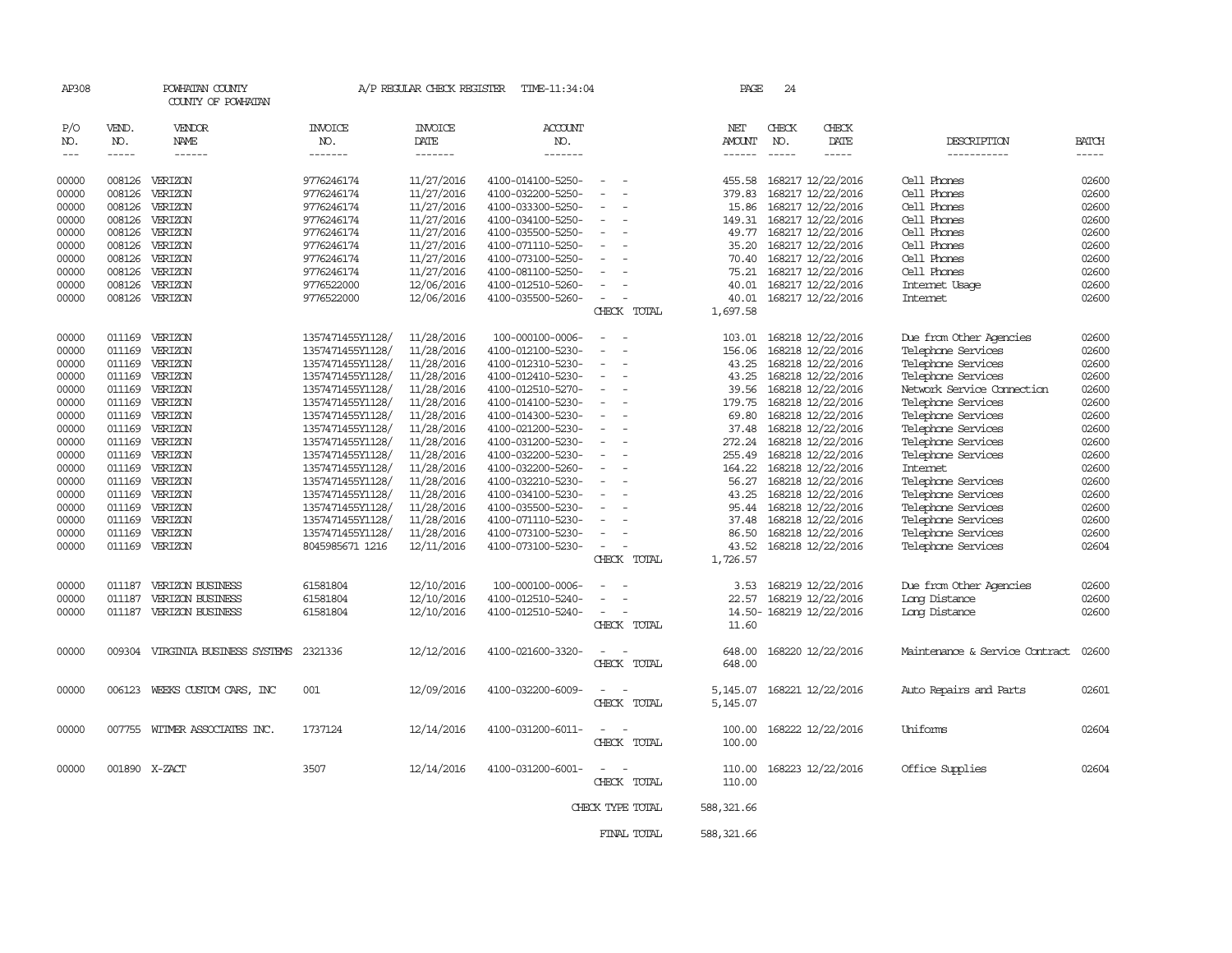| AP308                       |                               | POWHATAN COUNTY<br>COUNTY OF POWHATAN                  |                           |                                   | A/P REGULAR CHECK REGISTER TIME-11:35:20 |                                                                                                              | PAGE                    | 1                           |                                        |                                                                |                       |
|-----------------------------|-------------------------------|--------------------------------------------------------|---------------------------|-----------------------------------|------------------------------------------|--------------------------------------------------------------------------------------------------------------|-------------------------|-----------------------------|----------------------------------------|----------------------------------------------------------------|-----------------------|
| P/O<br>NO.<br>$\frac{1}{2}$ | VEND.<br>NO.<br>$\frac{1}{2}$ | VENDOR<br>NAME<br>$- - - - - -$                        | INVOICE<br>NO.<br>------- | <b>INVOICE</b><br>DATE<br>------- | <b>ACCOUNT</b><br>NO.<br>-------         |                                                                                                              | NET<br>AMOUNT<br>------ | CHECK<br>NO.<br>$- - - - -$ | CHECK<br>DATE<br>$- - - - -$           | DESCRIPTION<br>-----------                                     | <b>BATCH</b><br>----- |
|                             |                               |                                                        |                           |                                   |                                          |                                                                                                              |                         |                             |                                        |                                                                |                       |
| 00000                       | 009183                        | AIR, WATER & SOIL LABORA-                              | V16007506                 | 10/28/2016                        | 4501-043400-3140-                        | $\sim$                                                                                                       | 40.00                   |                             | 167783 12/02/2016                      | Professional Services - Water                                  | 02576                 |
| 00000                       | 009183                        | AIR, WATER & SOIL LABORA-                              | V16007507                 | 10/28/2016                        | 4501-043400-3140-                        | $\overline{\phantom{a}}$                                                                                     | 40.00                   |                             | 167783 12/02/2016                      | Professional Services - Water                                  | 02576                 |
| 00000                       | 009183                        | AIR, WATER & SOIL LABORA-                              | V16007508                 | 10/28/2016                        | 4501-043400-3140-                        | $\equiv$                                                                                                     | 40.00                   |                             | 167783 12/02/2016                      | Professional Services - Water                                  | 02576                 |
| 00000                       | 009183                        | AIR, WATER & SOIL LABORA-                              | V16008033                 | 11/22/2016                        | 4501-043400-3140-                        |                                                                                                              |                         |                             | 111.80 167783 12/02/2016               | Professional Services - Water                                  | 02576                 |
| 00000                       | 009183                        | AIR, WATER & SOIL LABORA-                              | V16008064                 | 11/22/2016                        | 4501-043400-3140-                        |                                                                                                              | 133.60                  |                             | 167783 12/02/2016                      | Professional Services - Water                                  | 02576                 |
| 00000<br>00000              | 009183<br>009183              | AIR, WATER & SOIL LABORA-<br>AIR, WATER & SOIL LABORA- | V16008081<br>V16008082    | 11/22/2016<br>11/22/2016          | 4501-043400-3140-<br>4501-043400-3140-   |                                                                                                              | 40.00<br>40.00          |                             | 167783 12/02/2016<br>167783 12/02/2016 | Professional Services - Water<br>Professional Services - Water | 02576<br>02576        |
| 00000                       | 009183                        | AIR, WATER & SOIL LABORA-                              | V16008101                 | 11/23/2016                        | 4501-043400-3140-                        |                                                                                                              | 40.00                   |                             | 167783 12/02/2016                      | Professional Services - Water                                  | 02576                 |
| 00000                       | 009183                        | AIR, WATER & SOIL LABORA-                              | V16008102                 | 11/23/2016                        | 4501-043400-3140-                        |                                                                                                              | 70.00                   |                             | 167783 12/02/2016                      | Professional Services - Water                                  | 02576                 |
| 00000                       | 009183                        | AIR, WATER & SOIL LABORA-                              | V16008118                 | 11/28/2016                        | 4501-043400-3140-                        | $\equiv$                                                                                                     | 40.00                   |                             | 167783 12/02/2016                      | Professional Services - Water                                  | 02576                 |
|                             |                               |                                                        |                           |                                   |                                          | CHECK TOTAL                                                                                                  | 595.40                  |                             |                                        |                                                                |                       |
| 00000                       |                               | 011649 AMEC FOSTER WHEELER                             | 71179120 REFUND           | 11/22/2016                        | 501-000200-0003-                         | $\sim$<br>CHECK TOTAL                                                                                        | 1,055.48                |                             | 1,055.48 167784 12/02/2016             | Customer Deposits Payable                                      | 02576                 |
|                             |                               |                                                        |                           |                                   |                                          |                                                                                                              |                         |                             |                                        |                                                                |                       |
| 00000                       | 001020                        | ANTHEM BLUE CROSS AND                                  | KEYADVEXPSINGLE           | 11/30/2016                        | 501-000200-0001-                         |                                                                                                              | 1,330.00                |                             | 167786 12/02/2016                      | Payroll Clearing Account                                       | 02573                 |
| 00000                       | 001020                        | ANTHEM BLUE CROSS AND                                  | KEYADV500EMP/DP           | 11/30/2016                        | 501-000200-0001-                         | $\overline{\phantom{a}}$                                                                                     | 1,040.00                |                             | 167786 12/02/2016                      | Payroll Clearing Account                                       | 02573                 |
| 00000                       | 001020                        | ANTHEM BLUE CROSS AND                                  | KEYADV500FAMILY           | 11/30/2016                        | 501-000200-0001-                         |                                                                                                              | 3,034.00                |                             | 167786 12/02/2016                      | Payroll Clearing Account                                       | 02573                 |
| 00000                       |                               | 001020 ANTHEM BLUE CROSS AND                           | KEYADV500SINGLE           | 11/30/2016                        | 501-000200-0001-                         | $\sim$<br>CHECK TOTAL                                                                                        | 562.00<br>5,966.00      |                             | 167786 12/02/2016                      | Payroll Clearing Account                                       | 02573                 |
|                             |                               |                                                        |                           |                                   |                                          |                                                                                                              |                         |                             |                                        |                                                                |                       |
| 00000                       |                               | 011479 ATLANTIC EMERGENCY                              | 2446RIC                   | 11/14/2016                        | 4301-032200-0004-                        | $\sim$                                                                                                       | 1,284.08                |                             | 167788 12/02/2016                      | Ladder Truck                                                   | 02574                 |
|                             |                               |                                                        |                           |                                   |                                          | CHECK TOTAL                                                                                                  | 1,284.08                |                             |                                        |                                                                |                       |
| 00000                       |                               | 011459 CARTER, RAMONA                                  | NOV EXPENSES'16           | 11/16/2016                        | 4501-043400-5510-                        |                                                                                                              |                         |                             | 124.20 167798 12/02/2016               | Mileage Reimbursement                                          | 02574                 |
|                             |                               |                                                        |                           |                                   |                                          | CHECK TOTAL                                                                                                  | 124.20                  |                             |                                        |                                                                |                       |
| 00000                       | 006965                        | CINIAS CORPORATION                                     | 143822801                 | 10/12/2016                        | 4501-043400-6011-                        |                                                                                                              | 94.52                   |                             | 167801 12/02/2016                      | Uniforms                                                       | 02576                 |
| 00000                       | 006965                        | CINIAS CORPORATION                                     | 143826436                 | 10/19/2016                        | 4501-043400-6011-                        | $\sim$                                                                                                       |                         |                             | 94.52 167801 12/02/2016                | Uniforms                                                       | 02576                 |
| 00000                       | 006965                        | CINIAS CORPORATION                                     | 143833857                 | 11/02/2016                        | 4501-043400-6011-                        |                                                                                                              |                         |                             | 94.52 167801 12/02/2016                | Uniforms                                                       | 02576                 |
| 00000                       | 006965                        | CINIAS CORPORATION                                     | 143844912                 | 11/23/2016                        | 4501-043400-6011-                        | $\sim$                                                                                                       |                         |                             | 94.52 167801 12/02/2016                | Uniforms                                                       | 02576                 |
|                             |                               |                                                        |                           |                                   |                                          | CHECK TOTAL                                                                                                  | 378.08                  |                             |                                        |                                                                |                       |
| 00000                       | 008993                        | DYNAMIC DJ SERVICES                                    | PARTY 12/14/16            | 11/28/2016                        | 4116-031212-6015-                        |                                                                                                              | 300.00                  |                             | 167805 12/02/2016                      | Ancillary Expenses                                             | 02577                 |
|                             |                               |                                                        |                           |                                   |                                          | CHECK TOTAL                                                                                                  | 300.00                  |                             |                                        |                                                                |                       |
|                             |                               |                                                        |                           |                                   |                                          |                                                                                                              |                         |                             |                                        |                                                                |                       |
| 00000                       |                               | 011650 HILLIS-CARNES ENGINEERING 1610-140              |                           | 10/25/2016                        | 4301-032200-6002-                        | $\sim$<br>CHECK TOTAL                                                                                        | 1,698.00<br>1,698.00    |                             | 167808 12/02/2016                      | Fire Station #5 Improvements                                   | 02576                 |
|                             |                               |                                                        |                           |                                   |                                          |                                                                                                              |                         |                             |                                        |                                                                |                       |
| 00000                       |                               | 006104 KUSTOM SIGNALS INC                              | 534520                    | 11/15/2016                        | 4116-031207-8107-                        | $\equiv$                                                                                                     | 4,738.00                |                             | 167812 12/02/2016                      | Capital Outlay                                                 | 02577                 |
| 00000                       |                               | 006104 KUSTOM SIGNALS INC                              | 534768                    | 11/22/2016                        | 4116-031207-8107-                        | $\overline{\phantom{a}}$<br>$\overline{\phantom{a}}$                                                         | 4,142.00                |                             | 167812 12/02/2016                      | Capital Outlay                                                 | 02577                 |
|                             |                               |                                                        |                           |                                   |                                          | CHECK TOTAL                                                                                                  | 8,880.00                |                             |                                        |                                                                |                       |
| 00000                       | 006985                        | NUNNALLY, BRADFORD W.                                  | XMAS PARTY 2016           | 11/28/2016                        | 4116-031212-6015-                        |                                                                                                              | 500.00                  |                             | 167821 12/02/2016                      | Ancillary Expenses                                             | 02574                 |
| 00000                       |                               | 006985 NUNNALLY, BRADFORD W.                           | CLOTHING/GIFTS            | 11/29/2016                        | 4116-031212-6015-                        | $\equiv$                                                                                                     | 650.00                  |                             | 167821 12/02/2016                      | Ancillary Expenses                                             | 02577                 |
|                             |                               |                                                        |                           |                                   |                                          | CHECK TOTAL                                                                                                  | 1,150.00                |                             |                                        |                                                                |                       |
| 00000                       |                               | 006594 SOUTHSIDE ELECTRIC COOP                         | 63504003 11/16            | 11/16/2016                        | 4501-043400-5110-                        | $\frac{1}{2} \left( \frac{1}{2} \right) \left( \frac{1}{2} \right) = \frac{1}{2} \left( \frac{1}{2} \right)$ | 1,908.28                |                             | 167837 12/02/2016                      | Electricity                                                    | 02576                 |
|                             |                               |                                                        |                           |                                   |                                          | CHECK TOTAL                                                                                                  | 1,908.28                |                             |                                        |                                                                |                       |
|                             |                               |                                                        |                           |                                   |                                          |                                                                                                              |                         |                             |                                        |                                                                |                       |
| 00000                       |                               | 009667 SYNAGRO CENTRAL, LLC                            | 20-128179                 | 9/30/2016                         | 4501-043400-3145-                        | CHECK TOTAL                                                                                                  | 8,568.00                |                             | 8,568.00 167841 12/02/2016             | Sludge Removal                                                 | 02576                 |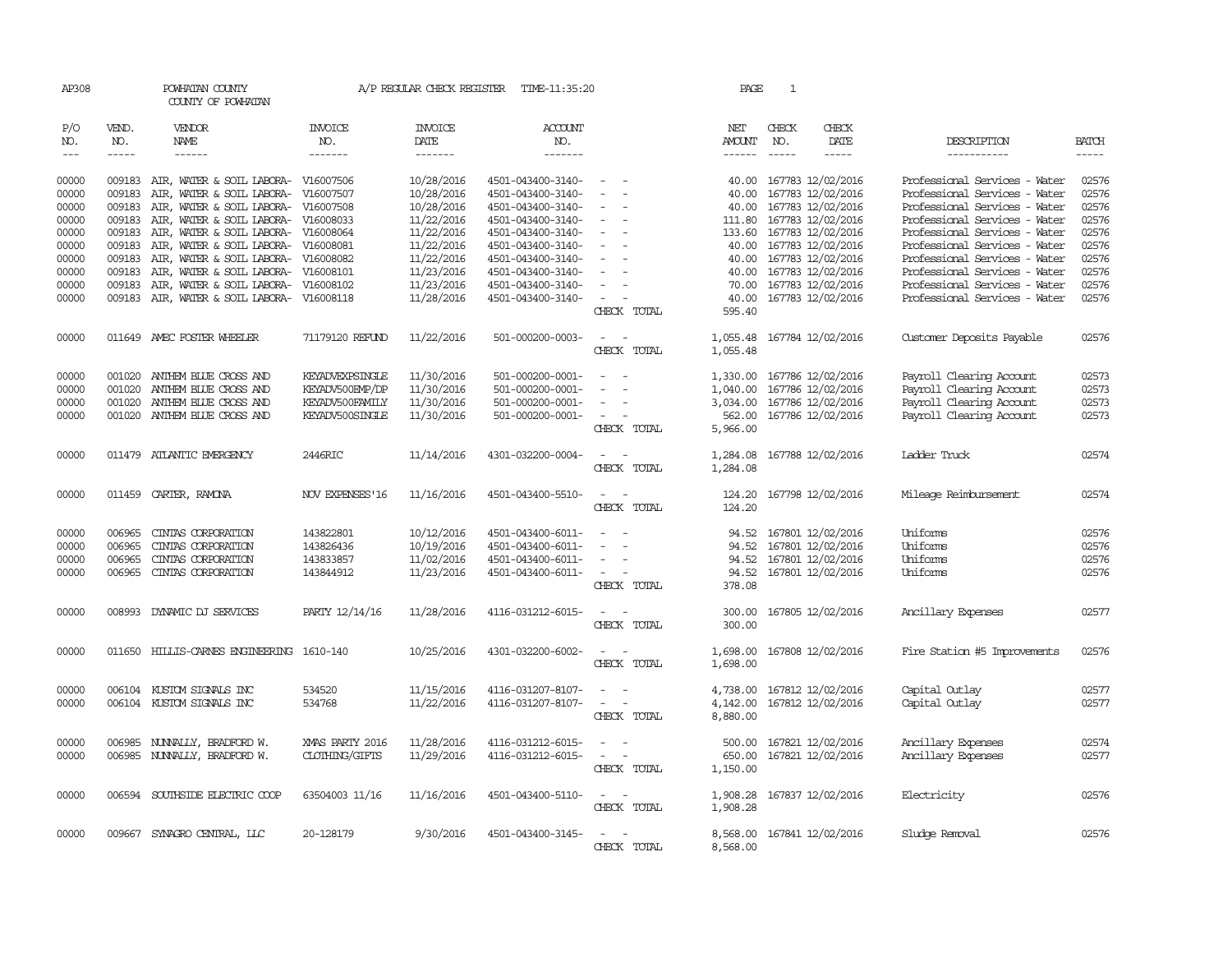| AP308                                              |                             | POWHATAN COUNTY<br>COUNTY OF POWHATAN                                                                                                                                                                     |                                                               | A/P REGULAR CHECK REGISTER                                                       | TIME-11:35:20                                                                                                              |                                                                                                                                                                               | PAGE                                     | 2                           |                                                                                                                                                |                                                                                                                                                                                                    |                                                    |
|----------------------------------------------------|-----------------------------|-----------------------------------------------------------------------------------------------------------------------------------------------------------------------------------------------------------|---------------------------------------------------------------|----------------------------------------------------------------------------------|----------------------------------------------------------------------------------------------------------------------------|-------------------------------------------------------------------------------------------------------------------------------------------------------------------------------|------------------------------------------|-----------------------------|------------------------------------------------------------------------------------------------------------------------------------------------|----------------------------------------------------------------------------------------------------------------------------------------------------------------------------------------------------|----------------------------------------------------|
| P/O<br>NO.<br>$---$                                | VEND.<br>NO.<br>$- - - - -$ | <b>VENDOR</b><br><b>NAME</b><br>$- - - - - -$                                                                                                                                                             | <b>INVOICE</b><br>NO.<br>-------                              | <b>INVOICE</b><br>DATE<br>$- - - - - - -$                                        | <b>ACCOUNT</b><br>NO.<br>-------                                                                                           |                                                                                                                                                                               | NET<br>AMOUNT<br>$- - - - - -$           | CHECK<br>NO.<br>$- - - - -$ | CHECK<br><b>DATE</b><br>$- - - - -$                                                                                                            | DESCRIPTION<br>-----------                                                                                                                                                                         | <b>BATCH</b><br>$- - - - -$                        |
| 00000                                              |                             | 006175 ADAMS OIL COMPANY, INC.                                                                                                                                                                            | 05128                                                         | 12/02/2016                                                                       | 4501-043400-6008-                                                                                                          | $\sim$ $ -$<br>CHECK TOTAL                                                                                                                                                    | 30.00                                    |                             | 30.00 167851 12/09/2016                                                                                                                        | Gas/Grease/Oil/Vehicle Repairs 02580                                                                                                                                                               |                                                    |
| 00000<br>00000<br>00000<br>00000<br>00000<br>00000 | 009183<br>009183<br>009183  | AIR, WATER & SOIL LABORA-<br>009183 AIR, WATER & SOIL LABORA- V16008271<br>AIR, WATER & SOIL LABORA-<br>009183 AIR, WATER & SOIL LABORA-<br>AIR, WATER & SOIL LABORA-<br>009183 AIR, WATER & SOIL LABORA- | V16008220<br>V16008283<br>V16008284<br>V16008329<br>V16008331 | 11/30/2016<br>12/01/2016<br>12/01/2016<br>12/01/2016<br>12/05/2016<br>12/05/2016 | 4501-043400-3142-<br>4501-043400-3142-<br>4501-043400-3142-<br>4501-043400-3142-<br>4501-043400-3142-<br>4501-043400-3142- | $\sim$<br>$\sim$<br>$\sim$<br>$\sim$<br>$\overline{\phantom{a}}$<br>$\overline{\phantom{a}}$<br>$\overline{\phantom{a}}$<br>$\overline{\phantom{a}}$<br>$\sim$<br>CHECK TOTAL | 70.00<br>111.80<br>133.60<br>630.80      |                             | 111.80 167853 12/09/2016<br>133.60 167853 12/09/2016<br>167853 12/09/2016<br>70.00 167853 12/09/2016<br>167853 12/09/2016<br>167853 12/09/2016 | Professional Services - Sewer<br>Professional Services - Sewer<br>Professional Services - Sewer<br>Professional Services - Sewer<br>Professional Services - Sewer<br>Professional Services - Sewer | 02580<br>02580<br>02580<br>02580<br>02580<br>02580 |
| 00000<br>00000<br>00000                            | 006655                      | 006655 BLOSSMAN GAS COMPANIES.<br>BLOSSMAN GAS COMPANIES,<br>006655 BLOSSMAN GAS COMPANIES,                                                                                                               | 310552<br>508220<br>508297                                    | 11/23/2016<br>11/22/2016<br>11/29/2016                                           | 4501-043400-5120-<br>4501-043400-5120-<br>4501-043400-5120-                                                                | $\sim$<br>$\sim$<br>$\equiv$<br>$\overline{a}$<br>$\sim$<br>$\sim$<br>CHECK TOTAL                                                                                             | 585.08<br>398.01<br>1,424.02             |                             | 440.93 167859 12/09/2016<br>167859 12/09/2016<br>167859 12/09/2016                                                                             | Fuel (htg)<br>Fuel (htg)<br>Fuel (htg)                                                                                                                                                             | 02580<br>02580<br>02580                            |
| 00000                                              |                             | 008713 BLUE RIDGE RESCUE                                                                                                                                                                                  | 39842                                                         | 11/28/2016                                                                       | 4120-032200-8215-                                                                                                          | $\sim$<br>$\sim$<br>CHECK TOTAL                                                                                                                                               | 2,678.04                                 |                             | 2,678.04 167860 12/09/2016                                                                                                                     | State Dept of Fire Programs Fu                                                                                                                                                                     | 02580                                              |
| 00000                                              |                             | 006965 CINIAS CORPORATION                                                                                                                                                                                 | 143848578                                                     | 11/30/2016                                                                       | 4501-043400-6011-                                                                                                          | $\sim$<br>$\sim$<br>CHECK TOTAL                                                                                                                                               | 94.52                                    |                             | 94.52 167868 12/09/2016                                                                                                                        | Uniforms                                                                                                                                                                                           | 02580                                              |
| 00000                                              |                             | 010233 DEWBERRY ENGINEERS, INC.                                                                                                                                                                           | 1365644                                                       | 11/23/2016                                                                       | 4502-044000-0002-                                                                                                          | $\omega_{\rm{max}}$ and $\omega_{\rm{max}}$<br>CHECK TOTAL                                                                                                                    | 11,590.50 167874 12/09/2016<br>11,590.50 |                             |                                                                                                                                                | Dutoy Creek WITP Upgrades                                                                                                                                                                          | 02581                                              |
| 00000                                              |                             | 010925 DUNBAR MILBY WILLIAMS                                                                                                                                                                              | 70316                                                         | 11/25/2016                                                                       | 4301-032200-6002-                                                                                                          | $\sim$ $ \sim$<br>CHECK TOTAL                                                                                                                                                 | 3,094.00                                 |                             | 3,094.00 167876 12/09/2016                                                                                                                     | Fire Station #5 Improvements                                                                                                                                                                       | 02581                                              |
| 00000                                              |                             | 006510 EMERGENCY SERVICES                                                                                                                                                                                 | 190                                                           | 12/02/2016                                                                       | 4120-032300-3110-                                                                                                          | $\sim$ $ \sim$<br>CHECK TOTAL                                                                                                                                                 | 47,211.00                                |                             | 47,211.00 167879 12/09/2016                                                                                                                    | Contract Services-Daytime Cove                                                                                                                                                                     | 02581                                              |
| 00000<br>00000                                     | 000120                      | <b>JAMES RIVER AIR</b><br>000120 JAMES RIVER AIR                                                                                                                                                          | S74971<br>J38218                                              | 11/30/2016<br>11/25/2016                                                         | 4501-043400-3310-<br>4301-014400-0006-                                                                                     | CHECK TOTAL                                                                                                                                                                   | 114.50<br>8,152.00<br>8,266.50           |                             | 167888 12/09/2016<br>167888 12/09/2016                                                                                                         | Repairs and Maintenance<br>Human Services Units                                                                                                                                                    | 02581<br>02583                                     |
| 00000                                              |                             | 006629 LANDSCAPE SUPPLY, INC.                                                                                                                                                                             | 0109034-IN                                                    | 11/16/2016                                                                       | 4301-014100-6009-                                                                                                          | $\sim$<br>CHECK TOTAL                                                                                                                                                         | 142.25                                   |                             | 142.25 167890 12/09/2016                                                                                                                       | Human Services Building Facade                                                                                                                                                                     | 02581                                              |
| 00000<br>00000                                     |                             | 000166 LUCK STONE CORP.<br>000166 LUCK STONE CORP.                                                                                                                                                        | IV-100646895<br>IV-100646895                                  | 11/15/2016<br>11/15/2016                                                         | 4301-071120-0012-<br>4301-014500-0016-                                                                                     | $\sim$<br>$\sim$<br>$\omega_{\rm{max}}$ and $\omega_{\rm{max}}$<br>CHECK TOTAL                                                                                                | 459.41                                   |                             | 28.92 167891 12/09/2016<br>430.49 167891 12/09/2016                                                                                            | Warning Track & Bull Pens<br>Resurface/Regrade Access Rd WW                                                                                                                                        | 02581<br>02581                                     |
| 00000                                              |                             | 006004 M. P. BARDEN & SONS, INC. 243-1205                                                                                                                                                                 |                                                               | 12/05/2016                                                                       | 4301-014200-6003-                                                                                                          | CHECK TOTAL                                                                                                                                                                   | 6,900.00<br>6,900.00                     |                             | 167892 12/09/2016                                                                                                                              | Village Building Renovations                                                                                                                                                                       | 02581                                              |
| 00000                                              |                             | 008579 POWHATAN COMMERCIAL                                                                                                                                                                                | 0085201612                                                    | 12/09/2016                                                                       | 4501-043400-5420-                                                                                                          | $\sim$<br>$\sim$<br>CHECK TOTAL                                                                                                                                               | 2,467.37                                 |                             | 2,467.37 167907 12/09/2016                                                                                                                     | Rent - Office Space                                                                                                                                                                                | 02579                                              |
| 00000<br>00000<br>00000                            |                             | 000620 R. C. GOODWYN & SONS, INC 0742896<br>000620 R.C. GOODWYN & SONS, INC<br>000620 R. C. GOODWYN & SONS, INC 0743221                                                                                   | 0743004                                                       | 11/16/2016<br>11/17/2016<br>11/18/2016                                           | 4301-014100-6009-<br>4301-014100-6009-<br>4301-014100-6009-                                                                | $\sim$<br>$\sim$<br>$\sim$<br>$\sim$ $-$<br>CHECK TOTAL                                                                                                                       | 219.65                                   |                             | 184.35 167912 12/09/2016<br>24.20 167912 12/09/2016<br>11.10 167912 12/09/2016                                                                 | Human Services Building Facade<br>Human Services Building Facade 02581<br>Human Services Building Facade 02581                                                                                     | 02581                                              |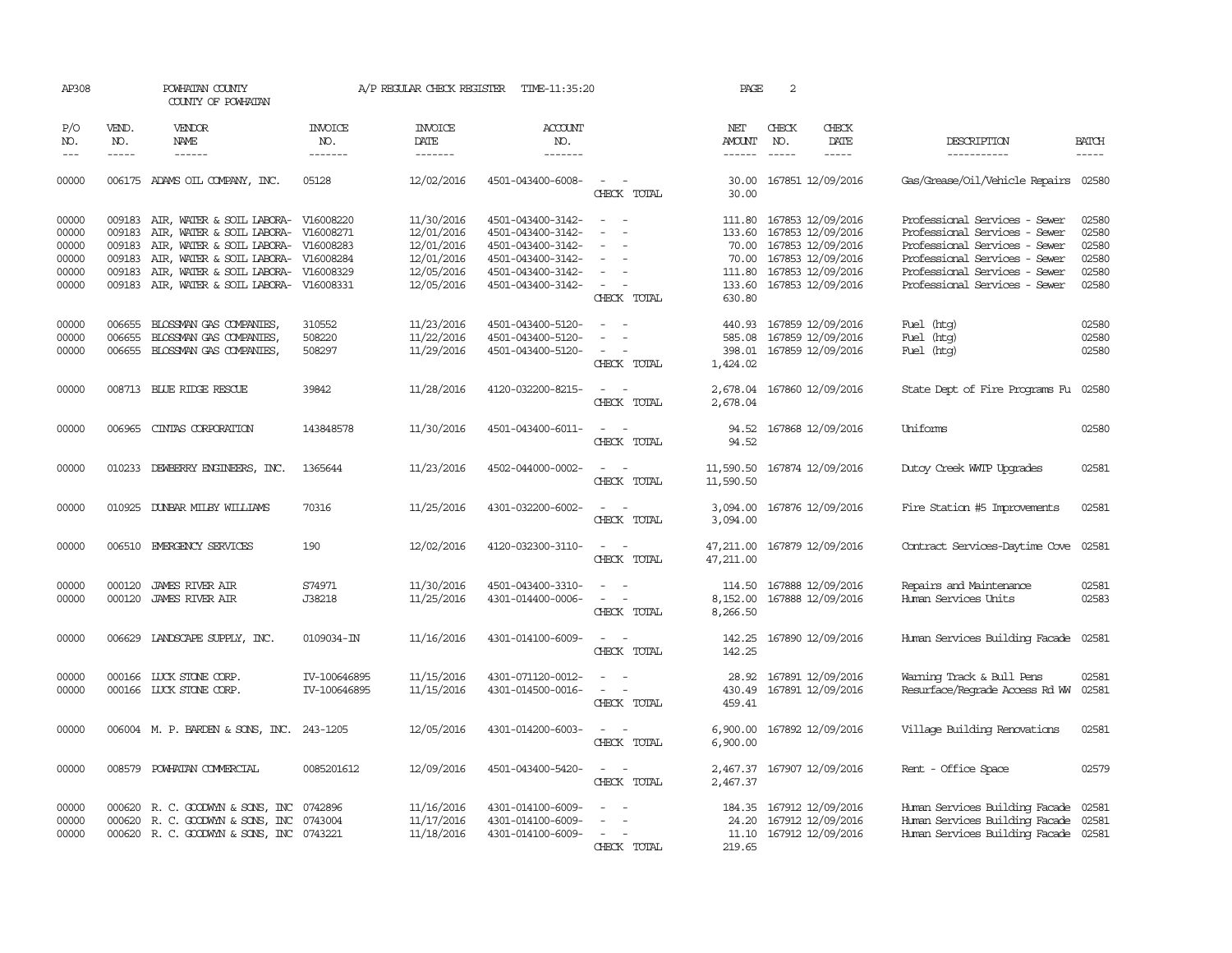| AP308               | POWHATAN COUNTY<br>COUNTY OF POWHATAN |                                                   | A/P REGULAR CHECK REGISTER       | TIME-11:35:20                     | PAGE                                   | 3                                                    |                                       |                               |                                        |                                           |                             |
|---------------------|---------------------------------------|---------------------------------------------------|----------------------------------|-----------------------------------|----------------------------------------|------------------------------------------------------|---------------------------------------|-------------------------------|----------------------------------------|-------------------------------------------|-----------------------------|
| P/O<br>NO.<br>$---$ | VEND.<br>NO.                          | <b>VENDOR</b><br>NAME<br>$- - - - - -$            | <b>INVOICE</b><br>NO.<br>------- | <b>INVOICE</b><br>DATE<br>------- | ACCOUNT<br>NO.<br>-------              |                                                      | NET<br><b>AMOUNT</b><br>$- - - - - -$ | CHECK<br>NO.<br>$\frac{1}{2}$ | CHECK<br>DATE<br>-----                 | DESCRIPTION<br>-----------                | <b>BATCH</b><br>$- - - - -$ |
|                     |                                       |                                                   |                                  |                                   |                                        |                                                      |                                       |                               |                                        |                                           |                             |
| 00000               | 007325                                | RICHMOND OXYGEN CO.                               | 0240394                          | 11/09/2016                        | 4120-032301-6013-                      |                                                      | 23.00                                 |                               | 167916 12/09/2016                      | Medical Supplies                          | 02583                       |
| 00000               | 007325                                | RICHMOND OXYGEN CO.                               | 240395                           | 11/09/2016                        | 4120-032301-6013-                      |                                                      | 40.00                                 |                               | 167916 12/09/2016                      | Medical Supplies                          | 02583                       |
| 00000<br>00000      | 007325                                | RICHMOND OXYGEN CO.<br>007325 RICHMOND OXYGEN CO. | 240900<br>240901                 | 11/23/2016<br>11/23/2016          | 4120-032301-6013-<br>4120-032301-6013- | $\sim$                                               | 23.00<br>16.00                        |                               | 167916 12/09/2016<br>167916 12/09/2016 | Medical Supplies<br>Medical Supplies      | 02583<br>02583              |
|                     |                                       |                                                   |                                  |                                   |                                        | CHECK TOTAL                                          | 102.00                                |                               |                                        |                                           |                             |
| 00000               |                                       | 011551 SPICER, NEIL                               | CLASS $8/4/16$                   | 8/04/2016                         | 4120-032200-8215-                      | $\equiv$<br>$\sim$                                   | 106.92                                |                               | 167922 12/09/2016                      | State Dept of Fire Programs Fu            | 02583                       |
|                     |                                       |                                                   |                                  |                                   |                                        | CHECK TOTAL                                          | 106.92                                |                               |                                        |                                           |                             |
| 00000               | 008578                                | STAPLES BUSINESS AD-                              | 3321947058                       | 11/22/2016                        | 4216-031800-6024-                      |                                                      | 434.69                                |                               | 167924 12/09/2016                      | Commonwealth Atty Asset Forfei            | 02583                       |
| 00000               | 008578                                | STAPLES BUSINESS AD-                              | 3322073267                       | 11/24/2016                        | 4216-031800-6024-                      | $\equiv$<br>CHECK TOTAL                              | 85.98<br>520.67                       |                               | 167924 12/09/2016                      | Commonwealth Atty Asset Forfei            | 02583                       |
|                     |                                       |                                                   |                                  |                                   |                                        |                                                      |                                       |                               |                                        |                                           |                             |
| 00000               |                                       | 006722 SYDNOR HYDRO INC.                          | 35505                            | 12/01/2016                        | 4501-043400-3320-                      | CHECK TOTAL                                          | 518.00<br>518.00                      |                               | 167927 12/09/2016                      | Maintenance and Service Contra 02583      |                             |
|                     |                                       |                                                   |                                  |                                   |                                        |                                                      |                                       |                               |                                        |                                           |                             |
| 00000               |                                       | 011324 UNITED UNLIMITED                           | APPLICATION #7                   | 10/31/2016                        | 4301-014100-6009-                      | CHECK TOTAL                                          | 26,657.00<br>26,657.00                |                               | 167931 12/09/2016                      | Human Services Building Facade 02583      |                             |
| 00000               |                                       | 007415 VIRGINIA UTILITY                           | 11160336                         | 11/30/2016                        | 4501-043400-3140-                      | $\sim$<br>$\sim$                                     | 49.35                                 |                               | 167939 12/09/2016                      | Professional Services - Water             | 02583                       |
|                     |                                       |                                                   |                                  |                                   |                                        | CHECK TOTAL                                          | 49.35                                 |                               |                                        |                                           |                             |
| 00000               | 009183                                | AIR, WATER & SOIL LABORA-                         | V16008431                        | 12/08/2016                        | 4501-043400-3140-                      |                                                      | 80.00                                 |                               | 167945 12/16/2016                      | Professional Services - Water             | 02590                       |
| 00000               | 009183                                | AIR, WATER & SOIL LABORA-                         | V16008454                        | 12/09/2016                        | 4501-043400-3140-                      |                                                      | 40.00                                 |                               | 167945 12/16/2016                      | Professional Services - Water             | 02590                       |
| 00000               | 009183                                | AIR, WATER & SOIL LABORA- V16008455               |                                  | 12/09/2016                        | 4501-043400-3142-                      | $\equiv$                                             | 70.00                                 |                               | 167945 12/16/2016                      | Professional Services - Sewer             | 02590                       |
| 00000               | 009183                                | AIR, WATER & SOIL LABORA-                         | V16008456                        | 12/09/2016                        | 4501-043400-3142-                      |                                                      | 70.00                                 |                               | 167945 12/16/2016                      | Professional Services - Sewer             | 02590                       |
| 00000               | 009183                                | AIR, WATER & SOIL LABORA-                         | V16008469                        | 12/09/2016                        | 4501-043400-3140-                      |                                                      | 80.00                                 |                               | 167945 12/16/2016                      | Professional Services - Water             | 02590                       |
| 00000               |                                       | 009183 AIR, WATER & SOIL LABORA- V16008526        |                                  | 12/13/2016                        | 4501-043400-3142-                      |                                                      | 266.40                                |                               | 167945 12/16/2016                      | Professional Services - Sewer             | 02590                       |
|                     |                                       |                                                   |                                  |                                   |                                        | CHECK TOTAL                                          | 606.40                                |                               |                                        |                                           |                             |
| 00000               | 008668                                | BANK OF AMERICA                                   | 12/01/2016                       | 12/01/2016                        | 4216-031800-6024-                      |                                                      | 1,259.85                              |                               | 167948 12/16/2016                      | Commonwealth Atty Asset Forfei            | 02599                       |
| 00000               | 008668                                | BANK OF AMERICA                                   | 12/01/2016                       | 12/01/2016                        | 4501-043400-3310-                      | $\overline{\phantom{a}}$<br>$\overline{\phantom{0}}$ | 106.49                                |                               | 167948 12/16/2016                      | Repairs and Maintenance                   | 02599                       |
| 00000               | 008668                                | BANK OF AMERICA                                   | 12/01/2016                       | 12/01/2016                        | 4501-043400-5210-                      | $\equiv$                                             | 32.35                                 |                               | 167948 12/16/2016                      | Postage                                   | 02599                       |
| 00000               | 008668                                | BANK OF AMERICA                                   | 12/01/2016                       | 12/01/2016                        | 4501-043400-3310-                      |                                                      | 240.50                                |                               | 167948 12/16/2016                      | Repairs and Maintenance                   | 02599                       |
| 00000               |                                       | 008668 BANK OF AMERICA                            | 12/01/2016                       | 12/01/2016                        | 4501-043400-3310-                      | $\overline{\phantom{a}}$                             | 259.80                                |                               | 167948 12/16/2016                      | Repairs and Maintenance                   | 02599                       |
| 00000<br>00000      | 008668                                | 008668 BANK OF AMERICA<br>BANK OF AMERICA         | 12/01/2016<br>12/01/2016         | 12/01/2016<br>12/01/2016          | 4501-043400-6001-<br>4501-043400-5540- |                                                      | 41.82<br>100.00                       |                               | 167948 12/16/2016<br>167948 12/16/2016 | Office Supplies<br>Conferences & Training | 02599<br>02599              |
| 00000               | 008668                                | BANK OF AMERICA                                   | 12/01/2016                       | 12/01/2016                        | 4501-043400-6014-                      |                                                      | 1,458.40                              |                               | 167948 12/16/2016                      | Other Operating Supplies                  | 02599                       |
| 00000               | 008668                                | BANK OF AMERICA                                   | 12/01/2016                       | 12/01/2016                        | 4501-043400-3310-                      | $\equiv$                                             | 42.50                                 |                               | 167948 12/16/2016                      | Repairs and Maintenance                   | 02599                       |
| 00000               | 008668                                | BANK OF AMERICA                                   | 12/01/2016                       | 12/01/2016                        | 4501-043400-5540-                      | $\equiv$                                             | 85.00                                 |                               | 167948 12/16/2016                      | Conferences & Training                    | 02599                       |
| 00000               |                                       | 008668 BANK OF AMERICA                            | 12/01/2016                       | 12/01/2016                        | 4501-043400-5540-                      |                                                      | 85.00                                 |                               | 167948 12/16/2016                      | Conferences & Training                    | 02599                       |
|                     |                                       |                                                   |                                  |                                   |                                        | CHECK TOTAL                                          | 3,711.71                              |                               |                                        |                                           |                             |
| 00000               |                                       | 006986 BCWH, INC.                                 | 106675                           | 11/21/2016                        | 4301-042000-8301-                      | $\sim$<br>$\overline{\phantom{a}}$                   | 6,448.96                              |                               | 167950 12/16/2016                      | Joint Maintenance Garage                  | 02587                       |
|                     |                                       |                                                   |                                  |                                   |                                        | CHECK TOTAL                                          | 6,448.96                              |                               |                                        |                                           |                             |
| 00000               |                                       | 011439 BUSINESS CARD                              | 11/27/2016                       | 11/27/2016                        | 4116-035500-0013-                      |                                                      | 911.34                                |                               | 167955 12/16/2016                      | VA Wireless E911PSAP Training             | 02598                       |
|                     |                                       |                                                   |                                  |                                   |                                        | CHECK TOTAL                                          | 911.34                                |                               |                                        |                                           |                             |
| 00000               |                                       | 011611 BUSINESS CARD                              | 11/27/2016                       | 11/27/2016                        | 4116-031212-6015-                      |                                                      | 101.04                                |                               | 167957 12/16/2016                      | Ancillary Expenses                        | 02596                       |
|                     |                                       |                                                   |                                  |                                   |                                        | CHECK TOTAL                                          | 101.04                                |                               |                                        |                                           |                             |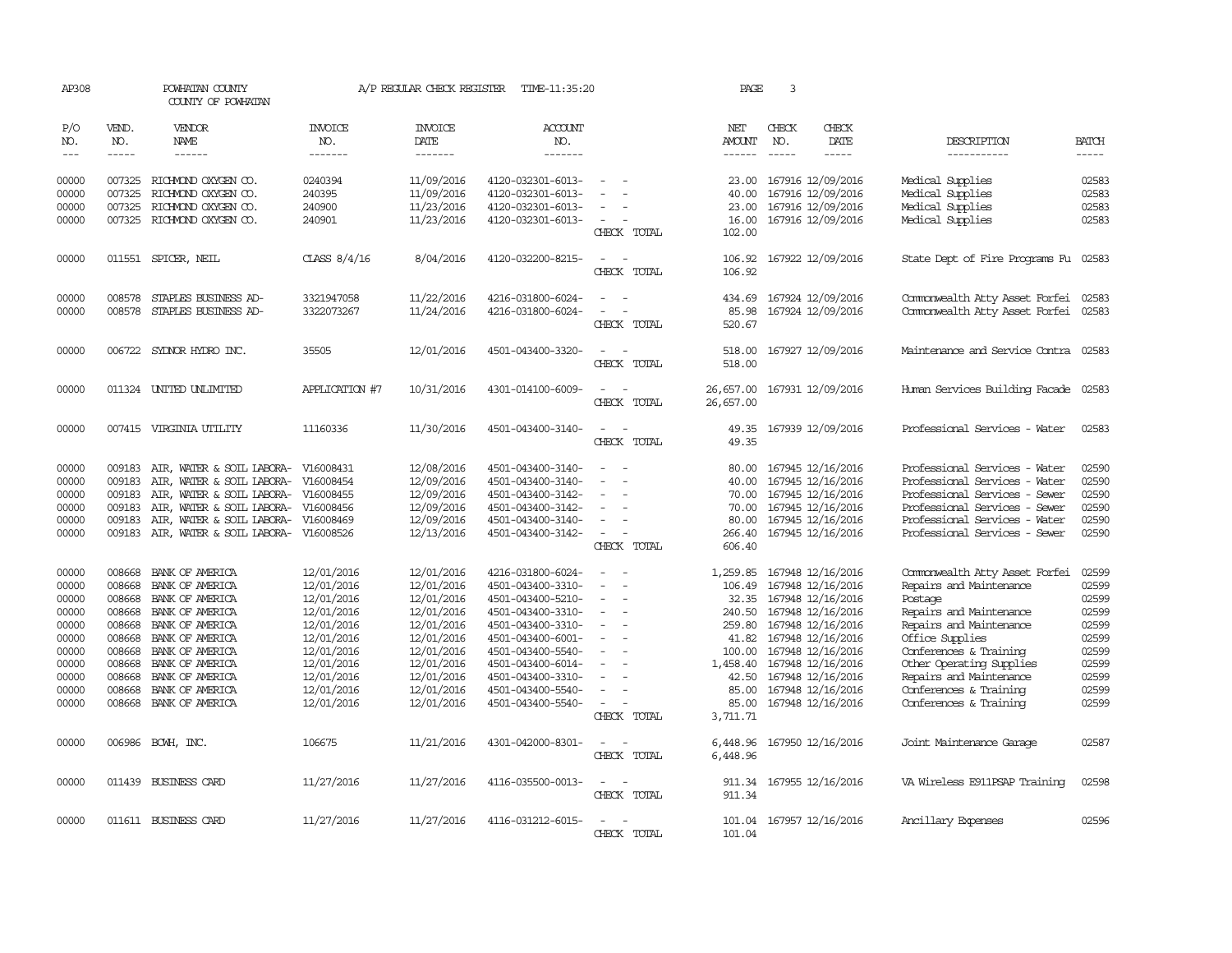| AP308               |                             | POWHATAN COUNTY<br>COUNTY OF POWHATAN                     |                                    | A/P REGULAR CHECK REGISTER        | TIME-11:35:20                          | PAGE                                                                                                                        | $\overline{4}$                 |                               |                                               |                                      |                             |
|---------------------|-----------------------------|-----------------------------------------------------------|------------------------------------|-----------------------------------|----------------------------------------|-----------------------------------------------------------------------------------------------------------------------------|--------------------------------|-------------------------------|-----------------------------------------------|--------------------------------------|-----------------------------|
| P/O<br>NO.<br>$---$ | VEND.<br>NO.<br>$- - - - -$ | VENDOR<br>NAME<br>$- - - - - -$                           | <b>INVOICE</b><br>NO.<br>-------   | <b>INVOICE</b><br>DATE<br>------- | <b>ACCOUNT</b><br>NO.<br>-------       |                                                                                                                             | NET<br>AMOUNT<br>$- - - - - -$ | CHECK<br>NO.<br>$\frac{1}{2}$ | CHECK<br>DATE<br>$\frac{1}{2}$                | DESCRIPTION<br>-----------           | <b>BATCH</b><br>$- - - - -$ |
| 00000               | 006965                      | CINIAS CORPORATION                                        | 143102263                          | 12/07/2016                        | 4501-043400-6011-                      | $\frac{1}{2} \left( \frac{1}{2} \right) \left( \frac{1}{2} \right) = \frac{1}{2} \left( \frac{1}{2} \right)$<br>CHECK TOTAL | 97.47<br>97.47                 |                               | 167962 12/16/2016                             | Uniforms                             | 02590                       |
| 00000               |                             | 011472 DA OFFICE SOFTWARE, LLC                            | 107                                | 12/06/2016                        | 4216-031800-6024-                      | CHECK TOTAL                                                                                                                 | 950.00<br>950.00               |                               | 167968 12/16/2016                             | Commonwealth Atty Asset Forfei       | 02587                       |
| 00000<br>00000      | 000860                      | DOMINION VIRGINIA POWER<br>000860 DOMINION VIRGINIA POWER | 0998223150 1216<br>1875198911 1216 | 12/02/2016<br>12/05/2016          | 4501-043400-5110-<br>4501-043400-5110- | $\equiv$<br>CHECK TOTAL                                                                                                     | 8.67<br>142.24                 |                               | 133.57 167972 12/16/2016<br>167972 12/16/2016 | Electricity<br>Electricity           | 02590<br>02591              |
| 00000<br>00000      | 000860<br>000860            | DOMINION VIRGINIA POWER<br>DOMINION VIRGINIA POWER        | 2907028530 1216<br>3085476897 1216 | 12/02/2016<br>12/02/2016          | 4501-043400-5110-<br>4501-043400-5110- | $\equiv$<br>$\overline{\phantom{a}}$<br>CHECK TOTAL                                                                         | 64.45<br>168.91<br>233.36      |                               | 167973 12/16/2016<br>167973 12/16/2016        | Electricity<br>Electricity           | 02590<br>02590              |
| 00000               |                             | 000860 DOMINION VIRGINIA POWER                            | 9052426195 1216                    | 12/02/2016                        | 4501-043400-5110-                      | $\equiv$<br>$\overline{\phantom{a}}$<br>CHECK TOTAL                                                                         | 105.49<br>105.49               |                               | 167974 12/16/2016                             | Electricity                          | 02590                       |
| 00000               |                             | 011224 ELECTRONIC SYSTEMS, INC.                           | 565053                             | 11/22/2016                        | 4501-043400-3320-                      | $\sim$ $\sim$<br>CHECK TOTAL                                                                                                | 87.79<br>87.79                 |                               | 167975 12/16/2016                             | Maintenance and Service Contra       | 02587                       |
| 00000               |                             | 009639 EMS MANAGEMENT &                                   | 029168                             | 11/30/2016                        | 4120-032300-5845-                      | $\sim$<br>$\overline{\phantom{0}}$<br>CHECK TOTAL                                                                           | 2,325.54                       |                               | 2,325.54 167976 12/16/2016                    | EMS Transport Third Party Bill 02591 |                             |
| 00000               | 011663                      | HAZZARD ELECTRIC CORP                                     | PERMIT REFUND                      | 12/09/2016                        | 999-000300-0105-                       | CHECK TOTAL                                                                                                                 | 255.38<br>255.38               |                               | 167987 12/16/2016                             | Blog Permit Surcharge Acct           | 02587                       |
| 00000               |                             | 010405 HERCULES FENCE CO. INC.                            | 86023                              | 11/30/2016                        | 4301-071120-8301-                      | $\overline{\phantom{a}}$<br>$\sim$<br>CHECK TOTAL                                                                           | 15,800.00<br>15,800.00         |                               | 167988 12/16/2016                             | Field Improvements - Bonds           | 02591                       |
| 00000               |                             | 000120 JAMES RIVER AIR                                    | C170947                            | 1/01/2017                         | 4501-043400-3320-                      | $\sim$<br>CHECK TOTAL                                                                                                       | 268.00<br>268.00               |                               | 167993 12/16/2016                             | Maintenance and Service Contra       | 02591                       |
| 00000               |                             | 008381 JAMES RIVER PETROLEUM                              | 94D                                | 12/01/2016                        | 4501-043400-6008-                      | $\sim$<br>CHECK TOTAL                                                                                                       | 331.20<br>331.20               |                               | 167994 12/16/2016                             | Gas/Grease/Oil/Vehicle Repairs       | 02586                       |
| 00000               |                             | 011166 K9TACTICALGEAR                                     | 6736                               | 11/30/2016                        | 4116-031213-6015-                      | CHECK TOTAL                                                                                                                 | 187.50<br>187.50               |                               | 167996 12/16/2016                             | K9 Expenses                          | 02590                       |
| 00000               |                             | 000166 LUCK STONE CORP.                                   | IV-100653552                       | 11/17/2016                        | 4301-014100-6009-                      | CHECK TOTAL                                                                                                                 | 23.25<br>23.25                 |                               | 167997 12/16/2016                             | Human Services Building Facade       | 02591                       |
| 00000               |                             | 009308 MCKINLEY, ANNE                                     | CHICK-FIL-A                        | 12/04/2016                        | 4116-073102-6012-                      | CHECK TOTAL                                                                                                                 | 52.31<br>52.31                 |                               | 167999 12/16/2016                             | Robotics Materials                   | 02587                       |
| 00000               |                             | 011110 MOSELEY ARCHITECTS                                 | 550394-014                         | 11/30/2016                        | 4301-062100-8302-                      | $\sim$<br>$\overline{\phantom{a}}$<br>CHECK TOTAL                                                                           | 16,480.94<br>16,480.94         |                               | 168001 12/16/2016                             | RJHS Replacement/Renovation De       | 02587                       |
| 00000               |                             | 010963 MUSCO SPORTS LIGHTING, LLC 290516                  |                                    | 11/11/2016                        | 4301-071120-8301-                      | $\sim$<br>CHECK TOTAL                                                                                                       | 243,382.00<br>243,382.00       |                               | 168003 12/16/2016                             | Field Improvements - Bonds           | 02591                       |
| 00000               |                             | 005050 POWHATAN LOCK SERVICES                             | 1200                               | 12/02/2016                        | 4301-014100-6009-                      | CHECK TOTAL                                                                                                                 | 92.00<br>92.00                 |                               | 168015 12/16/2016                             | Human Services Building Facade 02592 |                             |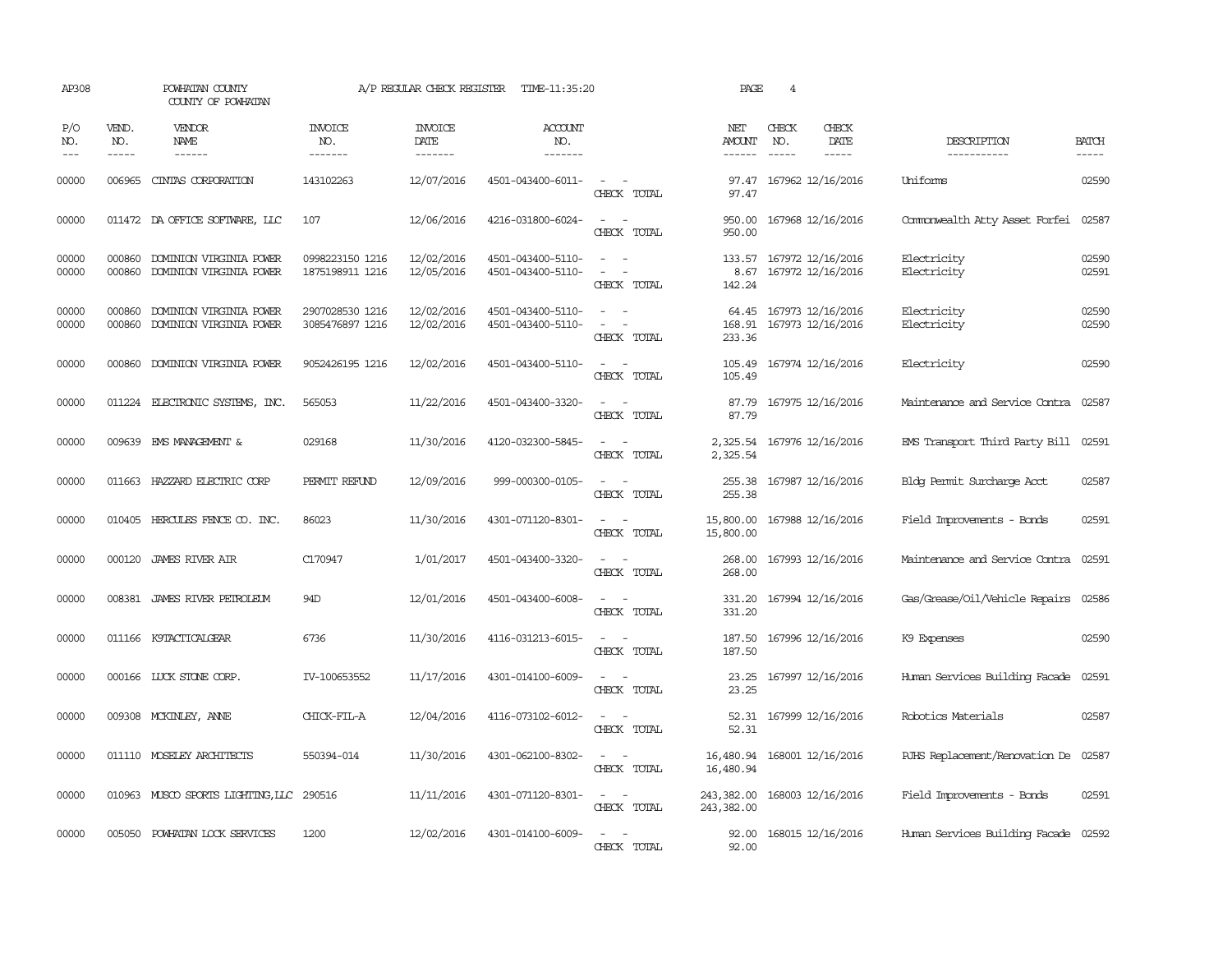| AP308                                              |                                                | POWHATAN COUNTY<br>COUNTY OF POWHATAN                                                                                                                                                                 |                                                  | A/P REGULAR CHECK REGISTER                                                       | TIME-11:35:20                                                                                                              |                                                                                                                             | PAGE                                                          | 5                                                                                                                          |                                                                                                                                                                                                    |                                                    |
|----------------------------------------------------|------------------------------------------------|-------------------------------------------------------------------------------------------------------------------------------------------------------------------------------------------------------|--------------------------------------------------|----------------------------------------------------------------------------------|----------------------------------------------------------------------------------------------------------------------------|-----------------------------------------------------------------------------------------------------------------------------|---------------------------------------------------------------|----------------------------------------------------------------------------------------------------------------------------|----------------------------------------------------------------------------------------------------------------------------------------------------------------------------------------------------|----------------------------------------------------|
| P/O<br>NO.<br>$---$                                | VEND.<br>NO.<br>$- - - - -$                    | <b>VENDOR</b><br>NAME                                                                                                                                                                                 | <b>INVOICE</b><br>NO.<br>-------                 | <b>INVOICE</b><br>DATE<br>-------                                                | <b>ACCOUNT</b><br>NO.<br>-------                                                                                           |                                                                                                                             | NET<br>AMOUNT<br>------                                       | CHECK<br>CHECK<br>DATE<br>NO.<br>$- - - - -$<br>$\frac{1}{2}$                                                              | DESCRIPTION<br>-----------                                                                                                                                                                         | <b>BATCH</b><br>-----                              |
| 00000                                              | 008073                                         | PROJECT LIFESAVER                                                                                                                                                                                     | 16-12077-43                                      | 11/28/2016                                                                       | 4116-031210-6015-                                                                                                          | $\sim$<br>CHECK TOTAL                                                                                                       | 97.94<br>97.94                                                | 168017 12/16/2016                                                                                                          | Project Lifesaver expenses                                                                                                                                                                         | 02587                                              |
| 00000                                              |                                                | 007310 SOUTHEASTERN EMERGENCY                                                                                                                                                                         | 729868                                           | 12/05/2016                                                                       | 4120-032301-6013-                                                                                                          | $\sim$ 10 $\sim$ 10 $\sim$<br>CHECK TOTAL                                                                                   | 115.40<br>115.40                                              | 168029 12/16/2016                                                                                                          | Medical Supplies                                                                                                                                                                                   | 02592                                              |
| 00000                                              |                                                | 011662 TATE & HILL                                                                                                                                                                                    | PERMIT FEES                                      | 12/09/2016                                                                       | 999-000300-0105-                                                                                                           | CHECK TOTAL                                                                                                                 | 33.00                                                         | 33.00 168035 12/16/2016                                                                                                    | Blog Permit Surcharge Acct                                                                                                                                                                         | 02587                                              |
| 00000                                              |                                                | 007450 THOMSON REUTERS -                                                                                                                                                                              | 835175475                                        | 12/01/2016                                                                       | 4116-021100-6012-                                                                                                          | $\sim$ $\sim$<br>CHECK TOTAL                                                                                                | 377.87<br>377.87                                              | 168039 12/16/2016                                                                                                          | Law Library Expenses                                                                                                                                                                               | 02592                                              |
| 00000                                              |                                                | 011181 WELLS FARGO FINANCIAL                                                                                                                                                                          | 5003542515                                       | 11/23/2016                                                                       | 4501-043400-3320-                                                                                                          | $\sim$ $\sim$<br>CHECK TOTAL                                                                                                | 234.53<br>234.53                                              | 168046 12/16/2016                                                                                                          | Maintenance and Service Contra                                                                                                                                                                     | 02587                                              |
| 00000<br>00000<br>00000<br>00000<br>00000<br>00000 | 009183<br>009183<br>009183<br>009183<br>009183 | AIR, WATER & SOIL LABORA-<br>AIR, WATER & SOIL LABORA-<br>AIR, WATER & SOIL LABORA-<br>AIR, WATER & SOIL LABORA-<br>AIR, WATER & SOIL LABORA- V16008701<br>009183 AIR, WATER & SOIL LABORA- V16008702 | V16008546<br>V16008616<br>V16008699<br>V16008700 | 12/13/2016<br>12/15/2016<br>12/16/2016<br>12/16/2016<br>12/16/2016<br>12/16/2016 | 4501-043400-3142-<br>4501-043400-3140-<br>4501-043400-3142-<br>4501-043400-3142-<br>4501-043400-3140-<br>4501-043400-3140- | $\overline{\phantom{a}}$<br>$\sim$<br>CHECK TOTAL                                                                           | 363.60<br>40.00<br>70.00<br>70.00<br>40.00<br>40.00<br>623.60 | 168143 12/22/2016<br>168143 12/22/2016<br>168143 12/22/2016<br>168143 12/22/2016<br>168143 12/22/2016<br>168143 12/22/2016 | Professional Services - Sewer<br>Professional Services - Water<br>Professional Services - Sewer<br>Professional Services - Sewer<br>Professional Services - Water<br>Professional Services - Water | 02603<br>02603<br>02603<br>02603<br>02603<br>02603 |
| 00000                                              |                                                | 007436 AQUA VIRGINIA, INC.                                                                                                                                                                            | 0574661 12/16                                    | 12/08/2016                                                                       | 4501-043400-5130-                                                                                                          | $\sim$<br>. —<br>CHECK TOTAL                                                                                                | 22.18<br>22.18                                                | 168146 12/22/2016                                                                                                          | Water                                                                                                                                                                                              | 02603                                              |
| 00000                                              |                                                | 007436 AQUA VIRGINIA, INC.                                                                                                                                                                            | 1188328 12/16                                    | 12/08/2016                                                                       | 4501-043400-5130-                                                                                                          | $\sim$ $\sim$<br>CHECK TOTAL                                                                                                | 17.62<br>17.62                                                | 168147 12/22/2016                                                                                                          | Water                                                                                                                                                                                              | 02603                                              |
| 00000                                              |                                                | 011095 ARROW INTERNATIONAL, INC.                                                                                                                                                                      | 94299479                                         | 10/14/2016                                                                       | 4120-032301-6013-                                                                                                          | $\sim$ $ \sim$<br>CHECK TOTAL                                                                                               | 560.36                                                        | 560.36 168149 12/22/2016                                                                                                   | Medical Supplies                                                                                                                                                                                   | 02601                                              |
| 00000                                              |                                                | 009944 BELTON, SR., AVERY SHABAR 991070                                                                                                                                                               |                                                  | 12/16/2016                                                                       | 4501-043400-3320-                                                                                                          | $\frac{1}{2} \left( \frac{1}{2} \right) \left( \frac{1}{2} \right) = \frac{1}{2} \left( \frac{1}{2} \right)$<br>CHECK TOTAL | 600.00                                                        | 600.00 168150 12/22/2016                                                                                                   | Maintenance and Service Contra 02603                                                                                                                                                               |                                                    |
| 00000<br>00000<br>00000<br>00000                   | 006655<br>006655<br>006655                     | BLOSSMAN GAS COMPANIES,<br>BLOSSMAN GAS COMPANIES,<br>BLOSSMAN GAS COMPANIES,<br>006655 BLOSSMAN GAS COMPANIES,                                                                                       | 310758<br>310824<br>508389<br>508487             | 12/07/2016<br>12/14/2016<br>12/06/2016<br>12/13/2016                             | 4501-043400-5120-<br>4501-043400-5120-<br>4501-043400-5120-<br>4501-043400-5120-                                           | $\overline{\phantom{a}}$<br>$\sim$<br>CHECK TOTAL                                                                           | 615.35<br>400.84<br>482.04<br>1,766.85                        | 168151 12/22/2016<br>168151 12/22/2016<br>268.62 168151 12/22/2016<br>168151 12/22/2016                                    | Fuel (htg)<br>Fuel (htg)<br>Fuel (htg)<br>Fuel (htg)                                                                                                                                               | 02603<br>02603<br>02603<br>02603                   |
| 00000                                              |                                                | 007831 BOCZAR, CHRISTINE                                                                                                                                                                              | CONTROL SUBST                                    | 12/19/2016                                                                       | 4116-035100-6023-                                                                                                          | $\sim$ 100 $\mu$<br>CHECK TOTAL                                                                                             | 150.00<br>150.00                                              | 168153 12/22/2016                                                                                                          | Animal Shelter Supplies                                                                                                                                                                            | 02604                                              |
| 00000                                              |                                                | 006965 CINTAS CORPORATION                                                                                                                                                                             | 143105915                                        | 12/14/2016                                                                       | 4501-043400-6011-                                                                                                          | $\sim$<br>CHECK TOTAL                                                                                                       | 94.52                                                         | 94.52 168159 12/22/2016                                                                                                    | <b>Uniforms</b>                                                                                                                                                                                    | 02603                                              |
| 00000                                              |                                                | 000076 DELL MARKETING L.P.                                                                                                                                                                            | 10133328363                                      | 12/06/2016                                                                       | 4301-012510-8304-                                                                                                          | $\sim$ $  -$<br>CHECK TOTAL                                                                                                 | 1,983.97                                                      | 1,983.97 168165 12/22/2016                                                                                                 | PC Replacement                                                                                                                                                                                     | 02603                                              |
| 00000                                              | 000860                                         | DOMINION VIRGINIA POWER                                                                                                                                                                               | 6656300552 1216                                  | 12/02/2016                                                                       | 4501-043400-5110-                                                                                                          |                                                                                                                             |                                                               | 505.05 168169 12/22/2016                                                                                                   | Electricity                                                                                                                                                                                        | 02603                                              |